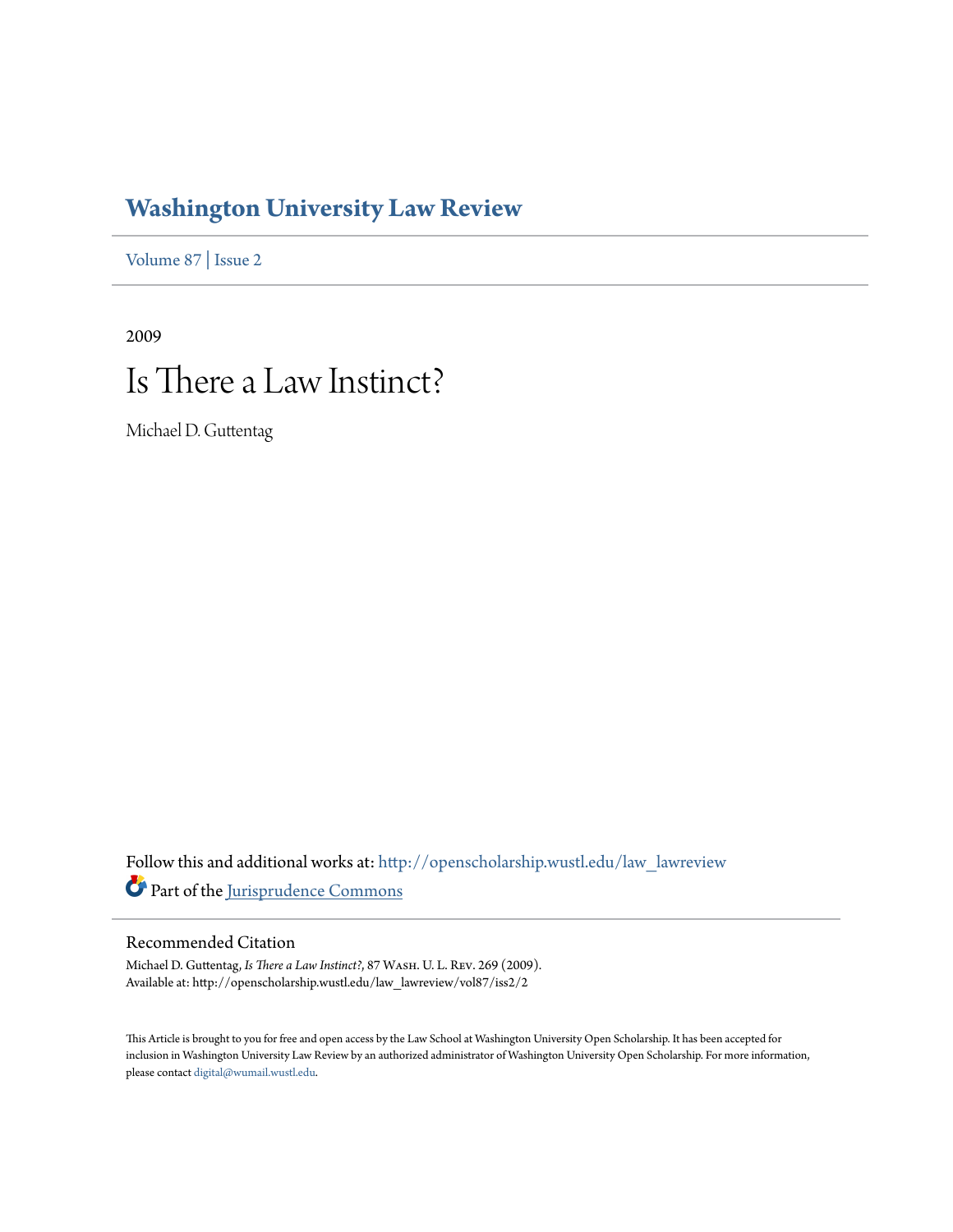# **IS THERE A LAW INSTINCT?**

# **MICHAEL D. GUTTENTAG**

# ABSTRACT

*The widely held view is that legal systems develop in response to purposeful efforts to achieve economic, political, or social objectives. An alternative view is that reliance on legal systems to organize social activity is an integral part of human nature, just as language and morality now appear to be directly shaped by innate predispositions. This Article formalizes and presents evidence in support of the claim that humans innately turn to legal systems to organize social behavior.* 

#### TABLE OF CONTENTS

| $A_{\cdot}$ | On the Three Essential Features of a Legal System 277          |     |
|-------------|----------------------------------------------------------------|-----|
|             | Distinguishing Legal Systems from Other Types of<br>Ι.         |     |
|             |                                                                | 279 |
|             | Distinguishing the Law Instinct Hypothesis from<br>2.          |     |
|             |                                                                | 280 |
|             | 3.                                                             | 281 |
|             | The Union of Primary Rules and Secondary Rules<br>4.           | 282 |
|             | 5.                                                             | 284 |
|             |                                                                |     |
| $A_{\cdot}$ |                                                                | 286 |
|             | Children's Aptitude with the Moral/Conventional<br>$l_{\perp}$ |     |
|             |                                                                | 288 |
|             |                                                                | 289 |
|             |                                                                |     |

Michael D. Guttentag, Associate Professor of Law, Loyola Law School Los Angeles, 919 Albany Street, Los Angeles, California 90015, [michael.guttentag@lls.edu.](mailto:michael.guttentag@lls.edu) A.B., Harvard College; M.B.A., Harvard Business School; J.D., Yale Law School. This Article has benefited from comments provided by Victor Fleischer, Rick Hasen, Owen Jones, Robin Bradley Kar, Robert Lawless, David Lyons, Ann McGinley, Allison Quaglino, Steven Pinker, Tuan Samahon, Julie Seaman, and Jeffrey Evans Stake as well as those from participants at the Society for the Evolutionary Analysis in Law Annual Meeting, the Law and Society Annual Meeting, and faculty workshops at Boston University Law School, the Boyd School of Law, and Southwestern Law School.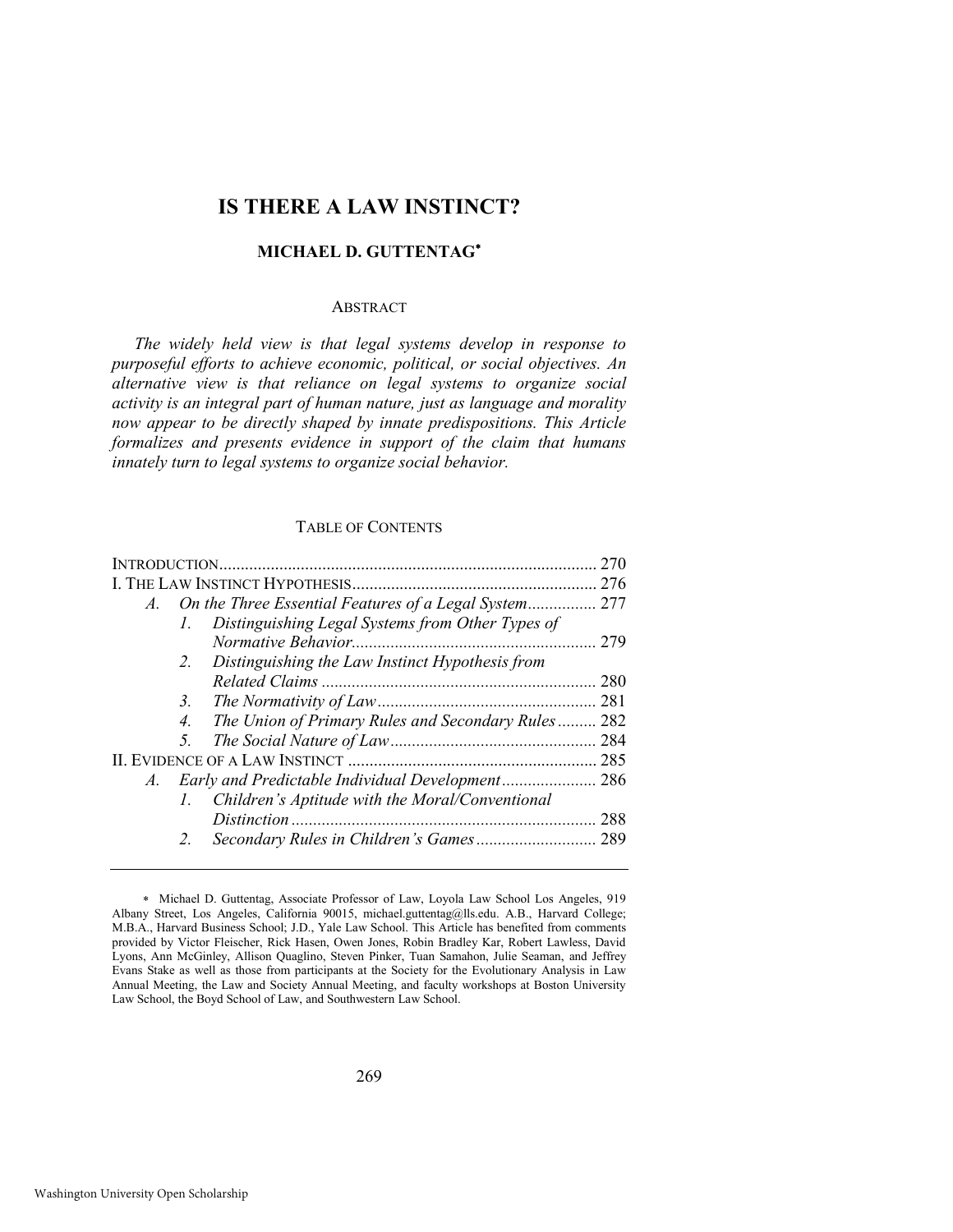|               | $B$ .   | Underlying Logic Inaccessible to Conscious Reflection                 |     |
|---------------|---------|-----------------------------------------------------------------------|-----|
|               |         | $(Dumbfounding)$                                                      |     |
|               |         | Law and Dumbfounding in Economic Experiments  293<br>$l_{\cdot}$      |     |
|               |         | Economic Experiments as Nascent Legal Systems 294<br>$\mathfrak{a}$ . |     |
|               |         | Normative Behavior in Economic<br>(1)                                 |     |
|               |         |                                                                       | 294 |
|               |         | Two-Tiered Rule Structures in Economic<br>(2)                         |     |
|               |         |                                                                       |     |
|               |         | (a) The Effects of Communication in                                   |     |
|               |         |                                                                       |     |
|               |         | (b) Framing Effects in Economic                                       |     |
|               |         |                                                                       |     |
|               |         | A Shared Practice of Rule Following in<br>(3)                         |     |
|               |         |                                                                       |     |
|               |         | Dumbfounding in Economic Experiments  302<br>b.                       |     |
|               |         | Confusion about Law in Everyday Life  304                             |     |
| $\mathcal{C}$ |         |                                                                       |     |
|               |         | The Neuroanatomy of Participation in a Legal System 306               |     |
|               |         | Genetics and Participation in a Legal System 310<br>2.                |     |
|               |         | 3.                                                                    |     |
|               | D.      |                                                                       |     |
|               |         | I.                                                                    |     |
|               | $2_{-}$ |                                                                       |     |
|               |         | Behavior in Psychology Experiments 320<br>$\mathfrak{Z}$ .            |     |
| E.            |         |                                                                       |     |
|               |         | L.                                                                    |     |
|               |         | Modeling the Evolution of a Law Instinct  325<br>2.                   |     |
|               |         |                                                                       |     |
|               |         |                                                                       |     |

#### **INTRODUCTION**

Almost all legal scholars assume that legal systems develop in response to purposeful efforts to achieve economic, political, or social objectives.<sup>1</sup>

<sup>1.</sup> *See, e.g*., BRIAN Z. TAMANAHA, LAW AS A MEANS TO AN END: THREAT TO THE RULE OF LAW (2006) (describing the growing dominance of the view of law as an instrument developed to achieve certain objectives); *see also* Leslie Green, *Law as a Means* (Oxford Legal Studies Research Paper No. 8/2009, 2009),<http://ssrn.com/abstract=1351304>(arguing that the means by which law achieves various different ends is the distinguishing feature of law).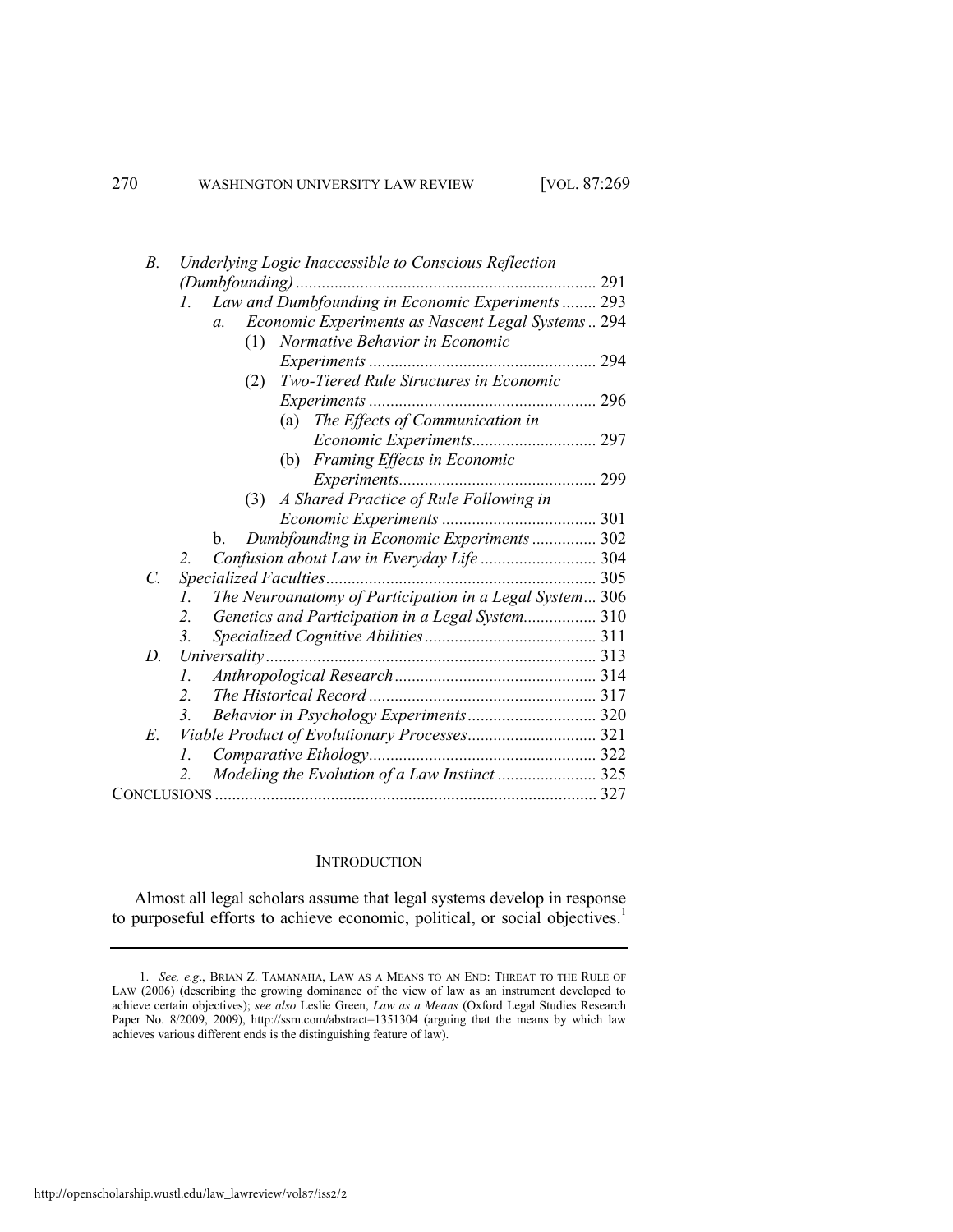<span id="page-3-3"></span><span id="page-3-1"></span><span id="page-3-0"></span>Evolutionary scientists, $\frac{2}{3}$  jurisprudential scholars, $\frac{3}{3}$  and law and economics scholars<sup>4</sup> either explicitly or implicitly presume that our reliance on legal systems is a matter of considered choice. For example, Owen Jones, a leading investigator of the relationship between evolutionary science and the law, $5$  often uses the metaphor of the law as a "lever" to communicate the idea that law is an instrument used to shift behavior away from innate tendencies.<sup>6</sup> This Article considers the alternative view that the use of legal systems to organize social behavior is an integral part of human nature.

The view that legal systems are a product of instinct is consistent with a growing recognition among scholars that innate predispositions play a crucial role in shaping many aspects of human behavior.<sup>7</sup> For example, research on human communication shows that humans possess a suite of innate capabilities that are essential to the acquisition and use of language.<sup>8</sup> Steven Pinker introduces the idea of a "language instinct" to

4. *See, e.g.*, Paul H. Rubin, *Why is the Common Law Efficient*?, 6 J. LEGAL STUD. 51, 51 (1977) (―[Richard A.] Posner, in *Economic Analysis of Law* [(1972)], argues persuasively that the common law can be best understood as an attempt to achieve economic efficiency.") (footnote omitted).

5. *See* Owen D. Jones, *Evolutionary Analysis in Law: An Introduction and Application to Child Abuse*, 75 N.C. L. REV. 1117 (1997); Owen D. Jones, *Proprioception, Non-Law, and Biolegal History: The Dunwody Distinguished Lecture in Law*, 53 FLA. L. REV. 831 (2001) [hereinafter *Proprioception*]; Owen D. Jones, *Sex, Culture, and the Biology of Rape: Toward Explanation and Prevention*, 87 CAL. L. REV. 827 (1999); Owen D. Jones, *Time-Shifted Rationality and the Law of Law's Leverage: Behavioral Economics Meets Behavioral Biology*, 95 NW. U. L. REV. 1141 (2001); Owen D. Jones & Sarah F. Brosnan, *Law, Biology, and Property: A New Theory of the Endowment Effect*, 49 WM. & MARY L. REV. 1935 (2008); Owen D. Jones & Timothy H. Goldsmith, *Law and Behavioral Biology*, 105 COLUM. L. REV. 405 (2005); Owen D. Jones & Daniel S. Strouse, *Introduction to the Symposium on Biology and Sexual Aggression*, 39 JURIMETRICS J. 113 (1999); Paul H. Robinson, Robert Kurzban & Owen D. Jones, *The Origins of Shared Intuitions of Justice*, 60 VAND. L. REV 1633 (2007).

6. *See, e.g*., Jones & Goldsmith, *supra* not[e 5,](#page-3-0) at 415. *But see* Jones, *Proprioception*, *supra* note [5,](#page-3-0) at 859 ("[A]ny assumption that law reflects only social, political, religious, and economic developments is both overly narrow and archaic.").

7. For an earlier recognition of the relationship between law and innate predispositions see Jim Chen, *Law as a Species of Language Acquisition*, 73 WASH. U. L.Q. 1263, 1278 (1995) ("For an intellectual community that prefers a sharp division between nature and culture and unflinchingly assigns law to the latter realm, linguistics casts a long, profoundly disturbing Darwinian shadow across the law.‖) (footnote omitted).

8. *See, e.g*., Marc D. Hauser, Noam Chomsky & W. Tecumseh Fitch, *The Faculty of Language: What Is It, Who Has It, and How Did It Evolve?*, 298 SCI. 1569, 1577 (2002); Steven Pinker & Ray Jackendoff, *The Faculty of Language: What's Special About It?*, 95 COGNITION 201, 204 (2005).

<span id="page-3-2"></span><sup>2.</sup> *See, e.g*., MARC D. HAUSER, MORAL MINDS: HOW NATURE DESIGNED OUR UNIVERSAL SENSE OF RIGHT AND WRONG 200 (2006) (citing favorably anthropologist James Frazer's statement that "law only forbids men to do what their instincts incline them to do; what nature itself prohibits and punishes, it would be superfluous for the law to prohibit and punish." JAMES FRAZER, TOTEMISM AND EXOGAMY: A TREATISE ON CERTAIN EARLY FORMS OF SUPERSTITION AND SOCIETY (1910)).

<sup>3.</sup> *See, e.g*., JULES L. COLEMAN, THE PRACTICE OF PRINCIPLE: IN DEFENCE OF A PRAGMATIST APPROACH TO LEGAL THEORY 143 (2001) ("Law is a human artifact. It is designed by humans, presumably because it can serve a variety of our interests.").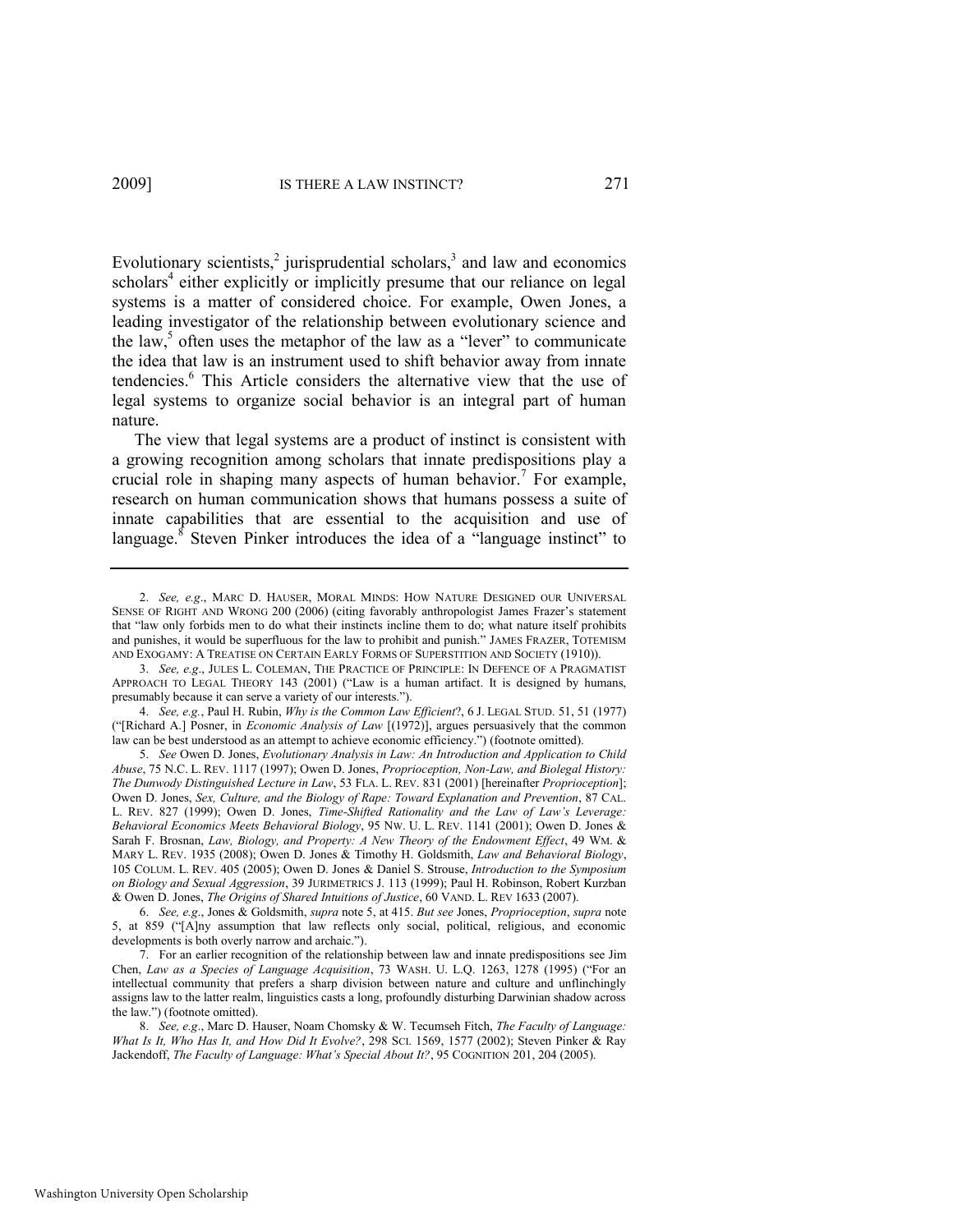<span id="page-4-1"></span>describe these various capabilities.<sup>9</sup> Other species may possess innate abilities to learn vocalizations, but no other species exhibits the nuanced, flexible, and protean grammar present in all human languages.<sup>10</sup>

<span id="page-4-2"></span><span id="page-4-0"></span>There is evidence that innate predispositions strongly influence human faculties other than language as well.<sup>11</sup> Attention has recently focused on the extent to which moral behavior may be influenced by predispositions developed over evolutionary time.<sup>12</sup> John Rawls speculates in *A Theory of Justice* that morality has a deep innate structure, much as language does,<sup>1</sup> and researchers such as Joshua Greene and Marc Hauser provide evidence of the extent to which moral decision making is directly shaped by innate capabilities.<sup>14</sup>

<span id="page-4-4"></span>Legal scholars have begun to explore how insight into the innate foundations of human behavior affects our understanding of what motivates formation of and participation in a legal system.<sup>15</sup> Robin Kar utilizes evolutionary science research to support his claim that both legal systems and moral systems rely on humans' innate abilities to engage in obligatory behavior.<sup>16</sup> Others have suggested that specific substantive

13. JOHN RAWLS, A THEORY OF JUSTICE 46–47 (1971). This version of the claim that moral behavior draws upon innate predispositions has come to be known as Rawls's linguistic analogy. *See* JOHN MIKHAIL, ELEMENTS OF MORAL COGNITION: RAWLS' LINGUISTIC ANALOGY AND THE COGNITIVE SCIENCE OF MORAL AND LEGAL JUDGMENT (forthcoming Feb. 2010).

14. See HAUSER, *supra* note [2,](#page-3-1) at xviii ("I argue that our moral faculty is equipped with a *universal moral grammar*, a toolkit for building specific moral systems.") (emphasis in original); Joshua D. Greene et al., *The Neural Bases of Cognitive Conflict and Control in Moral Judgment*, 44 NEURON 389 (2004); Joshua Greene & Jonathan Haidt, *How (and Where) Does Moral Judgment Work?*, 6 TRENDS COGNITIVE SCI. 517 (2002); Joshua Greene, *Cognitive Neuroscience and the Structure of the Moral Mind*, *in* THE INNATE MIND: STRUCTURE AND CONTENTS 338, 338–52 (Peter Carruthers et al. eds., 2005).

15. *See generally* Jeffrey Rosen, *The Brain on the Stand*, N.Y. TIMES, Mar. 11, 2007, § 6 (Magazine), at 49 (reviewing the growing influence of neuroscience on legal scholarship).

16. Robin Bradley Kar, *The Deep Structure of Law and Morality*, 84 TEX. L. REV. 877, 878–79

<span id="page-4-3"></span><sup>9.</sup> STEVEN PINKER, THE LANGUAGE INSTINCT 18 (1994).

<sup>10.</sup> *See* DEREK BICKERTON, ADAM'S TONGUE: HOW HUMANS MADE LANGUAGE, HOW LANGUAGE MADE HUMANS 76 (2009); W. Tecumseh [Fitch,](http://www.isrl.uiuc.edu/~amag/langev/author/wtfitch.html) *The Evolution of Language: A Comparative Review*, 20 B[IOLOGY](http://www.isrl.uiuc.edu/~amag/langev/pubtype/article_BiologyandPhilosophy.html) & PHIL. 193, 206–07 (2005).

<sup>11.</sup> *See, e.g*., MARCEL DANESI, THE PUZZLE INSTINCT: THE MEANING OF PUZZLES IN HUMAN LIFE (2002) (discussing the innate foundations of "insight thinking"); STANISLAS DEHAENE, THE NUMBER SENSE: HOW THE MIND CREATES MATHEMATICS (1997) (discussing the innate foundations of quantitative analysis); DENIS DUTTON, THE ART INSTINCT: BEAUTY, PLEASURE, AND HUMAN EVOLUTION (2009) (discussing the innate foundations of aesthetic tastes); STEVEN MITHEN, THE SINGING NEANDERTHALS: THE ORIGINS OF MUSIC, LANGUAGE, MIND AND BODY (2006) (discussing the innate foundations of music); Natalie Angier, *Gut Instinct's Surprising Role in Math*, N.Y. TIMES, Sept. 16, 2008, at F1 (discussing the innate foundations of mathematical problem solving abilities).

<sup>12.</sup> *See, e.g*., MATT RIDLEY, THE ORIGINS OF VIRTUE: HUMAN INSTINCTS AND THE EVOLUTION OF COOPERATION (1996) (discussing the innate foundations of morality); Steven Pinker, *The Moral Instinct*, N.Y. TIMES, Jan. 13, 2008, § 6 (Magazine), at 32 (reviewing recent studies on the innate foundations of moral decision-making).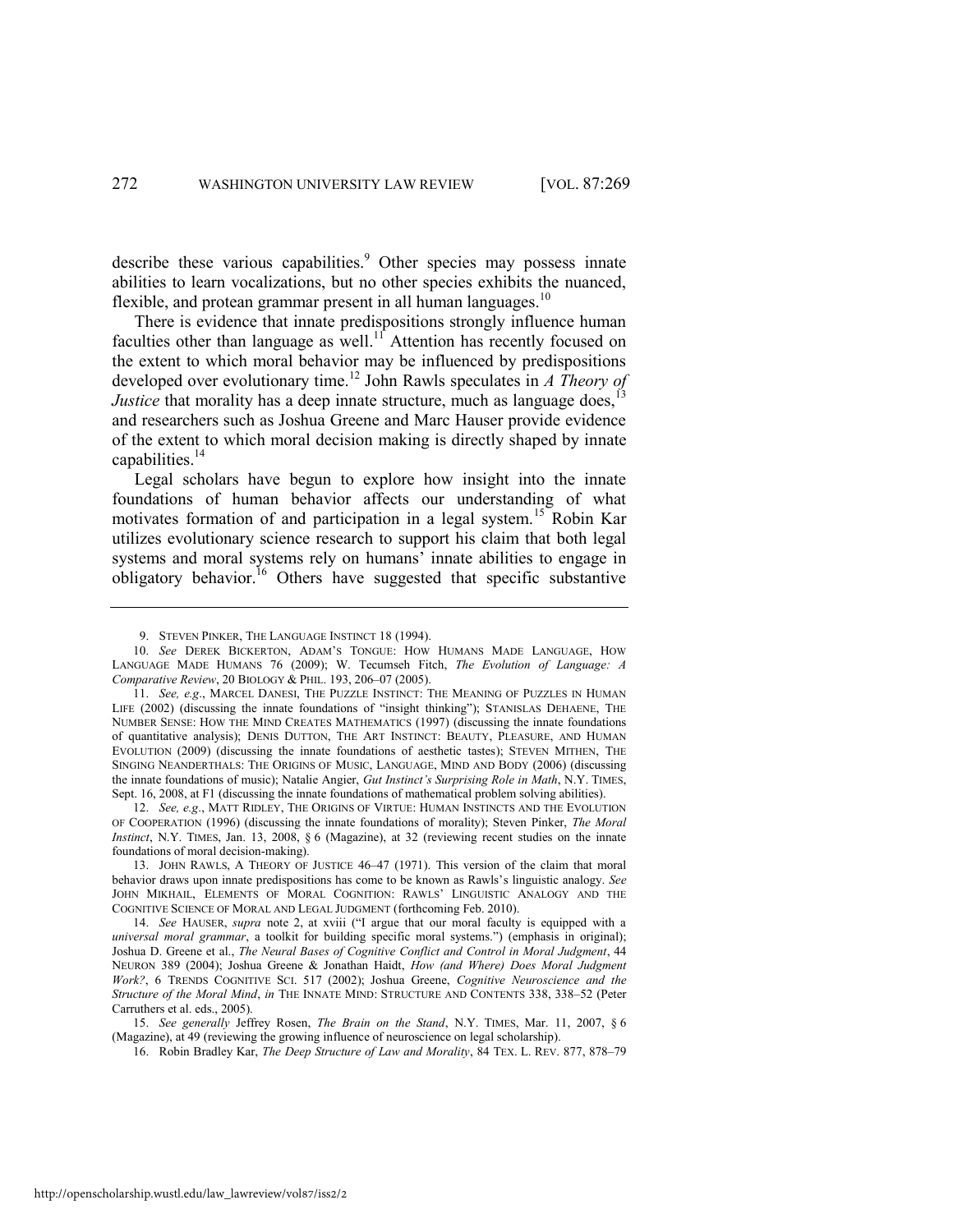<span id="page-5-0"></span>areas of law, including criminal  $law<sup>17</sup>$  and property law,<sup>18</sup> are directly influenced by predispositions shaped by evolution.<sup>19</sup> Some scholars argue that similarities between legal systems and the social behavior of other species show that participation in a legal system is more than simply a cultural phenomenon.<sup>20</sup>

<span id="page-5-2"></span>Is the basic structure of our legal systems shaped by innate predispositions similar to the way the flexible and protean structure of language is shaped by instinct? This fundamental question about the relationship between legal systems and innate predispositions remains unanswered and largely unexplored. This Article considers whether humans instinctively turn to a protean system of legal rules to organize social behavior, a claim that I call the "law instinct" hypothesis.

<span id="page-5-1"></span>In considering whether humans possess a law instinct, Part I first identifies essential and distinctive attributes of a legal system. Largely following H.L.A. Hart's work,<sup>21</sup> this Article identifies three attributes as providing the necessary and sufficient conditions for the existence of a legal system. These three attributes are: (1) subjective acceptance that legal rules create legitimate obligations (the normativity of law); (2) the union of primary rules, which specify duties, with secondary rules, which dictate how to create, modify, and adjudicate the system's primary rules (the two-tiered rule structure of law); and (3) a shared practice of abiding

<sup>(2006).</sup> 

<sup>17.</sup> *See, e.g.*, JAMES Q. WILSON, THE MORAL SENSE (1993), *cited in* RIDLEY, *supra* note [12,](#page-4-0) at 143; Stuart P. Green, *The Universal Grammar of Criminal Law*, 98 MICH. L. REV. 2104, 2112-13 (2000) (reviewing GEORGE P. FLETCHER, BASIC CONCEPTS OF CRIMINAL LAW (1998)); Robinson, Kurzban, & Jones, *supra* not[e 5,](#page-3-0) at 1646–54.

<sup>18.</sup> *See Jeffrey Evans Stake, The Property "Instinct,"* 359 PHIL. TRANSACTIONS ROYAL SOC'Y B: BIOLOGICAL SCI. 1763 (2004); *see also* HAUSER, *supra* note [2,](#page-3-1) at 369–72; Margaret Gruter, *Law in Sociobiological Perspective*, 5 FLA. ST. U. L. REV. 181, 196 (1977) [hereinafter *Sociobiological Perspective*] ("Is it possible that respect for possession in man also has a comparable genetic base?") (footnote omitted); Jones & Brosnan, *supra* not[e 5.](#page-3-0) 

<sup>19.</sup> Jones has also made a more general argument about the relationship between substantive areas of law and evolutionary science, namely that the topics that a legal system addresses are shaped by matters that are of human import, which matters are, in turn, presumably salient from an evolutionary perspective. For example, Jones, *Proprioception*, *supra* not[e 5,](#page-3-0) at 859 ("[T]he basic legal curriculum . . . is basic, in part, because of the way it maps onto the fundamental, evolved, human needs and desires. To put it bluntly, the main topics of law reflect the main features of the evolved human psychology."); Jones & Goldsmith, *supra* not[e 5,](#page-3-0) at 466-75.

<sup>20.</sup> This claim is exemplified by the scholarship of Margaret Gruter. *See, e.g.*, Margaret Gruter, *The Origins of Legal Behavior*, 2 J. SOC. & BIOLOGICAL STRUCTURES 43 (1979) [hereinafter *Origins*]; Margaret Gruter, *Sociobiological Perspective*, *supra* note [18,](#page-5-0) at 185–86 ("[H]uman legal behavior is helped or hindered by the biological program which man inherits . . . .").

<sup>21.</sup> H.L.A. HART, THE CONCEPT OF LAW (1994). Because the attributes I identify as essential features of a legal system are closely related to Hart's jurisprudence, an alternative title for this Article might be "Is There a Hartian Law Instinct?"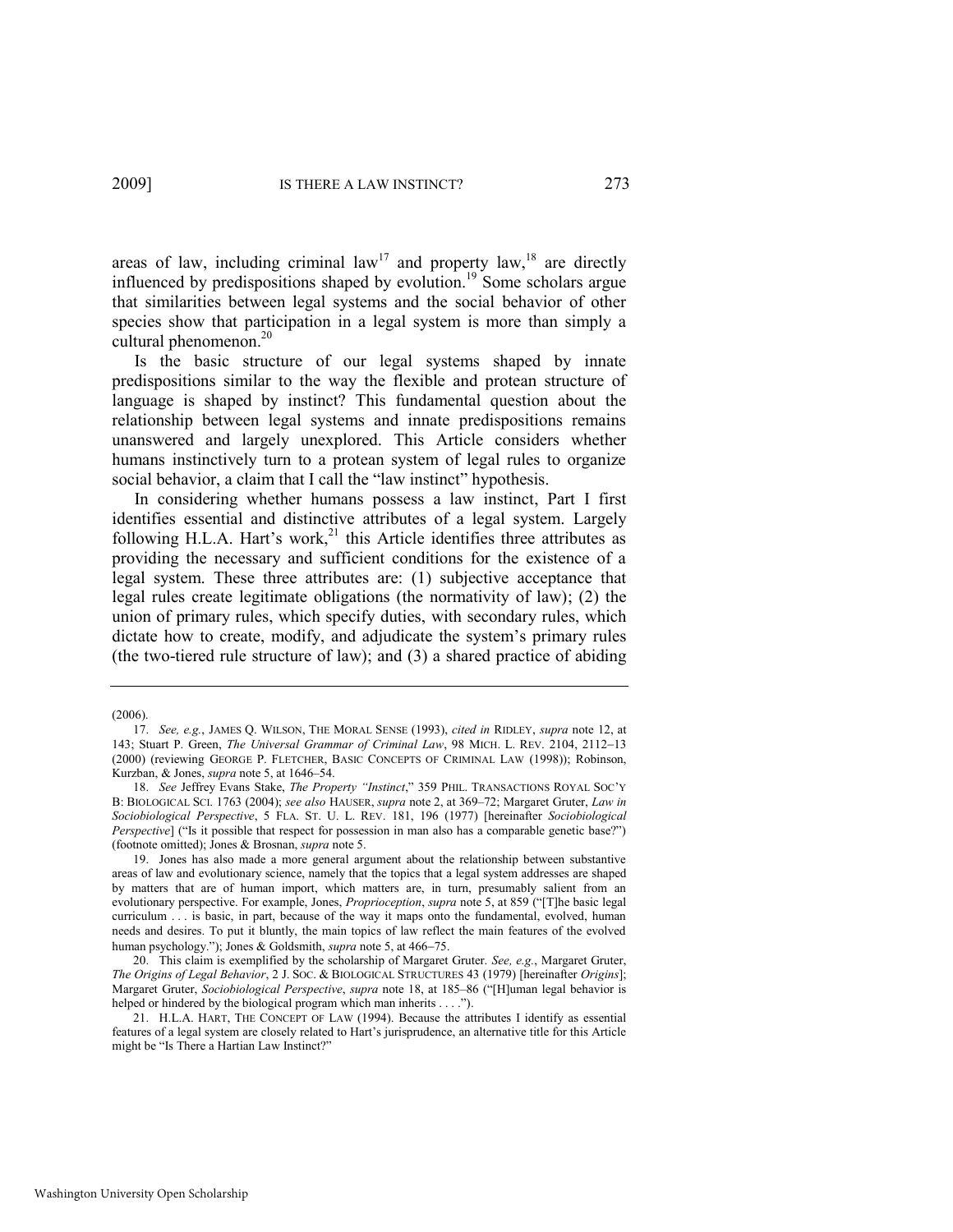by the rules of the legal system (the social nature of law). My claim is that each of these three features is essential to the existence of a legal system and directly draws upon innate predispositions for its expression.

Part II presents evidence that humans possess a law instinct. I present evidence as support for the law instinct hypothesis that is similar to the evidence presented by others in support of the moral-instinct and language-instinct hypotheses. This research highlights several indicia that, when combined, suggest that a behavior draws directly upon innate predispositions for its expression: (1) evidence that the behavior is expressed early and predictably in individual development, (2) evidence that the underlying logic of the behavior is inaccessible to conscious reflection (dumbfounding), (3) evidence of specialized capabilities that are particularly well-suited to carrying out the behavior, (4) evidence that the behavior occurs in all societies (universality), and (5) evidence that the behavior could be a product of evolutionary processes. Not only is each of these indicia present when people use language or make moral decisions, but also when people participate in a legal system.

<span id="page-6-0"></span>As noted above, a first indication that a behavior draws upon innate predispositions for its expression is the early and predictable appearance of the behavior in individual development. In the context of language, for example, Noam Chomsky observes that it is "a system of remarkable complexity," which "[a] normal child acquires . . . on relatively slight exposure and without specific training."<sup>22</sup> The ease with which children form and participate in legal systems is evident both in the psychology laboratory and on the playground. Psychology experiments reveal that young children recognize that the content of certain rules of behavior can be modified by an authority figure in a manner similar to the operation of the two-tiered rule structure of a legal system.<sup>23</sup> Likewise, many children's games contain both primary rules, which dictate how a game is to be played, and secondary rules, which dictate how the game's primary rules are to be established, modified, and adjudicated. $24$ 

A second indication that a behavior is innate is that the behavior is based on a predictable and nuanced logic that is inaccessible to conscious reflection (dumbfounding). In the context of morality, for example, Jonathan Haidt shows that most people strongly disapprove of incestuous behavior but are incapable of providing a plausible explanation for their

<sup>22.</sup> NOAM CHOMSKY, REFLECTIONS ON LANGUAGE 4 (1975).

<sup>23.</sup> *See infra* Part II.A.1.

<sup>24.</sup> *See infra* Part II.A.2.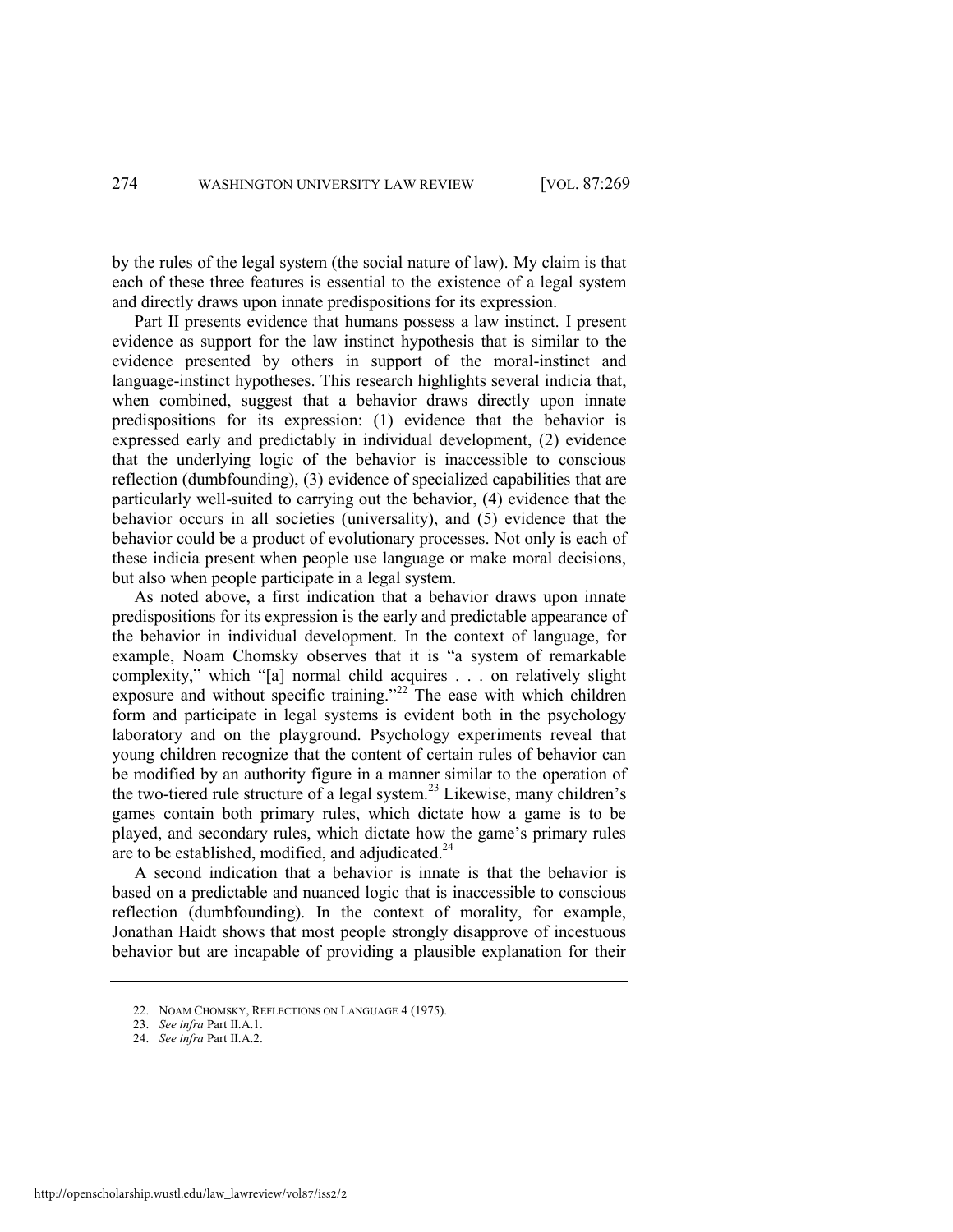<span id="page-7-1"></span><span id="page-7-0"></span>disapproval.<sup>25</sup> Haidt argues that such dumbfounding provides evidence that our morality is influenced by innate predispositions.<sup>26</sup> The logic underlying our participation in a legal system also appears to be inaccessible to our conscious reflection. Much of the behavior observed in psychology experiments resembles the type of behavior engaged when participating in a legal system; however, the participants in these experiments are generally incapable of explaining the subtle and complex rules guiding their behavior.<sup>27</sup> Subjects in these experiments appear to participate in a kind of nascent legal system and do so based on a logic that is inaccessible to conscious reflection.

<span id="page-7-2"></span>A third indication that a behavior is innate is the existence of specialized faculties that are especially well-suited to carrying out that particular behavior. At present, evidence linking specialized faculties to participation in a legal system is preliminary.<sup>28</sup> Research from three different disciplines—anatomy, cognitive science, and genetics—can reveal the kinds of specialized faculties that suggest a behavior is innate. In anatomy, neural imaging technologies suggest a link between specific neural substrates and normative decision making generally,<sup>29</sup> but these findings do not yet illuminate neural underpinnings specific to law-like behavior.<sup>30</sup> More suggestive of specialized faculties particularly wellsuited for participation in a legal system are findings from a series of cognitive science experiments involving the Wason selection task. These experiments show that people are more adept at applying logical rules when a problem is set in the context of a social rule.<sup>31</sup> A cognitive ability attuned to social-rule calculations is precisely the type of specialized faculty that would facilitate participation in a legal system.

<sup>25.</sup> Jonathan Haidt, *The Emotional Dog and Its Rational Tail: A Social Intuitionist Approach to Moral Judgment*, 108 PSYCHOL. REV. 814, 814 (2001).

<sup>26.</sup> *See* Haidt, *supra* not[e 25;](#page-7-0) Jonathan Haidt, *The New Synthesis in Moral Psychology*, 316 SCI. 998 (2007).

<sup>27.</sup> *See infra* Part II.B.1.

<sup>28.</sup> *See infra* Part II.C.

<sup>29.</sup> *See, e.g.*, Joshua D. Greene et al., *An fMRI Investigation of Emotional Engagement in Moral Judgment*, 293 SCI. 2105 (2001) (exploring the neural substrates associated with hearing versions of the philosopher's trolley problem). My use of the term "normative decision making" includes both abiding by moral precepts and participating in a legal system. *See infra* Part I.A.

<sup>30.</sup> *But see* Joshua W. Buckholtz et al., *The Neural Correlates of Third-Party Punishment*, 60 NEURON 930 (2008) (arguing that by specifying the neural underpinnings of subjects' decisions to determine the appropriate punishment for crimes that vary in both perpetrator responsibility and in crime severity, they illuminate neural underpinnings of participation in a legal system).

<sup>31.</sup> *See infra* notes [200](#page-44-0)–03 and accompanying text.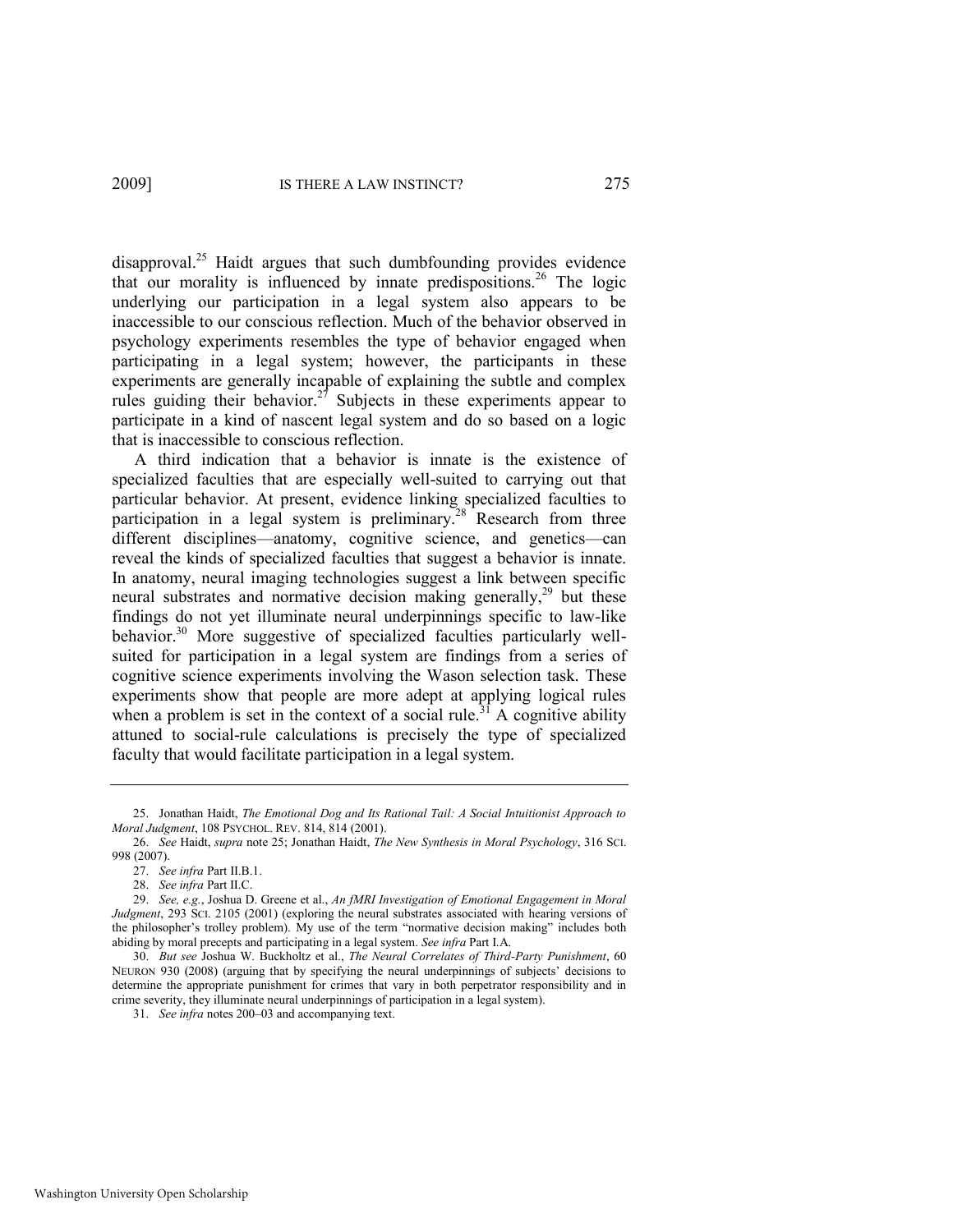The ubiquitous expression of a behavior is a fourth indicator that the behavior under study draws directly upon innate predispositions.<sup>32</sup> Language, for example, is present in all human societies—even among children who are raised in the absence of an adult modeling language.<sup>3</sup> Both anthropological evidence and the historical record suggest that the defining features of a legal system are present in all human societies.

Evidence that a behavior could be a product of evolutionary processes is the fifth indicator that the behavior is innate. $34$  In the case of moral behavior, researchers have developed a rich literature to address the paradoxical evolution of altruistic behavior through natural selection.<sup>35</sup> A law instinct is a plausible product of evolutionary processes, and this conclusion is supported by studies of animal behavior. While the socialrule systems observed in other species may lack the complexity and flexibility of human social-rule systems, the presence of precursor behaviors—particularly among nonhuman primates—suggests that the use of legal systems could be a product of human evolution.

If I am correct that we now have sufficient evidence to make a case for the existence of a law instinct, my analysis will not suddenly upend what we already know about legal systems, just as uncovering the innate roots of human language has not radically changed the rules of grammar. Rather, the law instinct hypothesis offers a new perspective on what kind of phenomenon law is. Recognizing that law is an integral part of human nature can guide an effort to uncover specific links between innate predispositions and participation in a legal system. Ultimately, this effort should lead to a more accurate picture of why law is present in human society and more discussions on how to use legal measures most effectively.

#### I. THE LAW INSTINCT HYPOTHESIS

There are obvious challenges to gathering evidence of a law instinct.<sup>36</sup> Many factors contribute to both the content and structure of legal systems.

<sup>32.</sup> *See infra* Part II.D.

<sup>33.</sup> *See infra* not[e 207 a](#page-45-0)nd accompanying text.

<sup>34.</sup> *See infra* Part II.E.

<sup>35.</sup> *See infra* notes [266](#page-58-0)–68 and accompanying text. The evolution of altruistic behavior is paradoxical because the naïve assumption would be that focusing exclusively on one's own well-being would be the best way to maximize the survival of one's genes.

<sup>36.</sup> It should be noted that even the use of the term "instinct" with respect to human social behavior is controversial because of the interdependence between innate capabilities and cultural practices in the ontogeny of such behavior. Some behavioral scientists would only use the term "instinct" to refer to behavior that does not significantly depend on environmental conditioning for its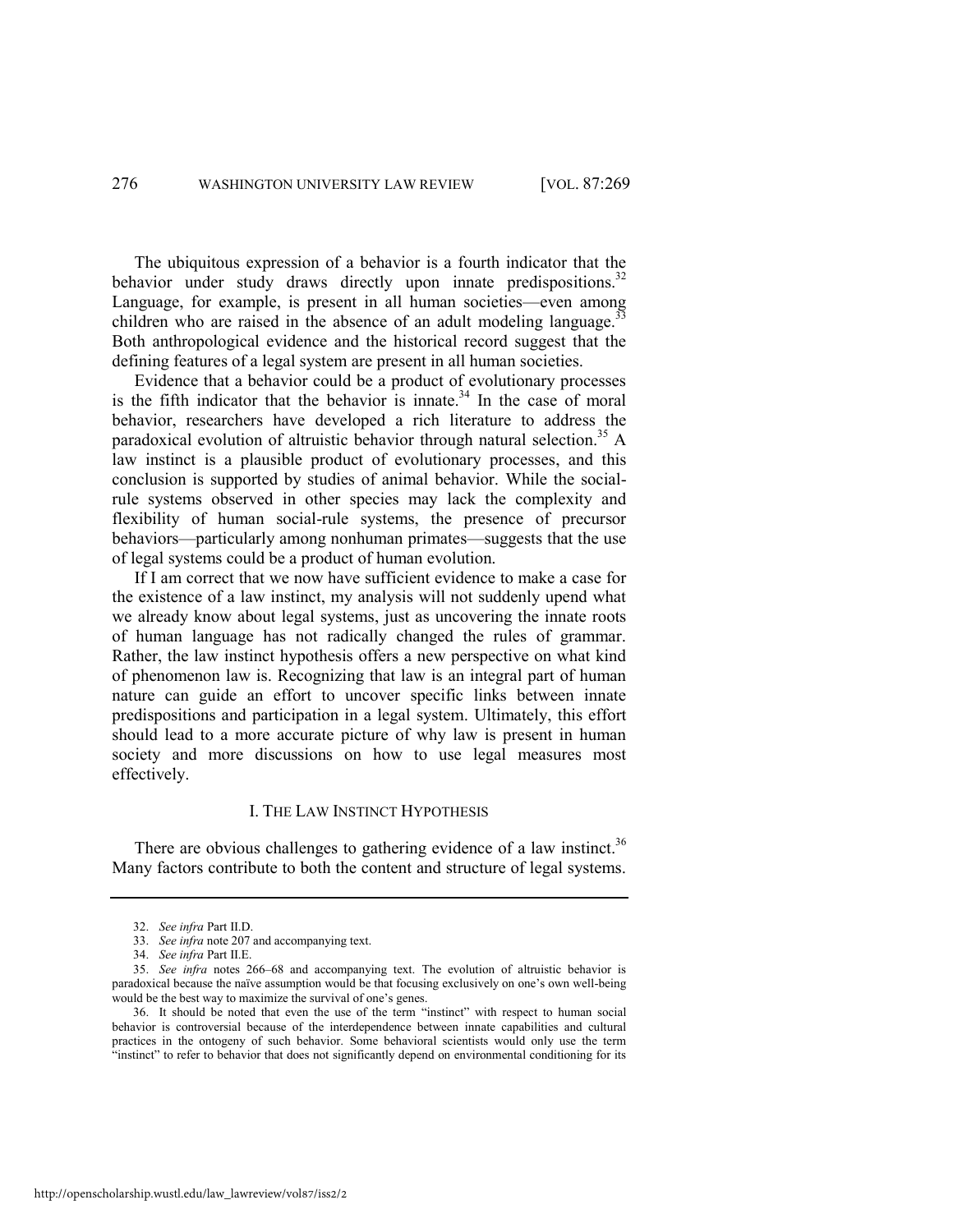Even if participation in a legal system is directly shaped by innate predispositions, legal systems are also a product of historical and cultural forces, just as human language is a product of both nurture and nature. Uncovering evidence that specifically addresses the law instinct hypothesis requires identifying those few behaviors that are uniquely engaged when participating in a legal system and also bear the distinctive indicia of behaviors directly shaped by innate predispositions.

Evaluating the law instinct, therefore, requires addressing two separate issues. First, it is necessary to be precise about what behaviors are engaged when participating in a legal system. Part I considers how to distinguish participation in a legal system from other social activities. Second, an exploration of whether the behaviors engaged when people participate in a legal system are directly shaped by innate predispositions is necessary. In Part II, I identify various indicia that suggest when a behavior is directly shaped by innate predispositions and review the extent to which these indicia are present when people participate in a legal system.

#### *A. On the Three Essential Features of a Legal System*

The goal of Part I is to identify essential features of participation in a legal system. There are innumerable claims about what constitutes participation in a legal system. I choose to turn to the work of H.L.A. Hart to guide my description of the fundamental attributes of a legal system and do so for several reasons. First, Hart's positivist orientation matches the objective here of describing, rather than evaluating, the behaviors and practices that are central to the existence of a legal system.<sup>37</sup> Second, Hart's analysis of the differences between legal systems and moral systems is helpful in distinguishing the law instinct hypothesis from the claim that humans possess a moral instinct.<sup>38</sup> Finally, Hart's jurisprudence

expression. *See, e.g.*, ERNST MAYR, THIS IS BIOLOGY: THE SCIENCE OF THE LIVING WORLD 75 (1997) (―The brain also seems to contain areas that are suitable for ‗open programs.' This information is *not rigidly programmed in the way that instincts are* . . . .") (emphasis added).

I use the term "instinct" in a broader sense that includes predispositions that require significant environmental input to reach full expression. In using the term "instinct" in this broader sense, I am following Pinker's use of the term "instinct" to refer to a behavior that is produced by a complex interaction between genes and the environment. Pinker acknowledges, as do I, that this use of the term "instinct" in such a context is "admittedly quaint." PINKER, *supra* not[e 9,](#page-4-1) at 18.

<sup>37.</sup> HART, *supra* note [21](#page-5-1), at 239 ("My aim in this book is to provide a theory of what law is which is both general and descriptive. It is *general* in the sense that it is not tied to any particular legal system or legal culture, but seeks to give an explanatory and clarifying account of law as a complex social and political institution with a rule-governed (and in that sense 'normative' aspect.")).

<sup>38.</sup> *Id.* at 185-212.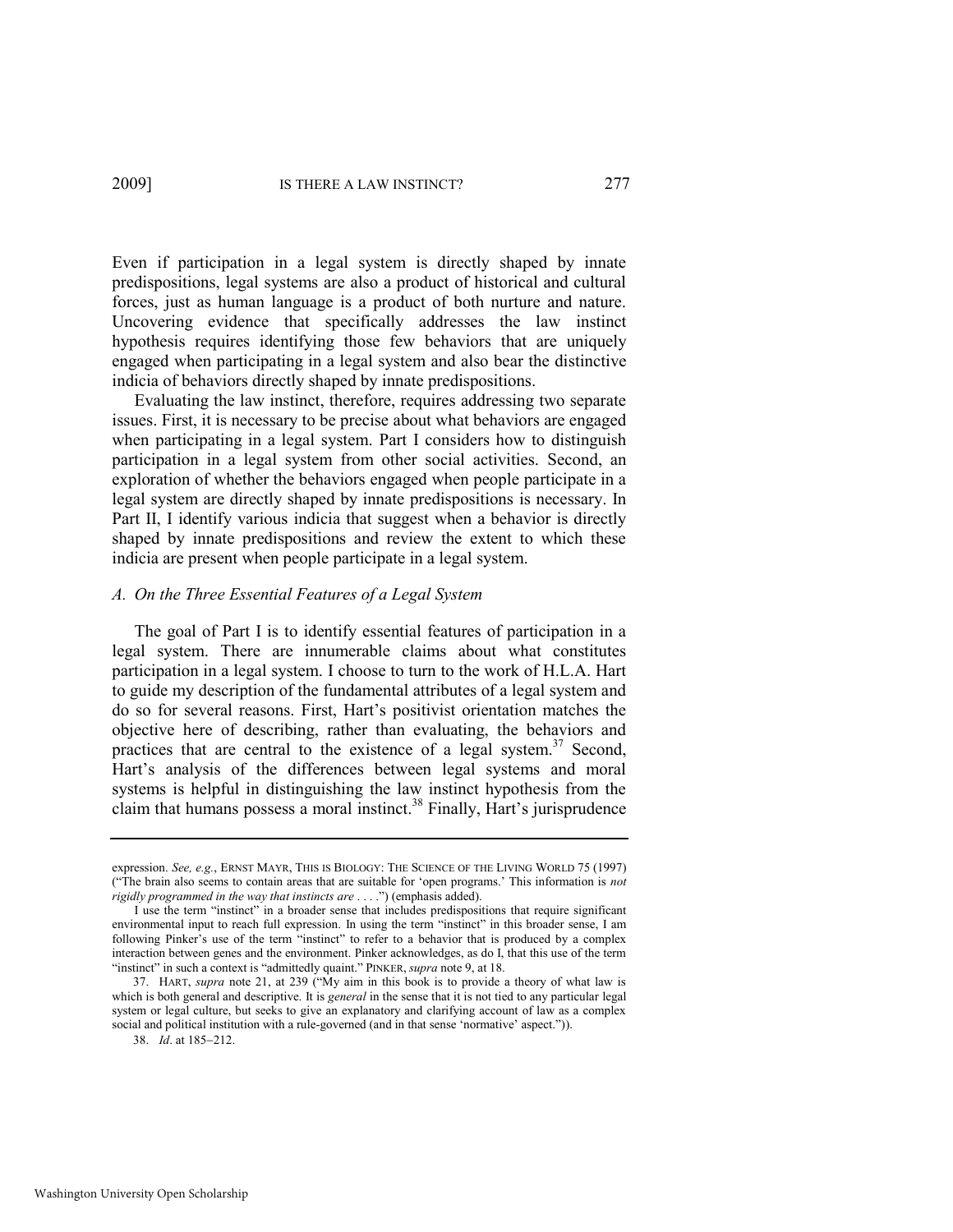continues to provide a plausible description of the essential features of a legal system.

Three features that Hart identifies as essential aspects of a legal system are: (1) the subjective acceptance that legal rules create legitimate obligations (the normativity of law); (2) the union of primary rules, which specify duties, and secondary rules, which dictate how to create, modify, and adjudicate the system's primary rules (the two-tiered rule structure of law); and (3) a practice shared among at least some members of the group of following both the primary and secondary rules of the legal system (the social nature of law). $^{40}$  My claim is that a legal system can be characterized in terms of these three essential features: normativity, a twotiered rule structure, and a shared practice of rule following.

These three defining features of a legal system play a central role in the construction of the law instinct hypothesis and, therefore, warrant further discussion. First, I consider how these three features can differentiate legal systems from other social practices. In particular, I show why neither social-norms systems nor moral systems (as I characterize these alternative normative systems) combine normativity and a two-tiered rule structure with a shared practice of rule following in the way that legal systems do. $41$ Second, I discuss how delineating differences between legal systems and other normative behavior in this manner, in turn, can assist in distinguishing the law instinct hypothesis from prior claims regarding the relationship between normative behavior and innate predispositions. Last, I discuss the normativity, two-tiered rule structure, and shared practice of rule following aspects of participation in a legal system in some detail—to do so, I draw upon Hart's discussion where helpful.

<sup>39.</sup> *See, e.g.*, Robin Bradley Kar, *Hart's Response to Exclusive Legal Positivism*, 95 GEO. L.J. 393 (2007) (describing how Hart's concept of law could be extended to address ongoing disputes about the relationship between law and morality).

<sup>40.</sup> There are additional factors that Hart mentions as useful in distinguishing legal systems from other social practices. For example, Hart notes that legal systems are more likely to involve some form of "physical sanctions" than other systems of social control. HART, *supra* note [21,](#page-5-1) at 86. Hart also mentions that legal systems are distinctive because they are viewed as "necessary to the maintenance of social life . . . ." *Id.* at 87. Further, Hart notes that "unity and continuity" are hallmarks of legal systems. *Id.* at 116. Describing a legal system only in terms of its normativity, two-tiered rule structure, and social nature does not, therefore, provide a precise recapitulation of Hart's analysis.

<sup>41.</sup> Throughout this Article, I use the term "social-norms system" to refer to a system of social rules that lack a robust set of secondary rules. Other scholars have not universally accepted this usage. For a discussion of how my usage differs from other uses of this term, see *infra* notes [42](#page-11-0)–[44](#page-11-1) and accompanying text.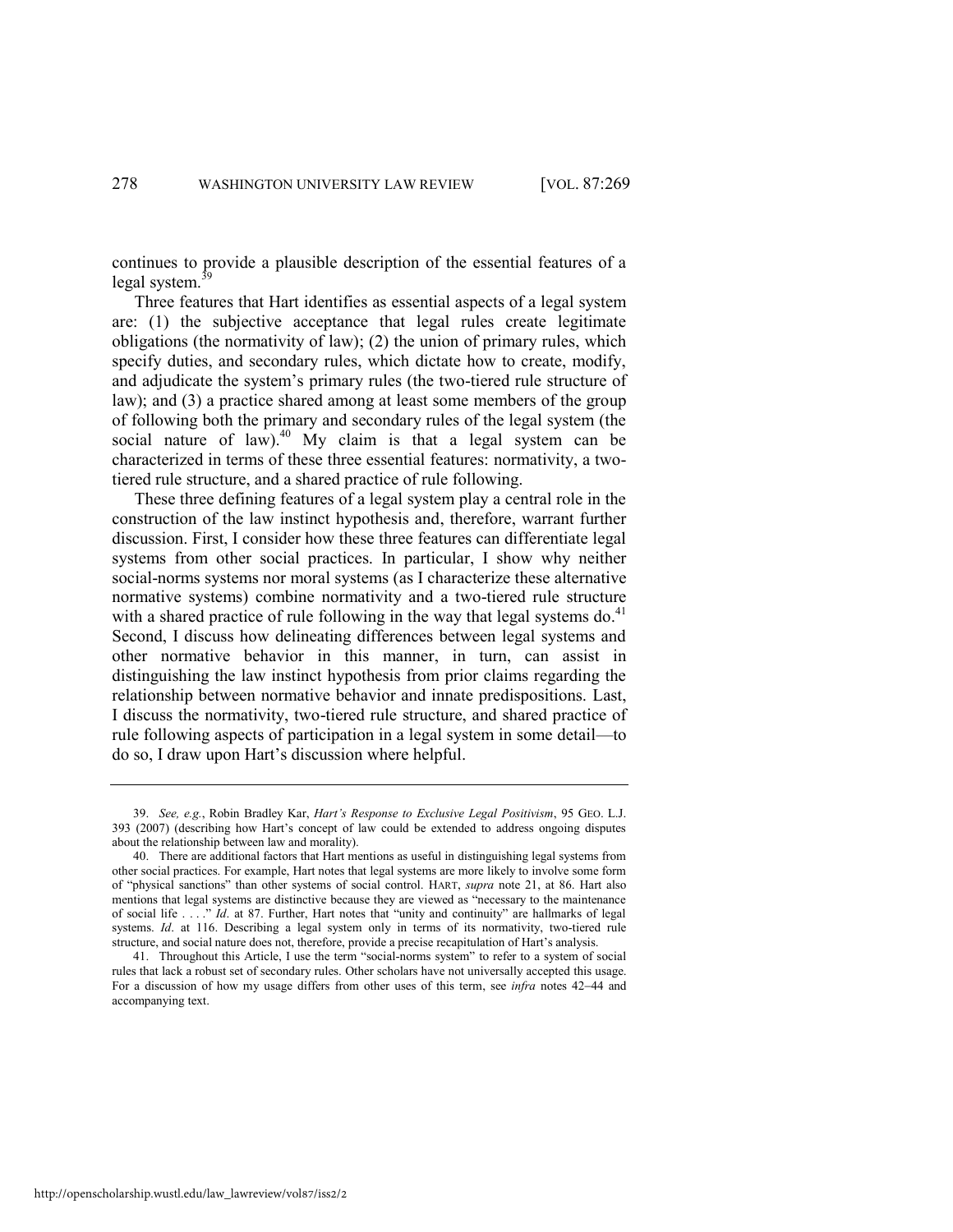#### *1. Distinguishing Legal Systems from Other Types of Normative Behavior*

The first step in distinguishing the law instinct hypothesis from other claims regarding the relationship between innate predispositions and human behavior is to compare legal systems with moral systems and social-norms systems.

Let me begin by defining what I mean when referring to a "moral" behavior" or a "social-norms system" because disagreement is inevitable as to what types of behavior each of these terms refers to. I use the term "moral behavior" to refer only to normative behavior that is not dependent for its existence on either a robust system of secondary rules or a shared practice of rule following. In other words, as I use the term, moral behavior possesses only one of the three defining attributes of participation in a legal system, namely, the normative element.

<span id="page-11-0"></span>I use the term "social-norms system," in turn, to refer to a normative system in which there is a shared practice of rule following in addition to normativity, but in which there is not a robust system of secondary rules. Using the term "social-norms system" in this manner is comparable to Hart's description of what constitutes a primitive legal system.<sup>42</sup> My usage clearly differs from the use of the term "social norms" among many economists and legal scholars. These other scholars argue that socialnorms systems differ from legal systems depending upon whether or not the system's normative rules are enforced by state power.<sup>43</sup> Such scholars would characterize as a social-norms system any system of social rules that is not enforced by state power. In contrast, I characterize as a socialnorms system a social rule system that does not have a robust set of secondary rules. I characterize as a legal system a social-rule system that contains a robust system of secondary rules, regardless of whether the system's rules are enforced by a central government.<sup>44</sup>

<span id="page-11-2"></span>My usage of the terms "moral behavior" and "social-norms system" provides a simple way to identify both similarities and differences among

<span id="page-11-1"></span><sup>42.</sup> HART, *supra* not[e 21,](#page-5-1) at 91–92.

<sup>43.</sup> *See, e.g*., ROBERT C. ELLICKSON, ORDER WITHOUT LAW: HOW NEIGHBORS SETTLE DISPUTES 127 (1991); Richard H. McAdams, *The Origin, Development, and Regulation of Norms*, 96 MICH. L. REV. 338, 350 (1997); Mark D. West, *Legal Rules and Social Norms in Japan's Secret World of Sumo*, 26 J. LEGAL STUD. 165, 167 (1997).

<sup>44.</sup> The appeal of using the term "social norms" to include any social rules system not enforced by a centralized state (as others do) is that such a usage comports with the modern usage of the term ―law‖ to refer only to state-enforced rules; however, what is lost by describing as a social-norms system a social-rules system that also contains a robust set of secondary rules is the ability to distinguish between simpler and more complex systems of normative social rules.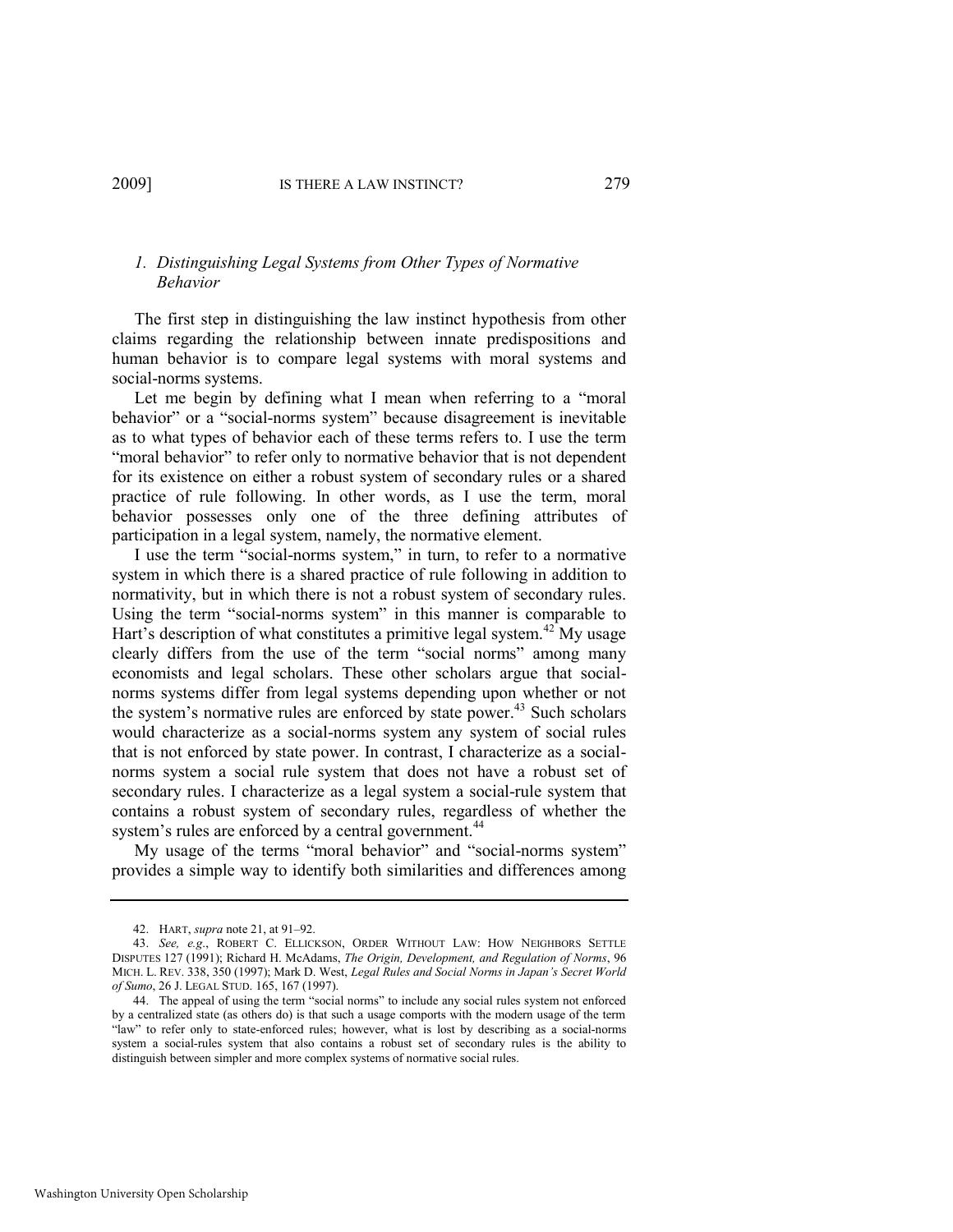moral systems, social-norms systems, and legal systems. While they all have a normative dimension, social-norms systems and legal systems also involve a shared practice of rule following, and the union of a robust system of primary rules and secondary rules is a unique feature of legal systems. Neither moral systems nor social-norms systems possess this protean combination of primary rules and secondary rules.

#### *2. Distinguishing the Law Instinct Hypothesis from Related Claims*

Based on this comparison of moral systems, social-norms systems, and legal systems, identifying what is novel about the law instinct hypothesis is straightforward. Previous claims about the relationship between innate predispositions and human behavior can be separated into two broad categories using the terminology I set out above: moral-instinct claims or social-norms-instinct claims. Most moral-instinct claims consider the innate foundations of normative behavior generally and do not distinguish among moral systems, social-norms systems, and legal systems. Such claims have been advanced by distinguished scholars<sup>45</sup> and continue to be an active area of research.<sup>46</sup> Some of those who advance moral-instinct claims argue that the content of all of our normative rules is established at a young age. $47$  This presumption is not compatible with the law instinct hypothesis because the law instinct hypothesis requires that the content of at least some normative rules remain flexible.<sup>48</sup> However, moral-instinct claims and the law instinct hypothesis are not necessarily antithetical as it is plausible that moral and legal systems both have innate foundations.

A social-norms-instinct claim is closer to the law instinct hypothesis than a moral-instinct claim is, although there are still important differences between the two. A social-norms-instinct claim argues that both the normative and shared practice aspects of social-norms systems draw directly upon innate predispositions. One example of a social-normsinstinct hypothesis is provided by scholarship that focuses on similarities

<sup>45.</sup> *See* Owen D. Jones, *On the Nature of Norms: Biology, Morality, and the Disruption of Order*, 98 MICH. L. REV. 2072, 2076–77, 2077 n.9 (2000) (book review) (providing a list of scholars and their work).

<sup>46.</sup> HAUSER, *supra* note [2;](#page-3-1) Haidt, *The New Synthesis*, *supra* not[e 26.](#page-7-1)

<sup>47.</sup> *See, e.g.*, Chandra Sekhar Sripada & Stephen Stich, *A Framework for the Psychology of Norms*, *in* THE INNATE MIND: CULTURE AND COGNITION 280, 284–85 (Peter Carruthers et al. eds., 2006).

<sup>48.</sup> This moral nativist perspective is most prominently associated with David Hume's A TREATISE OF HUMAN NATURE (1739). Modern examples of moral nativist approaches include ALLAN GIBBARD, WISE CHOICES, APT FEELINGS: A THEORY OF NORMATIVE JUDGMENT (1990); HAUSER, *supra* note [2;](#page-3-1) Haidt, *supra* not[e 25.](#page-7-0)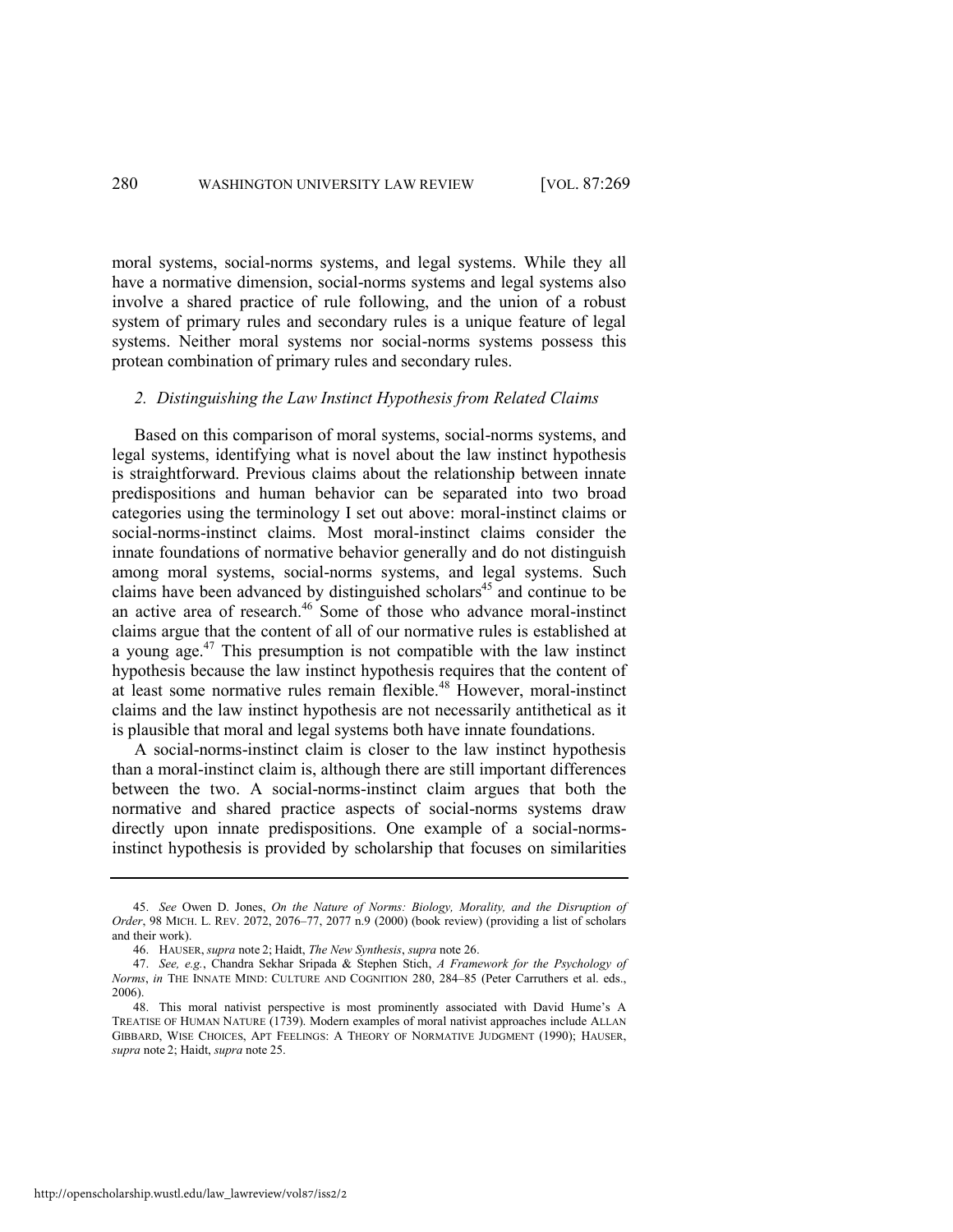<span id="page-13-0"></span>between human social rules and the social rule systems of other species. Legal scholar Margaret Gruter and ethologist Frans de Waal highlight many commonalities between the ways humans and other species use social rules to organize group behavior.<sup>49</sup> However, neither Gruter nor de Waal explore whether the structure of animals' social rules shares with human legal systems the protean union of primary rules and secondary rules, and so their claims are distinct from the law instinct hypothesis.

To better illuminate differences between a social-norms-instinct hypothesis and the law instinct hypothesis, a comparison of human language with the communication systems of nonhuman species is useful. Human language shares much with vocal communication in other species, but there are also significant, well-documented differences between the two.<sup>50</sup> Many of these differences arise from the unique structure of human language, in particular, the symbolic power of words and the breadth of expression provided by grammatical rules.<sup>51</sup> Likewise, significant differences exist between the social practices of humans and the social systems observed in animals.<sup>52</sup> My claim is that these differences are due, in large part, to the flexibility of content afforded by the two-tiered structure of the rules that compose human legal systems.

#### *3. The Normativity of Law*

I now discuss each of the three defining features of participation in a legal system in further detail and begin with a consideration of the normative dimension of participation in a legal system. I use the term "normativity" to refer to the way various rules are treated by at least some members of the community as creating legitimate obligations. Hart observes that the "most prominent general feature of law at all times and places is that its existence means that certain kinds of human conduct are no longer optional, but in *some* sense obligatory."<sup>53</sup> Hart goes on to introduce the idea of the "internal point of view" to describe more precisely the normative dimension of compliance with a legal rule.<sup>54</sup> For

<sup>49.</sup> *See, e.g.*, FRANS DE WAAL, CHIMPANZEE POLITICS: POWER AND SEX AMONG APES (1982) [hereinafter CHIMPANZEE POLITICS]; FRANS DE WAAL, GOOD NATURED: THE ORIGINS OF RIGHT AND WRONG IN HUMANS AND OTHER ANIMALS (1996) [hereinafter GOOD NATURED]; *Sociobiological Perspective*, *supra* not[e 18;](#page-5-0) Gruter, *Origins*, *supra* not[e 20.](#page-5-2) 

<sup>50.</sup> *See* BICKERTON, *supra* note [10;](#page-4-2) PINKER, *supra* not[e 9,](#page-4-1) at 334-42; Fitch, *supra* not[e 10;](#page-4-2) Marc D. Hauser & Thomas Bever, *A Biolinguistic Agenda*, 322 SCI. 1057, 1057–58 (2008).

<sup>51.</sup> *See, e.g.*, BICKERTON, *supra* not[e 10,](#page-4-2) at 226–38.

<sup>52.</sup> *See infra* not[e 245 a](#page-54-0)nd accompanying text.

<sup>53.</sup> *See* HART, *supra* not[e 21,](#page-5-1) at 6 (emphasis in original).

<sup>54.</sup> *Id.* at 89-90.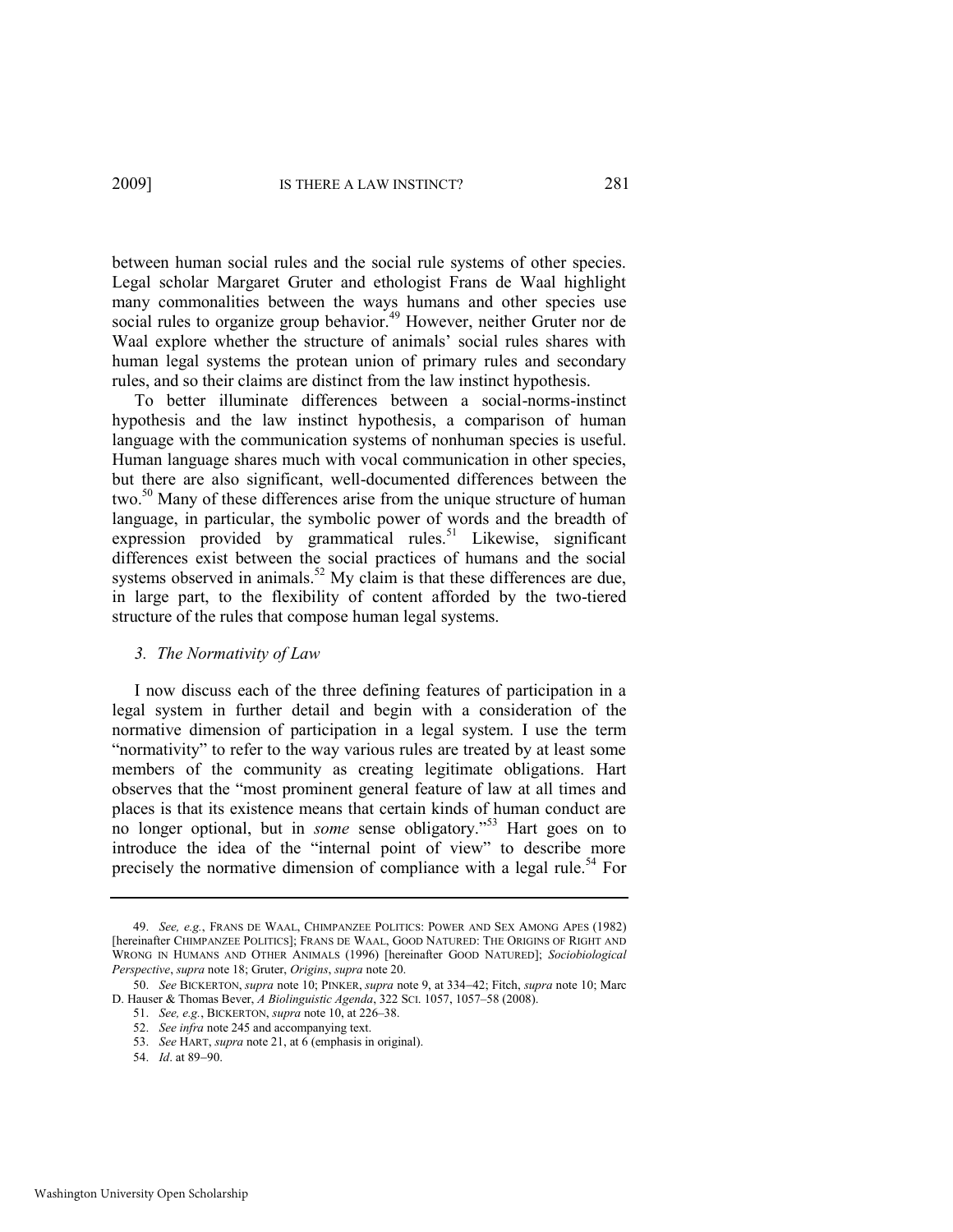Hart, decisions made from an internal point of view are influenced by an individual's commitment to abide by certain rules rather than threats and rewards.<sup>55</sup> Hart illustrates the internal point of view by contrasting the obligatory nature of a legal system with the obligatory nature of commands made by someone holding a gun.<sup>56</sup> One obeys the gunman because of the external threat posed by the gun. At least some of the participants in a legal system are motivated by a choice to abide by the rules of the system for reasons other than compliance with external threats.

The normativity of law is useful in distinguishing participation in a legal system from participation in a system where people only comply with orders backed by threats. However, the normative nature of participation in a legal system does not distinguish participation in a legal system from other, related social practices. Actions guided by moral considerations or social norms are also likely to be normative. Therefore, determining that behavior is normative does not offer a way to distinguish among participating in a moral system, a social-norms system, and a legal system. The normative aspect of participation in a legal system is a necessary, but not sufficient, condition to identify participation in a legal system.

#### *4. The Union of Primary Rules and Secondary Rules*

Continuing to follow Hart, I assume that the union of two types of rules—primary rules and secondary rules—is also an essential feature of a legal system. Primary rules are rules that delineate when "human beings" are required to do or abstain from certain actions, whether they wish to or not  $\ldots$  . . .<sup>57</sup> Primary rules include "restrictions on the free use of violence, theft, and deception"<sup>58</sup> and impose "various positive duties to perform services or make contributions to the common life." $59$ 

Secondary rules, in turn, allow for the creation, modification, and application of primary rules. Specifically, secondary rules "provide that human beings may by doing or saying certain things introduce new rules of the primary type, extinguish or modify old ones, or in various ways determine their incidence or control their operations.<sup>760</sup>

<sup>55.</sup> *Id*. at 90.

<sup>56.</sup> *Id*. at 19.

<sup>57.</sup> *Id.* at 81. 58. *Id.* at 91.

<sup>59.</sup> *Id.*

<sup>60.</sup> *Id*. at 81.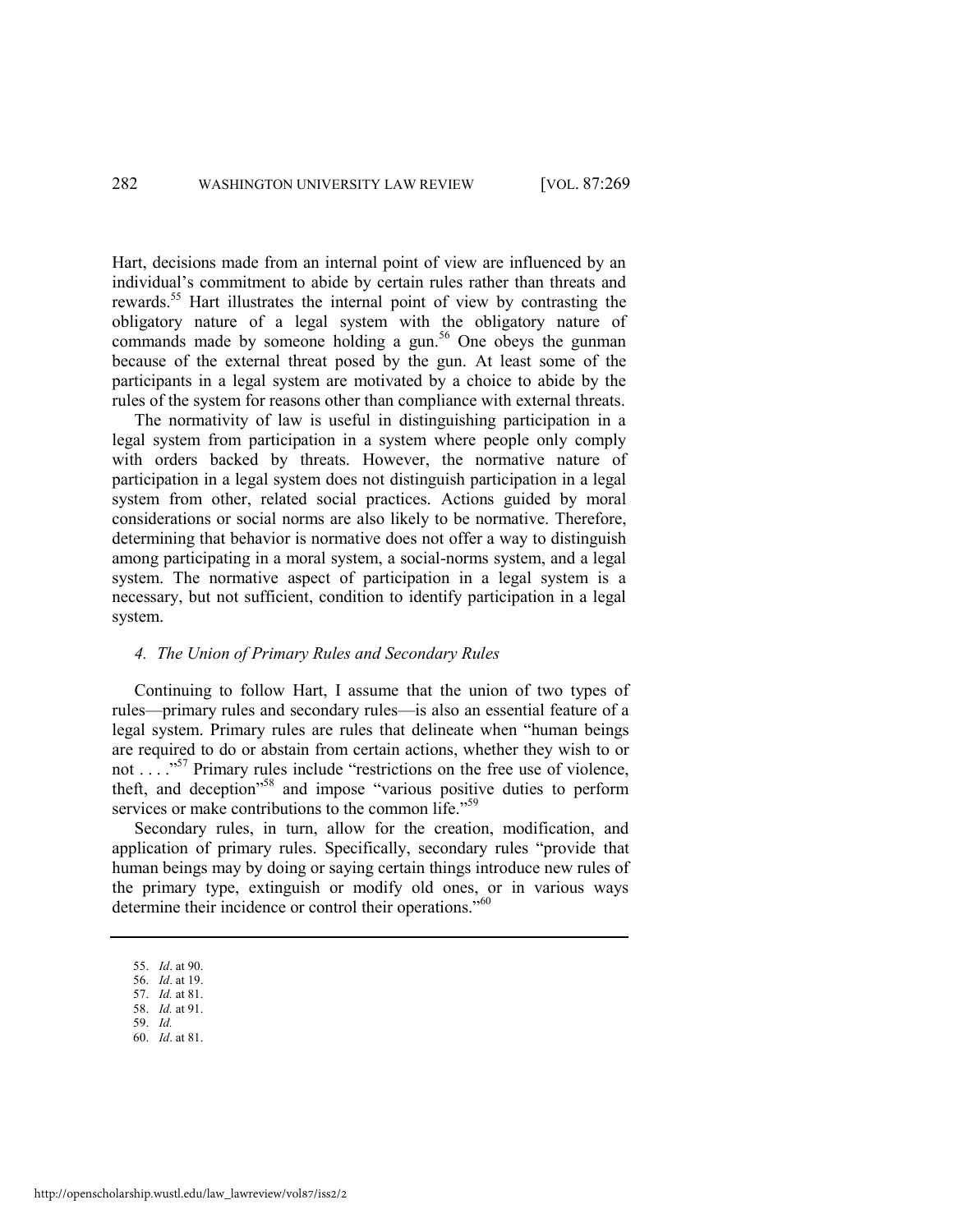Hart identifies three types of secondary rules. First is the "rule of recognition," which resolves uncertainty as to what counts as law by specifying the features that provide "a conclusive affirmative indication that it is a rule of the group  $\ldots$  . ... <sup>61</sup> The second type of secondary rule Hart identifies is "rules of change," $62$  which establish how the primary rules of a legal system can be created and modified. They include both rules governing legislative activity and "rules which confer on individuals power to vary their initial positions," such as the rules of contract law. $63$  The third type of secondary rules is the "rules of adjudication," which identify "the individuals who are to adjudicate," describe "the procedure to be followed," and, more generally, "confer judicial powers." $\delta$ 

Hart's taxonomy of primary rules and secondary rules illuminates a distinctive attribute of legal systems. Legal systems can be highly flexible with respect to the *content* of acceptable behavior. Hart observes that ―rules of the second type provide for operations which lead not merely to physical movement or change, but to the creation or variation of duties or obligations.<sup>565</sup> Just as language provides a nuanced and flexible system by which humans communicate, legal systems provide a nuanced and flexible system with which they organize social behavior.

As noted above, the presence of secondary rules in a legal system and the flexibility that they provide distinguishes legal systems from both moral and social-norms systems.<sup>66</sup> Moral systems and social-norms systems have a normative dimension, as do legal systems. However, moral systems and social-norms systems do not possess a robust system of secondary rules. Thus, moral and social-norms systems do not provide the flexibility with respect to the content of normative rules that legal systems provide.

Hart argues in *The Concept of Law* that the "union of primary rules of obligation with such secondary rules" is crucial to understanding what is distinctive about a legal system.<sup>67</sup> I agree with Hart's claim that the union of these two types of rules is a unique and distinctive attribute of legal

<sup>61.</sup> *Id*. at 94.

<sup>62.</sup> *Id*. at 95.

<sup>63.</sup> *Id*. at 95–96.

<sup>64.</sup> *Id*. at 97. According to Hart's account, in most societies these rules of adjudication also include rules that provide for the "centralization of social pressure" and "partially prohibit[] the use of physical punishments or violent self help by private individuals." *Id.* at 95.

<sup>65.</sup> *Id.* at 81. Hart nicely observes elsewhere that: "[w]ith the addition to the system of secondary rules, the range of what is said and done from the internal point of view is much extended and diversified." *Id.* at 98.

<sup>66.</sup> *See supra* Part I.A.1.

<sup>67.</sup> HART, *supra* not[e 21,](#page-5-1) at 94.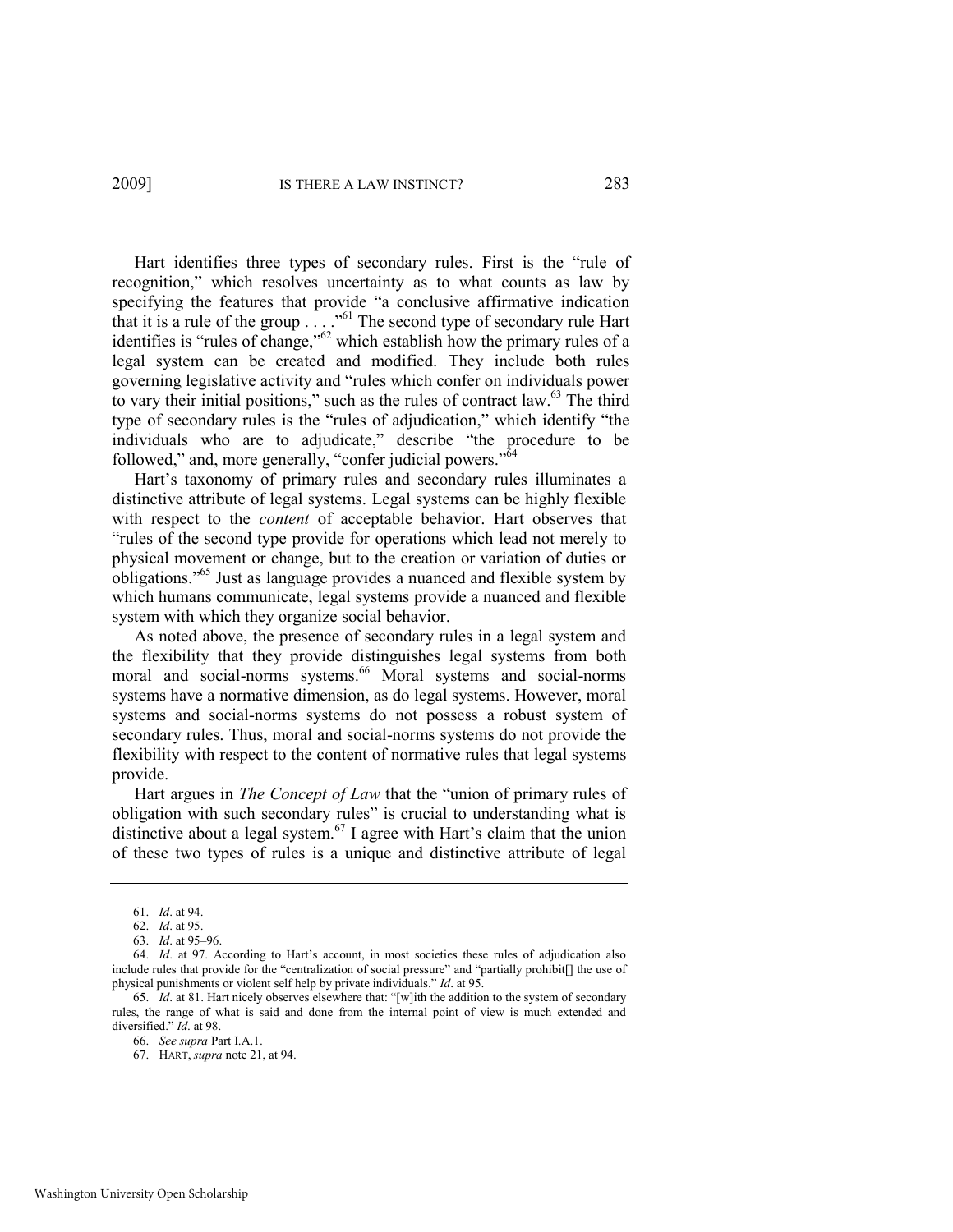systems. Throughout this Article, I refer to the union of primary rules and secondary rules as the two-tiered rule structure of a legal system. Much of the support for the law instinct hypothesis focuses on uncovering the innate foundations of a robust system of secondary rules—including rules of recognition, change, and adjudication—because these secondary rules are crucial in distinguishing legal systems from other normative practices.

#### *5. The Social Nature of Law*

A third essential feature of a legal system is a shared practice of rule following. If someone entirely independently of others follows a course of action guided by normative considerations, no matter how complex or flexible those normative considerations are, this individual is not participating in a legal system. There must be a shared practice for a legal system to exist; law is a social activity.

Hart makes several helpful observations regarding the social nature of participation in a legal system. Hart recognizes that compliance by all the members of a group is too high a standard to set as the minimum social practice necessary to constitute a legal system. $68$  To what extent, then, does there need to be a shared practice of rule following for a legal system to exist and sustain itself? Hart offers two different answers to this question, depending on whether the legal system is in a primitive community or part of a modern state.

For Hart, the legal system of a primitive community likely contains only a limited set of secondary rules.<sup>69</sup> In such a legal system, the appropriate test to determine if a practice of rule following is sufficiently widespread to constitute a legal system is "whether or not, as a matter of fact, a given mode of behavio[]r was generally accepted as a standard . . . .‖ 70

The shared practices necessary to constitute what Hart describes as a modern or mature legal system are more complicated.<sup>71</sup> In a mature legal system, according to Hart's account, the shared practices of two different groups need to be considered to confirm that a legal system exists ordinary citizens and officials. The first type of shared practice necessary to form a mature legal system is the same as that is necessary to sustain a primitive legal system, namely, a generally accepted practice of following

- 70. *Id.* at 109.
- 71. *Id.*

<sup>68.</sup> *Id.* at 23–24.

<sup>69.</sup> *Id.* at 91–92.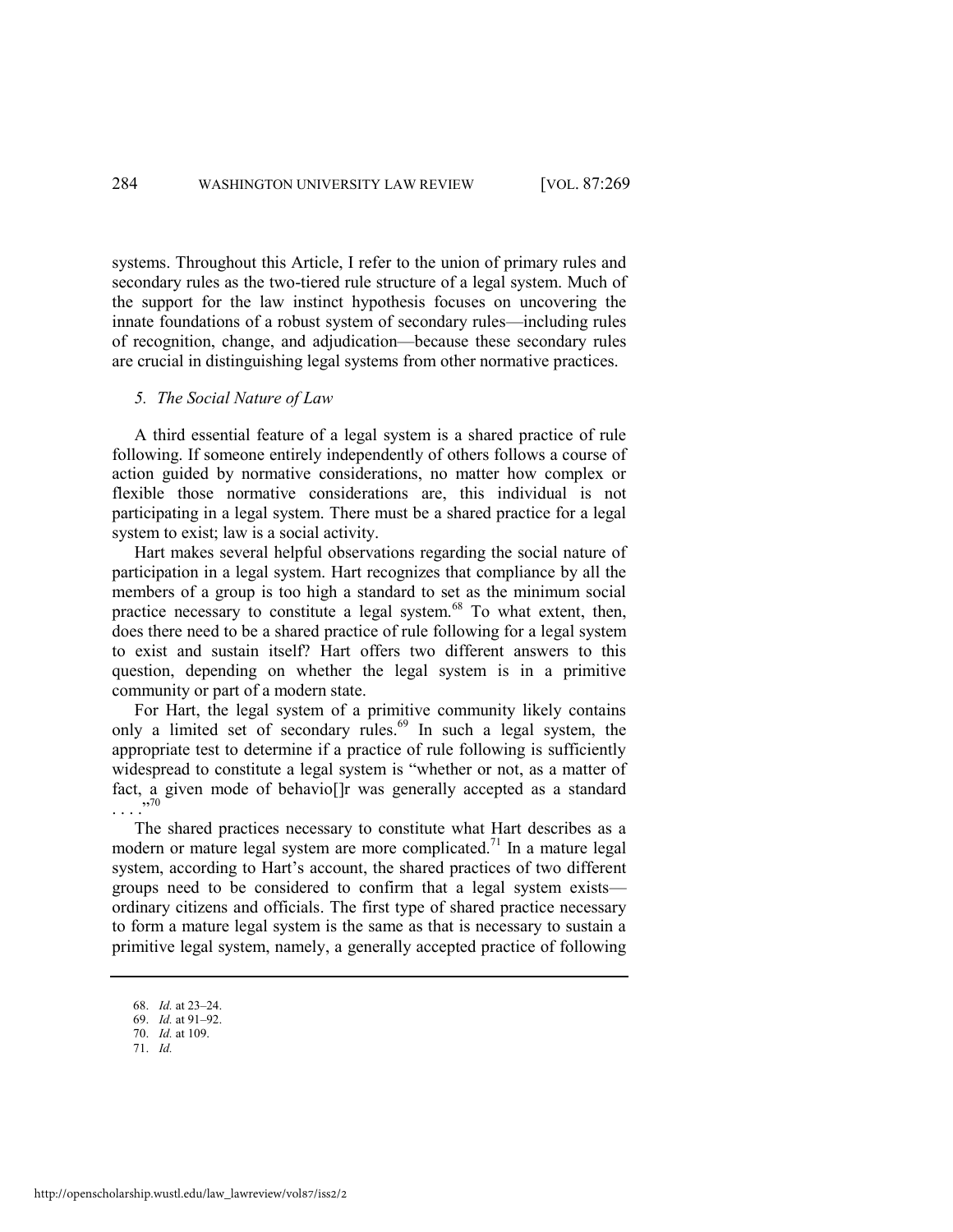the system's primary rules by ordinary citizens. The second type of shared practice necessary for a mature legal system to exist involves the practices of those who are the officials of the legal system. These officials must have a shared practice of abiding by the system's secondary rules.<sup>72</sup> For example, members of a judiciary must generally accept certain rules as guiding their official duties, although ordinary citizens may not even be aware that these particular secondary rules exist.

This discussion of the social practice necessary to constitute a legal system completes the review of the three essential features of a legal system. Each of these features is incorporated into the law instinct hypothesis. If humans possess a law instinct, then the normativity, the two-tiered rule structure, and the social nature of a legal system should each be shown to draw directly upon innate predispositions for its expression. Moreover, the claim that each of the essential aspects of participation in a legal system is based on instinct is—to the best of my knowledge—a novel claim and distinct from earlier hypotheses regarding the relationships between innate predispositions and human behavior.

#### II. EVIDENCE OF A LAW INSTINCT

Above, I introduced the law instinct hypothesis. I now present evidence that humans actually do possess a law instinct. This evidence is presented by showing the extent to which many of the behaviors engaged when people participate in a legal system bear the indicia of behaviors produced by innate predispositions.

The discussion in Part I highlights those behaviors that are essential to and distinctive of participation in a legal system. To determine if these behaviors draw directly upon innate predispositions, I first turn to research on the innate foundations of language and morality to identify indicia that a behavior is instinctive. Based on a review of research into the innate foundations of language and morality, I identify five indicia that a behavior is innate: (1) evidence that the behavior occurs early and predictably in individual development, (2) evidence that the underlying logic of the behavior is inaccessible to conscious reflection (dumbfounding), (3) evidence of the presence of specialized capabilities that are particularly well-suited to carrying out the behavior, (4) evidence that the behavior occurs in all societies (universality), and (5) evidence

<sup>72.</sup> *Id.* at 117 ("The assertion that a legal system exists is therefore a Janus-faced statement looking both towards obedience by ordinary citizens and to the acceptance by officials of secondary rules as critical common standards of official behavio[]r.").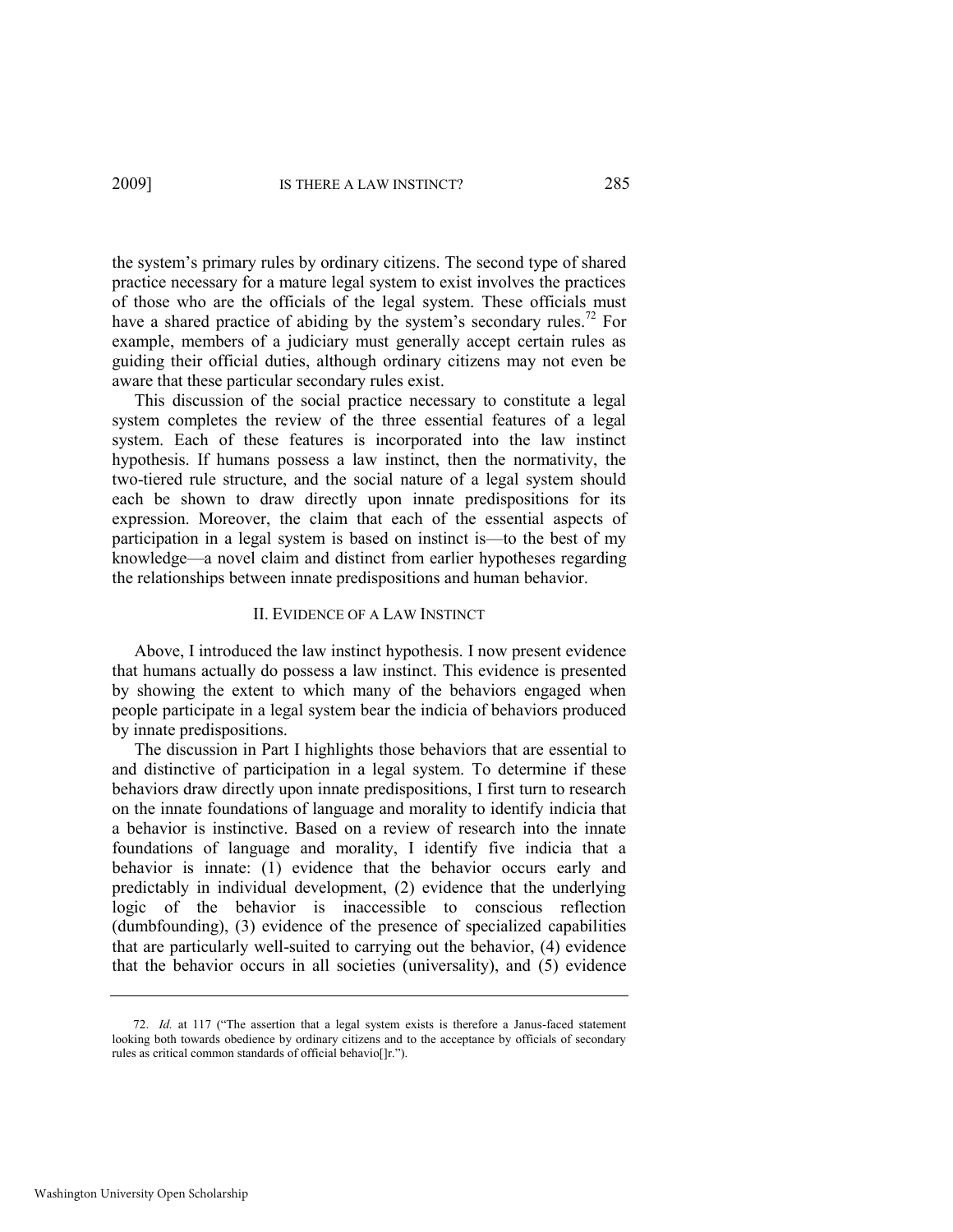that the behavior could be a product of evolutionary processes. Below, I discuss each of these indicia of the innate foundations of a given behavior and the extent to which they are present when people participate in a legal system.

#### *A. Early and Predictable Individual Development*

The early and predictable expression of a behavior in individual development provides support for a claim that the behavior draws upon innate predispositions for its expression. One example is evidence that almost all individuals achieve developmental milestones at approximately the same age.<sup>73</sup> If such a pattern of early and predictable development is observed in every culture, then it is unlikely that the behavior under study arises solely from the transmission of cultural practices. A finding that this early and predictable individual development appears despite a paucity of stimuli provides yet further evidence of the influence of innate predispositions.

<span id="page-18-1"></span><span id="page-18-0"></span>Evidence of early and predictable individual development is crucial in suggesting that innate predispositions shape human language and human morality. In the case of language, for example, young children are precociously facile at learning the complex grammatical rules of language.<sup>74</sup> A particularly striking example of the facility with which children can create a grammatically rich language is provided by the research of Derek Bickerton.<sup>75</sup> Bickerton studies the language of children in worker camps in Hawaii. These camps were created by bringing together workers from a variety of cultures, and, as a result, there was not a common language shared among the adult workers.<sup>76</sup> Bickerton finds at these worker camps that "the children injected grammatical complexity where none existed before, resulting in a brand-new, richly expressive language."<sup>77</sup> In these Hawaiian worker camps, children developed a grammatically complex language even in the absence of a specific adult model.

An equally striking example of the ability of children to create a grammatically complex language, even in the absence of an adult model

74. CHOMSKY, *supra* not[e 22,](#page-6-0) at 4.

<sup>73.</sup> Jerome Kagan, *Do Infants Think?*, *in* BASIC AND CONTEMPORARY ISSUES IN DEVELOPMENTAL PSYCHOLOGY 88 (Paul Henry Mussen et al. eds., 1975).

<sup>75.</sup> DEREK BICKERTON, BASTARD TONGUES: A TRAILBLAZING LINGUIST FINDS CLUES TO OUR COMMON HUMANITY IN THE WORLD'S LOWLIEST LANGUAGES (2008).

<sup>76.</sup> *Id*. at 78.

<sup>77.</sup> PINKER, *supra* not[e 9,](#page-4-1) at 33; BICKERTON, *supra* not[e 75,](#page-18-0) at 101–08, 106–07.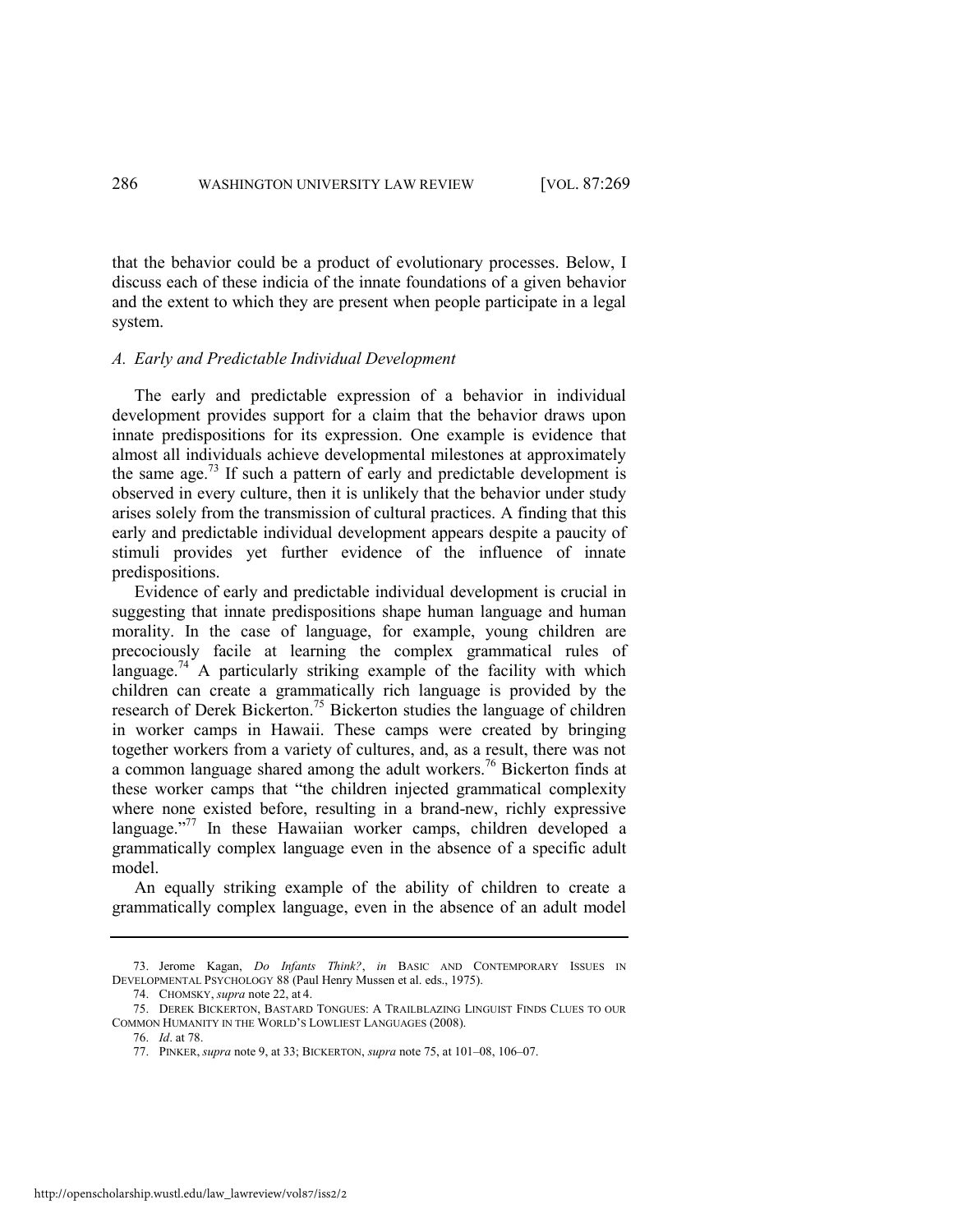language, comes from research on the communication systems developed by deaf children in Nicaragua starting in the late 1970s. When the Sandinistas took control of the country, deaf children in Nicaragua were moved to shared living quarters for the first time.<sup>78</sup> Despite having never been taught a formal language, these and successive generations of deaf children in Nicaragua gradually developed a unique and grammatically robust sign language with which to communicate.<sup>79</sup>

<span id="page-19-0"></span>There is also evidence of early and predictable moral behavior, which suggests that humans possess a moral instinct. Children as young as three or four years old have strongly held views about what types of behavior are fair and unfair, appropriate and inappropriate.<sup>80</sup> Moreover, the content of children's "moral" intuitions appears to be quite similar, regardless of cultural upbringing. $81$  For advocates of the existence of both a language instinct and a moral instinct, the early and predictable expression of grammatical fluency and moral intuitions, respectively, provide evidence of the influence of innate predispositions.

Likewise, two areas of research in developmental psychology suggest that behaviors associated with creating and sustaining legal systems appear early and predictably in individual development. First, many of the studies of normative behavior in children, which provide evidence of a moral instinct, also provide evidence of behavior suggestive of a law instinct. Children have been shown to be precociously facile at distinguishing between rules that have the attributes of moral systems (moral rules) and rules that have the attributes of legal systems (conventional rules). $82$ 

Second, research on how children play games suggests that reliance on legal systems occurs early and predictably in development. When children play games, they frequently use flexible, two-tiered systems of rules to organize their play in much the same way that people rely on a flexible system of social rules to organize their behavior in legal systems. These two areas of study, developmental psychology and the study of children's play, and their relevance to the law instinct hypothesis are considered more fully below.

<sup>78.</sup> PINKER, *supra* not[e 9,](#page-4-1) at 36.

<sup>79.</sup> *See* Ann Senghas et al., *Children Creating Core Properties of Language: Evidence from an Emerging Sign Language in Nicaragua*, 305 SCI. 1779, 1779–80 (2004).

<sup>80.</sup> *See, e.g.*, ELLIOT TURIEL, THE DEVELOPMENT OF SOCIAL KNOWLEDGE: MORALITY AND CONVENTION 40-49 (1983).

<sup>81.</sup> *See, e.g.*, *id.* at 48.

<sup>82.</sup> *See infra* Part II.A.1.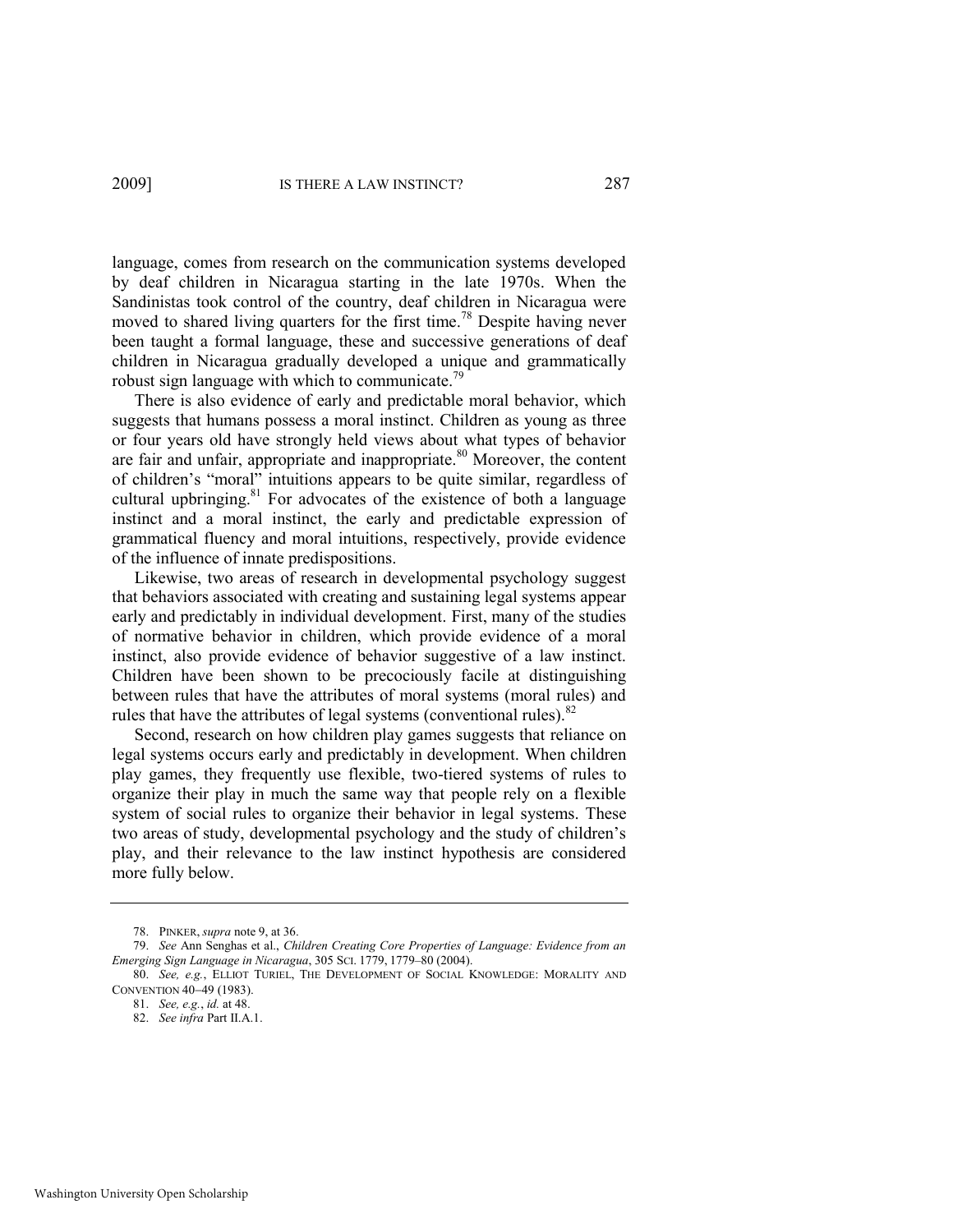#### <span id="page-20-0"></span>*1. Children's Aptitude with the Moral/Conventional Distinction*

Children are surprisingly adept at distinguishing among different types of normative rules. Elliott Turiel and subsequent researchers show that young children treat some rules that guide behavior as subject to modification by an authority figure, whereas other rules that guide behavior are treated as inviolate. $83$  For example, children, even at a young age, will accept that a rule prohibiting speaking in a class out of turn may be modified by an authority figure, but will not accept that a rule prohibiting one student from hitting another student can be changed in the same manner. $84$  Psychologists conclude from these findings that children innately recognize two types of normative rules: conventional rules and moral rules.<sup>85</sup>

There are important implications for both a moral instinct and a law instinct hypothesis if the ability to distinguish between moral rules and conventional rules is innate. The predisposition among children to treat certain normative rules as fixed suggests that there may be some normative precepts that are recognized instinctively or permanently fixed early in development. A second implication is that children instinctively recognize a system of normative rules in which the content of normative rules can be systematically modified. The facile recognition of conventional rules by young children uncovered in the experiments of Turiel and others also suggests that participation in a legal system draws directly upon innate predispositions.

To explain more precisely why findings such as those of Turiel and others provide evidence of a law instinct, a review of some of the specific rules that Turiel identifies as conventional rules is helpful. As mentioned above, one example of a rule that Turiel describes as a conventional rule is the prohibition against speaking in a class out of turn. The content of such a rule is similar to the type of rule Hart would characterize as a primary legal rule because it imposes a restriction on a particular type of behavior.

85. *See* sources cited *supra* not[e 83.](#page-20-0) 

<sup>83.</sup> *See, e.g.*, HAUSER, *supra* note [2,](#page-3-1) at 5; SHAUN NICHOLS, SENTIMENTAL RULES: ON THE NATURAL FOUNDATIONS OF MORAL JUDGMENT 6 (2004); TURIEL, *supra* note [80;](#page-19-0) Kar, *supra* not[e 16,](#page-4-3)  at 888; Shaun Nichols & Trisha Folds-Bennett, *Are Children Moral Objectivists? Children's Judgments About Moral and Response-Dependent Properties*, 90 COGNITION B23 (2003); Robinson, Kurzban, & Jones, *supra* note [5,](#page-3-0) at 1667-69; Elliot Turiel, *The Development of Morality*, *in* THE HANDBOOK OF CHILD PSYCHOLOGY 903–07 (William Damon et al. eds., 1998) [hereinafter *The Development of Morality*]; Elliot Turiel et al., *Morality: Its Structure, Functions, and Vagaries*, *in* THE EMERGENCE OF MORALITY IN YOUNG CHILDREN 155, 168–82 (Jerome Kagan & Sharon Lamb eds., 1987).

<sup>84.</sup> *See* Turiel, *The Development of Morality*, *supra* not[e 83,](#page-20-0) at 907.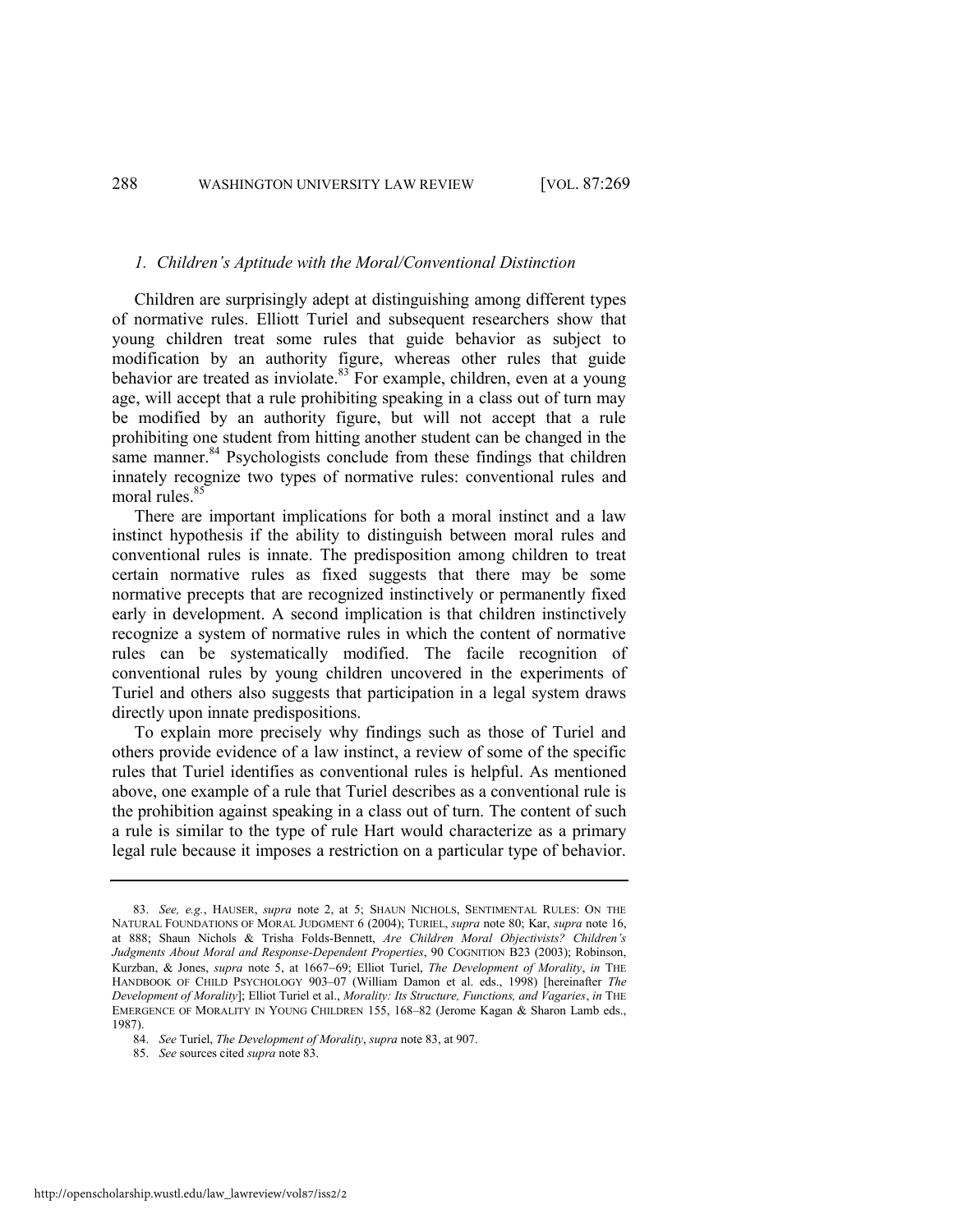But notice that the way the content of this rule may be modified, in this case by the pronouncement of an authorized adult, is similar to the type of rule Hart would characterize as a secondary legal rule. The rules that Turiel describes as conventional rules reveal the effects of both primary rules and secondary rules. Turiel's distinction between moral rules and conventional rules is, in many respects, comparable to the distinction between normative rules that constitute a moral system and normative rules that constitute a legal system.<sup>86</sup>

Finding a fixed set of "moral" rules, even among young children, links developmental psychology and the moral-instinct claim. The significance of uncovering conventional rules in these same experiments has been largely ignored in the discussion about the innate foundations of normative behavior generally, but evidence of the early and predictable reliance on a conventional rule system to guide children's behavior directly supports the law instinct hypothesis.<sup>87</sup>

#### <span id="page-21-0"></span>*2. Secondary Rules in Children's Games*

How children play games provides another prism through which many aspects of human society can be better understood.<sup>88</sup> One scholar of play, Gordon Burghardt, speculates that research on play "may help explain aggression, war, morality, sex (including gender differences, courtship, sex roles), drug use and risky thrill-seeking behavior, educational endeavors, cultural achievements, creativity in virtually all realms, economic development, social class differences, and even the rise and fall

<sup>86.</sup> Several philosophers also suggest a parallel between Turiel's conventional rules and legal rules. *See* Allan Gibbard, Moral Feelings and Moral Concepts 7 (Mar. 30, 2006) (unpublished manuscript, on file with author) ("The distinction Turiel finds isn't between morality and non-moral convention, but between what is and what isn't contingent on authority."); Kar, *supra* note [16,](#page-4-3) at 888 (―Turiel calls this the ‗moral-conventional' distinction, and these attitudes are likely important to the distinctions we later draw between moral and legal obligations.") (footnote omitted).

<sup>87.</sup> There are two caveats that should be recognized in inferring the universality of legal systems from experiments showing that children worldwide are facile at making this moral/conventional distinction. First, these experiments suggest that the distinction between moral rules and conventional rules results from differences in the type of violation the rule regulates. For example, a rule that involves physically harming another will be treated as an inviolate rule. However, the content of legal rules need not differ from moral rules. Many offenses, such as murder, are both immoral and illegal. Second, the specific secondary rule one can infer from Turiel's experiments that "a teacher's statement may modify this rule" is quite simple compared to the more sophisticated secondary rules required to support a mature legal system.

<sup>88.</sup> *See, e.g.*, JOHAN HUIZINGA, HOMO LUDENS: A STUDY OF THE PLAY ELEMENT IN CULTURE 23 (Harper & Row 1970) (1955) ("Now in myth and ritual the great instinctive forces of civilized life have their origin: law and order, commerce and profit, craft and art, poetry, wisdom, and science. All are rooted in the primeval soil of play.").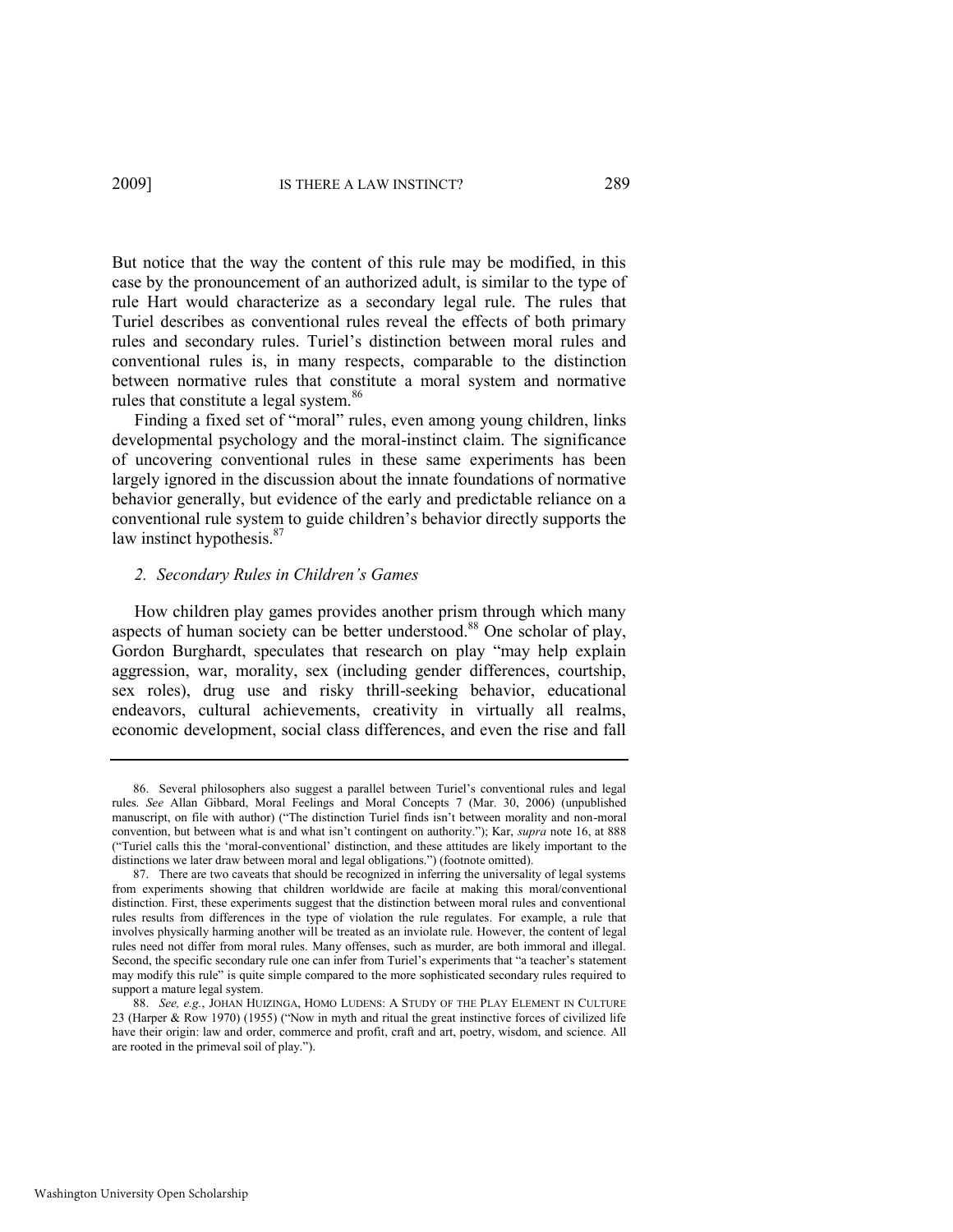<span id="page-22-0"></span>of civilizations."<sup>89</sup> The genesis of legal systems is yet another arena in which how we play as children can shed light upon how we live as adults.

The normative, or rule-based, nature of game play is evident to anyone who has observed children's play. There are clear dictates in any game as to what one should and should not do, and playing a game requires the children treat the game's rules as creating legitimate obligations. The complexity of the rules governing children's play is, however, easy to underestimate. In addition to a normative dimension, the rules engaged in children's play frequently contain both of the other two features central to the existence of a legal system: the union of primary rules and secondary rules, and a shared practice of rule following. In children's games, there are robust systems of both rules about how to play the game (primary rules) and about how to create, modify, and adjudicate the rules of the game (secondary rules). In addition, any group game will quickly collapse if there is not a shared practice of rule following.

Jean Piaget, who gained fame for his research on the ontogeny of cognitive development, also studied the rules of children's games. Piaget discusses the similarities between children's games and legal systems in one of his first books, *The Moral Judgment of the Child*.<sup>90</sup> In this book, Piaget discusses the rules regulating the game of marbles as played by children in Switzerland in the 1920s, explaining: "The game of marbles, for instance, as played by boys, contains an extremely complex system of rules, that is to say, a code of laws, *a jurisprudence of its own*.<sup>91</sup> Piaget describes how the rules of any given game of marbles are subject to modification based on a second set of rules, which are usually agreed upon in advance, much as secondary rules in a legal system are used to modify primary rules.<sup>92</sup> The rules of marbles as described by Piaget contain a twotiered rule structure just as mature legal systems do. $93$ 

As with legal systems, children's games also depend upon a shared practice of rule following for their existence. In both legal systems and game play, maintaining a shared practice of rule following is a cognitively

<sup>89.</sup> GORDON M. BURGHARDT, THE GENESIS OF ANIMAL PLAY: TESTING THE LIMITS 383 (2005). 90. JEAN PIAGET, THE MORAL JUDGMENT OF THE CHILD (Marjorie Gabain trans., Free Press 1965) (1932).

<sup>91.</sup> *Id.* at 13 (emphasis added).

<sup>92.</sup> *Id.* at 17 ("Children . . . generally agree before or during the game to choose a given usage to the exclusion of others."). A similar type of two-tiered system of rules is reported in numerous children's games in the United States and New Zealand. *See generally* BRIAN SUTTON-SMITH, THE FOLKGAMES OF CHILDREN (1972).

<sup>93.</sup> *See also* Melanie Killen & Elliot Turiel, *Conflict Resolution in Preschool Social Interactions*, 2 EARLY EDUC. & DEV. 240 (1991) (describing in detail another aspect of secondary rules, rules of adjudication, when children play games, even if game play is unsupervised).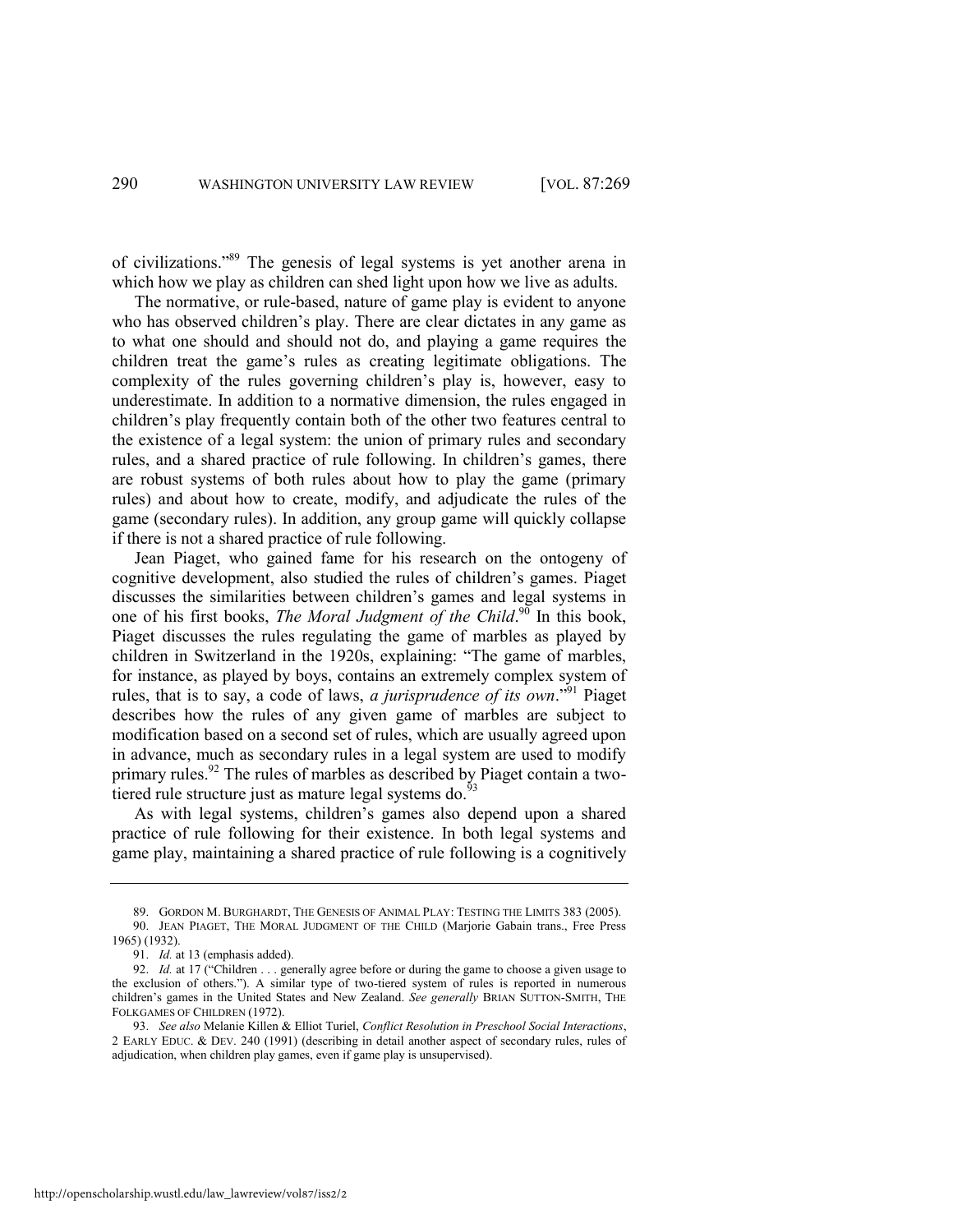<span id="page-23-0"></span>challenging task. Anthony Pellegrini in his analysis of children's recess play observes that to play together children "must learn to monitor the interaction for ambiguities and breakdowns of agreement and to compromise their views and wishes to the larger goal of interacting with a peer."<sup>94</sup> Despite these challenges, children frequently play games and manage the complex social coordination tasks involved, even without adult supervision, further linking children's game play to the innate foundations of legal systems.

<span id="page-23-1"></span>Finally, there is evidence that children's game play is a human universal. Anthropologist Donald Brown undertook a systematic study of the behaviors, beliefs, and practices present in all human societies.<sup>95</sup> Among the behaviors that Brown identifies as a human universal is children's game play.<sup>96</sup> Gordon Burghardt similarly reports: "Play, sports, games, amusements, and recreation have been important components of human behavior in all known cultures throughout history.<sup>997</sup> Children worldwide create and play complex, rule-based games with ease.

Children's games may not match the permanence and import of legal systems, and there are limitations on extrapolating from children's behavior to adult behavior,<sup>98</sup> but the rule systems of children's games do have much in common with fully-fledged legal systems. The ubiquity and precocious facility with which children create, follow, and enforce rules of games suggests an early and predictable ability to participate in a complex and flexible social rule system.

Evidence gathered from both the laboratory and the playground suggests that children are innately predisposed to participate in a normative system that appears to be an early expression of a legal system.

# *B. Underlying Logic Inaccessible to Conscious Reflection (Dumbfounding)*

A second indication of the innate foundations of both language and morality is that people behave in a predictable and nuanced manner based upon a logic that is inaccessible to conscious reflection; in other words,

<sup>94.</sup> ANTHONY D. PELLEGRINI, RECESS: ITS ROLE IN EDUCATION AND DEVELOPMENT 38 (2005).

<sup>95.</sup> DONALD BROWN, HUMAN UNIVERSALS (1991).

<sup>96.</sup> *Id.* at 140.

<sup>97.</sup> BURGHARDT, *supra* not[e 89,](#page-22-0) at 24 (citation omitted). *See also* PELLEGRINI, *supra* not[e 94,](#page-23-0) at 95 ("Fully developed pretend play, including role play, seems universal in human societies, as witnessed in anthropological accounts.").

<sup>98.</sup> Not all of the differences between moral systems and legal systems can be discerned by observing the behavior of children. *See supra* not[e 87.](#page-21-0)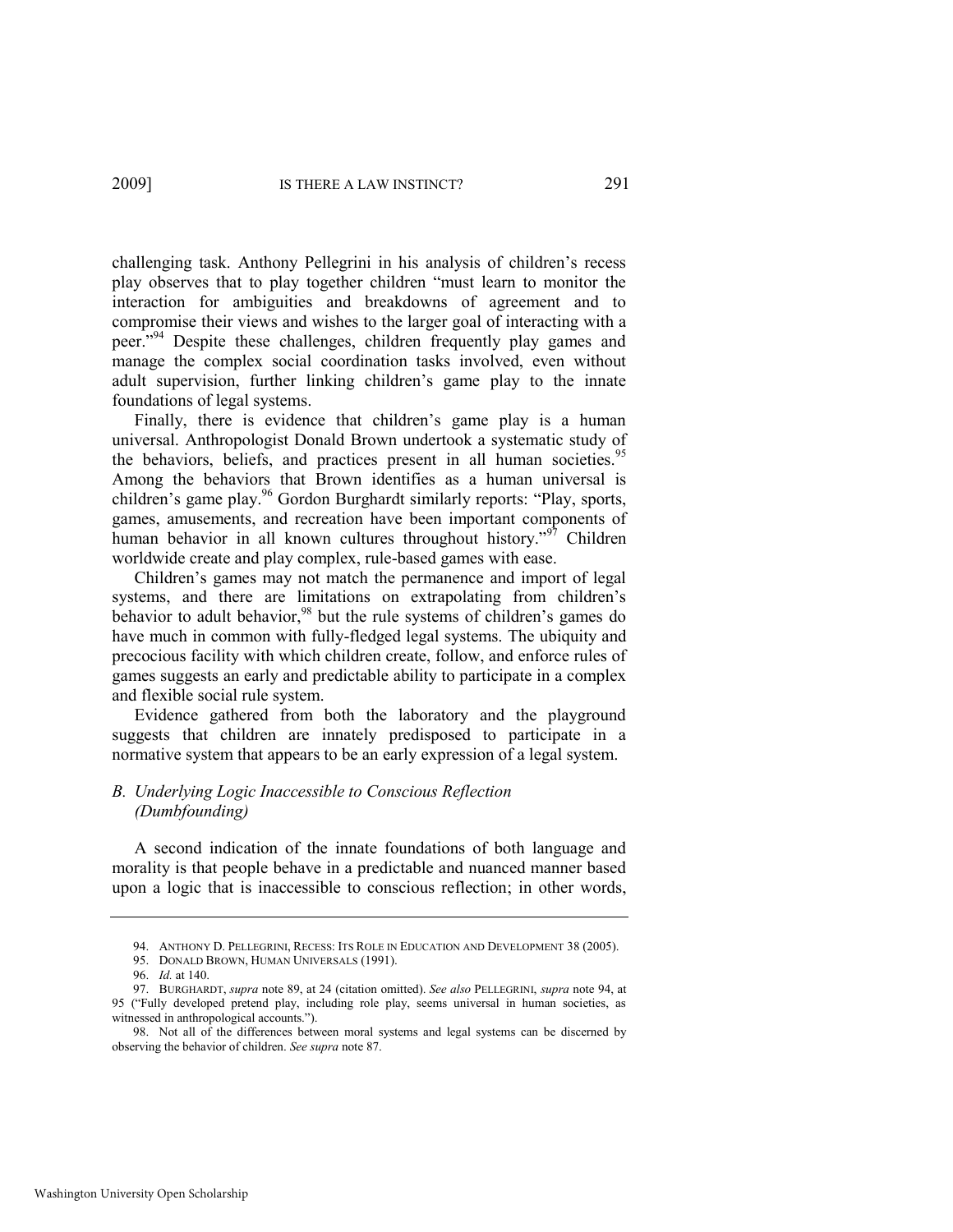dumbfounding.<sup>99</sup> Presumably, innate behaviors are less likely than other behaviors to be the product of conscious reflection.<sup>100</sup> Moreover, while there may be other reasons why a behavior might be produced without conscious awareness—presumably if a behavior is not innate—once the behavior is brought to conscious awareness, the underlying logic of the behavior could be more easily explained than the logic underlying an innate behavior.<sup>101</sup> When dumbfounded, people are incapable of providing a plausible explanation for their unconscious behavior, even when provided the opportunity to do so.

Dumbfounding is especially revealing when we observe people behaving in ways that can be easily explained by reference to evolutionarily salient considerations. For example, the majority of subjects adversely respond to a hypothetical scenario involving an incestuous relationship; however, they are unable to provide a coherent explanation for this predictable response.<sup>102</sup> The adverse reaction to an incest scenario can be logically explained as a product of natural selection because of the potential harm from incestuous mating.<sup>103</sup> Thus, dumbfounding in this context is especially probative of the influence of innate predispositions.

There is ample evidence of dumbfounding both in our use of language and in our moral decision making. In the context of language, few people can accurately explain the subtle grammatical details that a native speaker abides by without conscious reflection.<sup>104</sup> The logic underlying moral decision making is also often inaccessible to conscious reflection.<sup>105</sup> One well-known example of dumbfounding in moral decision making is provided by people's sensitivity to context in the so-called "trolley problem.‖ Most people treat the hypothetical choice to throw a switch to save many lives at the cost of one life as different from the hypothetical

<sup>99.</sup> *See* Haidt, *supra* not[e 25,](#page-7-0) at 817, 818.

<sup>100.</sup> This claim is based on the assumption that less conscious reflection is necessary to carry out an innate behavior.

<sup>101.</sup> The basis for this hypothesis is that an individual is more likely to be familiar with the habitual reason that a behavior is carried out without conscious reflection if the behavior developed as a product of previous behavior (e.g., "I have driven on this road for twenty years") rather than as a product of innate predispositions. *But see, e.g.*, Antoine Bechara et al., *Insensitivity to Future Consequences Following Damage to Human Prefrontal Cortex*, 50 COGNITION 7 (1994) (showing that normal subjects correctly adjust the choices they make in a card game without being aware that they are altering their strategy to maximize returns).

<sup>102.</sup> Haidt, *supra* not[e 25,](#page-7-0) at 814.

<sup>103.</sup> *See* Arthur P. Wolf, *Westermarck Redivivus*, 22 ANN. REV. ANTHROPOLOGY 157, 165–67 (1993).

<sup>104.</sup> *See* PINKER, *supra* not[e 9,](#page-4-1) at 18, 195.

<sup>105.</sup> *See* Haidt, *supra* not[e 25.](#page-7-0)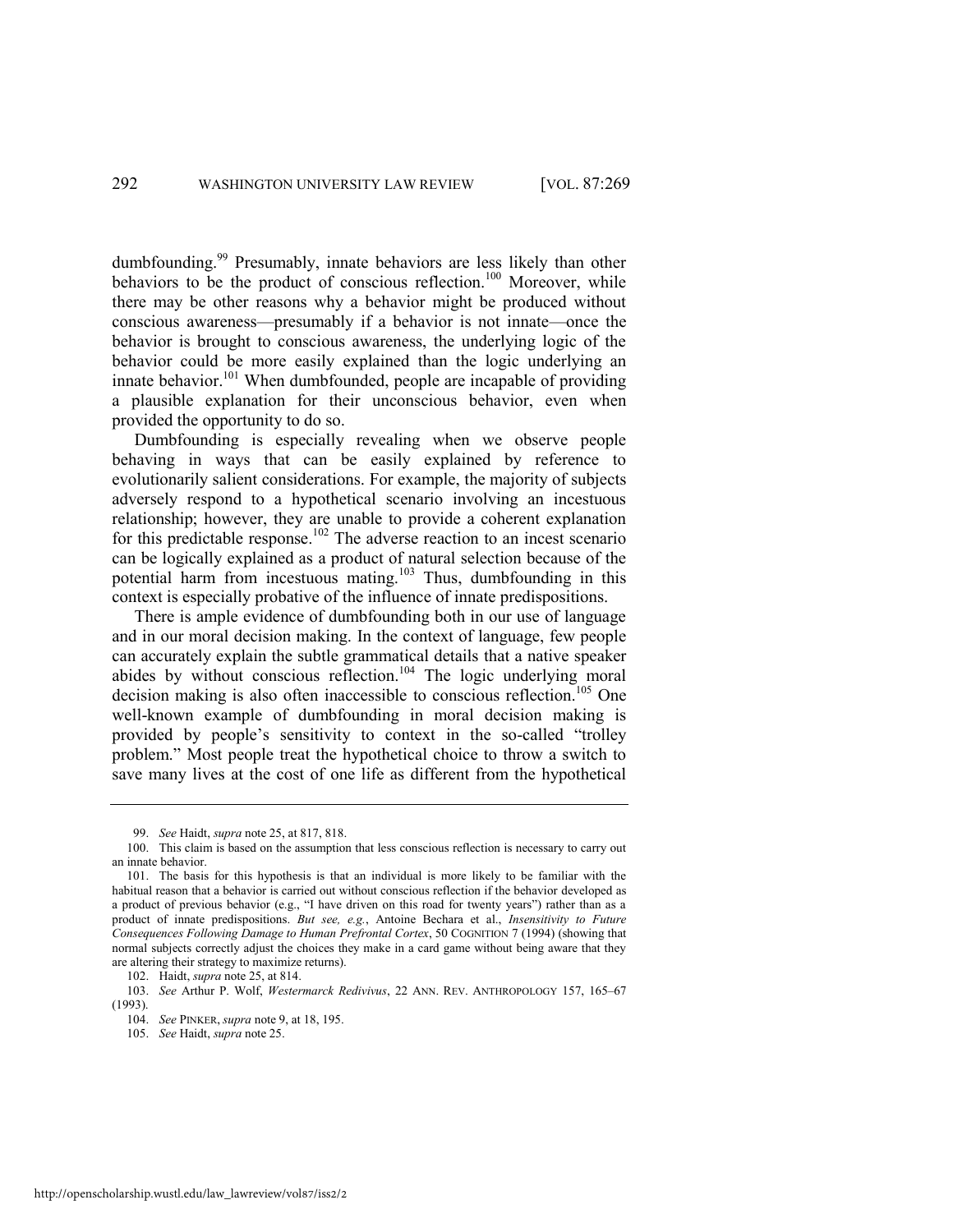choice to push someone off a bridge to achieve the same outcome.<sup>106</sup> It proves to be virtually impossible for subjects to justify why they distinguish between these two quite similar scenarios.<sup>107</sup>

Experimental and anecdotal evidence suggest that the complex logic underlying participation in a legal system is similarly inaccessible to conscious reflection, as detailed below. This evidence of dumbfounding supports the claim that behaviors associated with participation in a legal system draw directly upon innate predispositions for their expression.

#### <span id="page-25-0"></span>*1. Law and Dumbfounding in Economic Experiments*

Relatively few psychology experiments explicitly evaluate the effects of legal measures on behavior,<sup>108</sup> and none of these experiments evaluate whether dumbfounding occurs when subjects respond to the legal measures being studied. Therefore, there is not a direct way at this time to use published experimental work to evaluate the extent to which dumbfounding occurs when people participate in a legal system.

However, many psychology experiments do offer an indirect method to explore the connection between dumbfounding and participation in a legal system. An indirect inference of this relationship can be drawn because psychology experiments often create what might best be described as nascent legal systems. Participants in psychology experiments exhibit each of three behaviors necessary and sufficient for the existence of a legal system.

Once we recognize that nascent legal systems are often created in psychology experiments, these experiments can provide insight into how and why people form and participate in a legal system. This insight is especially important given the extent to which inferences are frequently drawn, perhaps mistakenly, about the various ways in which psychology

<sup>106.</sup> *See* HAUSER, *supra* note [2,](#page-3-1) at 127–28.

<sup>107.</sup> HAUSER, *supra* note [2,](#page-3-1) at 113–17.

<sup>108.</sup> *But see* Michael D. Guttentag et al., *Brandeis' Policeman: Results from a Laboratory Experiment on How to Prevent Corporate Fraud*, 5 J. EMPIRICAL LEGAL STUD. 239 (2008) (measuring the effects of disclosure rules on subjects' behavior); Richard H. McAdams & Janice Nadler, *Testing the Focal Point Theory of Legal Compliance: The Effect of Third-Party Expression in an Experimental Hawk/Dove Game*, 2 J. EMPIRICAL LEGAL STUD. 87 (2005) (measuring the extent to which messages from different types of sources—a random spinner, a leader selected at random, and a leader selected by playing a trivia game—affect subjects' behavior); Robert J. Oxoby & John Spraggon, *Mine and Yours: Property Rights in Dictator Games*, 65 J. ECON. BEHAV. & ORG. 703 (2008) (measuring the effects of altering the way in which subjects in an experiment earn access to resources); Iris Bohnet & Robert D. Cooter, *Expressive Law: Framing or Equilibrium Selection* (Berkeley Program in Law & Econ., Working Paper No. 31, 2001) (measuring the effect of labeling an outcome as a penalty rather than using more neutral language to describe the same outcome).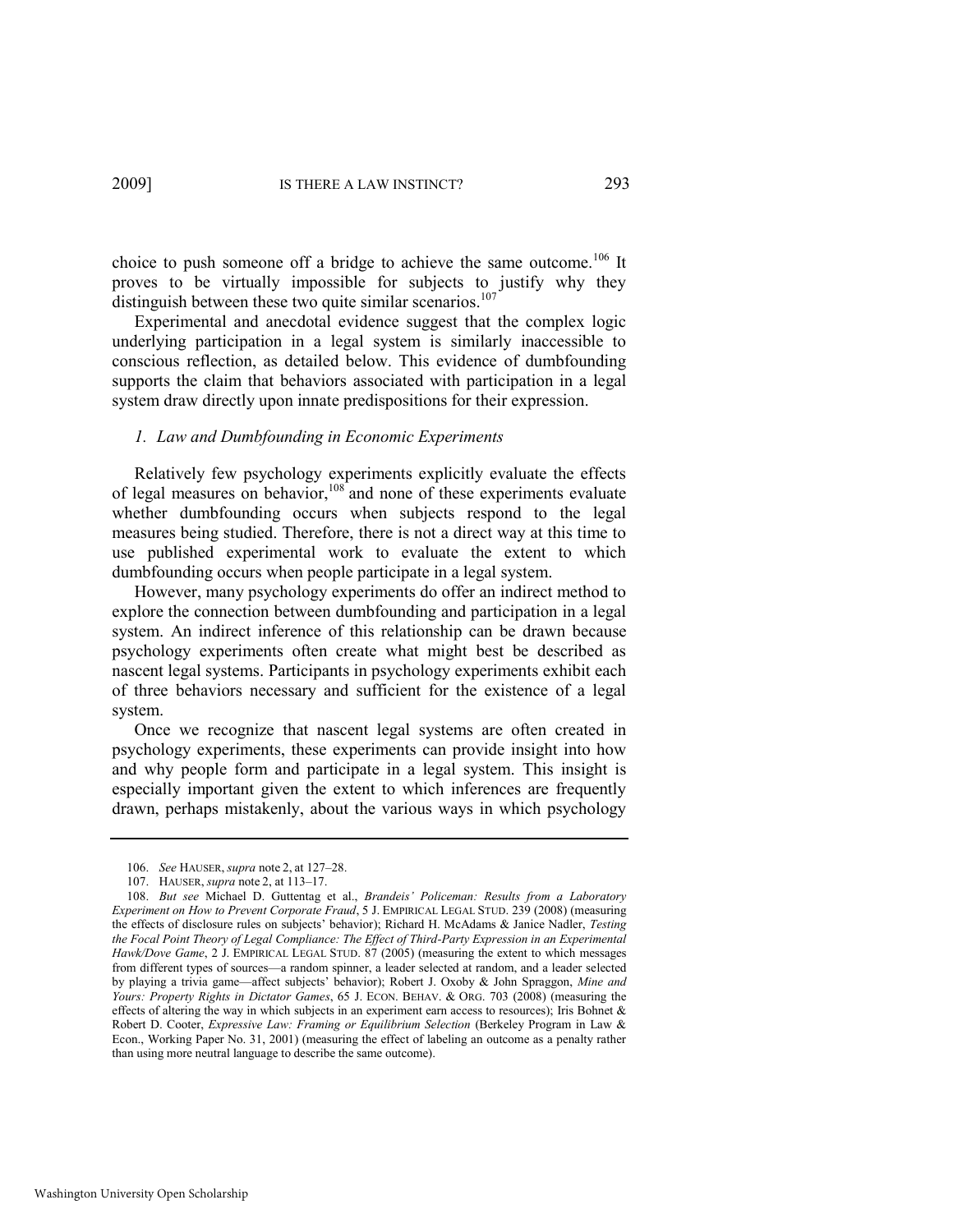experiments provide evidence of a moral instinct.<sup>109</sup> I begin by considering, in some detail, the evidence that psychology experiments often create nascent legal systems.

#### *a. Economic Experiments as Nascent Legal Systems*

The first step in using psychology experiments to examine dumbfounding with respect to law is to understand how these experiments can create nascent legal systems. The crucial insight is that participants in psychology experiments often engage in the three behaviors that provide the necessary and sufficient conditions for the existence of a legal system: normativity, a two-tiered rule structure, and a shared practice of rule following.

To narrow the scope of discussion, I consider only those psychology experiments in which subjects' compensation is dependent on what occurs within the experiment ("economic experiments"). $^{110}$  In economic experiments, participants' rewards to oneself and others are simple and explicit, making it easy to observe when participants are displaying normative behavior.<sup>111</sup> In many economic experiments, participants appear to rely on a two-tiered system of rules to guide their normative behavior and to observe a shared practice of rule following when doing so. The discussion below highlights the law-like behavior in many of these experiments.

#### <span id="page-26-0"></span>(1) *Normative Behavior in Economic Experiments*

Participants in economic experiments behave in ways that appear to be strongly influenced by a willingness to abide by a set of principles, regardless of payoffs. For example, subjects in economic experiments consistently choose to act in ways that are against their own economic self-interest.<sup>112</sup> Using Hart's terminology, this behavior appears to be motivated by normativity. 113

<span id="page-26-1"></span><sup>109.</sup> *See, e.g.*, *infra* not[e 184](#page-41-0) and accompanying text.

<sup>110.</sup> *See generally* COLIN F. CAMERER, BEHAVIORAL GAME THEORY: EXPERIMENTS IN STRATEGIC INTERACTION (2003) (reviewing how economic experiments are carried out and summarizing findings from various types of economic experiments).

<sup>111.</sup> In experiments without a simple and transparent payoff structure, it may be more difficult to disentangle behavior that is ultimately self-interested from behavior that is unambiguously otherregarding.

<sup>112.</sup> *See, e.g.*, Ernst Fehr & Urs Fischbacher, *The Nature of Human Altruism*, 425 NATURE 785, 785–86 (2003).

<sup>113.</sup> *See supra* Part I.A.3.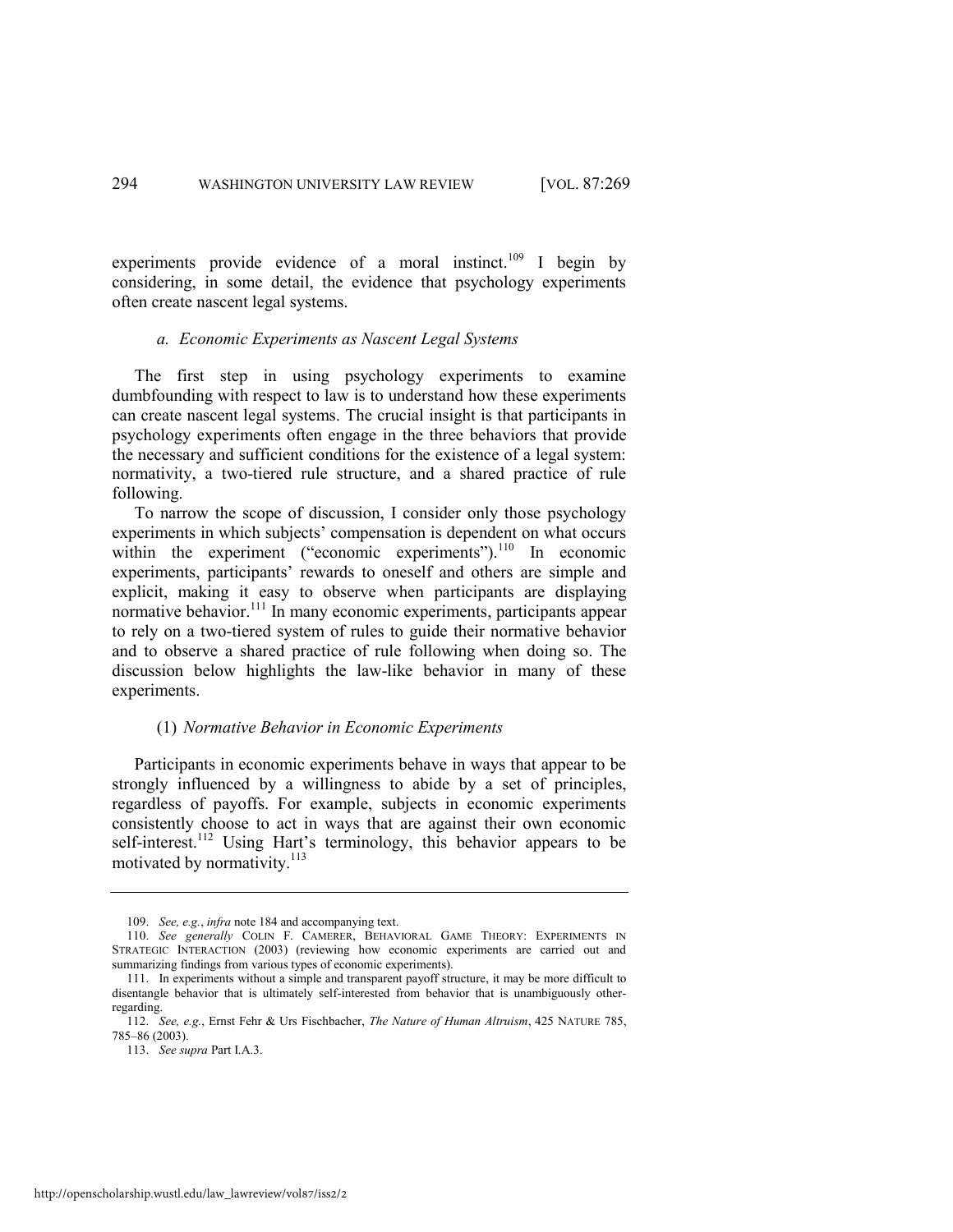Experiments in which participants play what is known as an "ultimatum" game provide an illustrative example of how economic experiments can reveal decisions influenced by normative considerations. In an ultimatum game, there are two players, each of whom makes one decision. Player A (the proposer) makes the first decision of how to allocate a fixed amount of money between himself and Player B (the responder). Player B makes the second decision in either accepting or rejecting the allocation proposed by Player A. If Player B rejects the allocation proposed by Player A, then both players receive nothing.<sup>114</sup>

According to traditional self-interest assumptions, Player A should allocate virtually all of the pot to himself, and Player B should accept this proposal as preferable to receiving no funds at all. However, this is not what is usually observed. In practice, Player As will typically divide the pot evenly between the two players, and most Players Bs will reject proposals that provide Player B less than twenty-five percent of the initial pot.<sup>115</sup> It appears that normative considerations are guiding what is observed in practice.

<span id="page-27-0"></span>Experiments based on variations of the ultimatum game confirm the importance of normative considerations in determining how subjects behave in economic experiments.<sup>116</sup> For example, experiments have been

<sup>114.</sup> To illustrate the ultimatum game, assume that Player A is initially provided a "pot" of ten dollars. Player A now decides how much of that ten dollars each of the two players is to receive. Player A might decide to divide the pot evenly and allocate five dollars to each player. Player B could accept this proposal, in which case each player would receive five dollars, or Player B could reject this proposal, in which case both players would receive nothing.

<sup>115.</sup> *See, e.g.*, Martin A. Nowak et al., *Fairness Versus Reason in the Ultimatum Game*, 289 SCI. 1773, 1773 (2000) ("In a large number of human studies, however, conducted with different incentives in different countries, the majority of proposers offer 40 to 50% of the total sum, and about half of all responders reject offers below 30%.") (citation omitted).

<sup>116.</sup> Normative considerations appear to influence behavior in an ultimatum game because participants are making choices that cannot be easily explained in terms of their desire to maximize their own welfare.

There are, however, limitations to interpreting behavior observed in ultimatum games as providing evidence of normativity. Players may be acting in a way that they believe is ultimately in their own self-interest. For example, if Player A in an ultimatum game anticipates (correctly) that Player B is likely to reject a proposal that Player B deems to be "unfair," then it would make sense for Player A to allocate more than a minimal payout to Player B, based solely on self-interested considerations. In this situation, if Player A fails to make a "minimally fair" allocation, Player A would end up with nothing as a result of Player B's rejection of the offer.

Conversely, Player B may reject a Player A proposal in an ultimatum game in an effort to encourage more generous proposals in the future or as retribution for a proposal that Player B feels is inadequate. Maintaining player anonymity and eliminating the possibility of repeated play between the same players can minimize these potentially confounding motivations, but additional evidence that normative considerations play a role in participants' choices in the ultimatum game comes from experiments based on the dictator and third-party punishment games, as discussed more fully in the text that follows.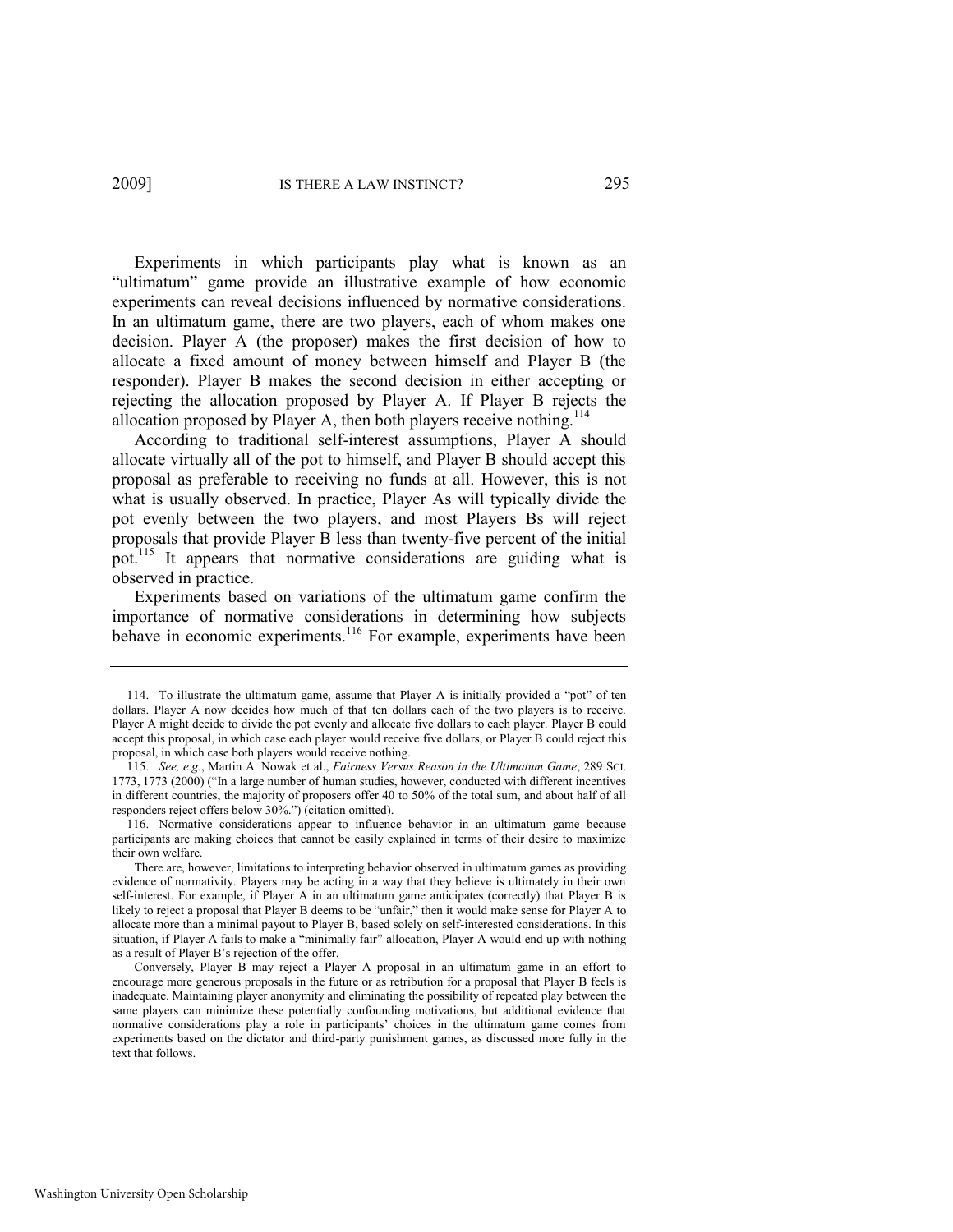run in which subjects play what is known as a "dictator" game.<sup>117</sup> In a dictator game, there is only one move. Player A decides how to divide the pot between Player A and Player B. The average proposal made by Player A to Player B in the dictator game is less than that made by the average Player A in the ultimatum game;<sup>118</sup> however, the mean proposal made by Player A in the dictator game remains well above zero.<sup>119</sup> The behavior observed in both the ultimatum and dictator games provides evidence suggesting the influence of normative considerations.

The third-party punishment game is another game that economic experimenters have used to study normative behavior. In a third-party punishment game, there are three players. The roles of Players A and B are the same as in the ultimatum game, but now we introduce Player C who observes the choices made by Players A and B. Player C is given an opportunity to reduce the payout to Player A at a personal cost to Player  $C<sup>120</sup>$  In experiments based on the third-party punishment game, the subject given the role of Player C consistently chooses to reduce the payout to a Player A who is deemed to have made an unfair proposal.<sup>121</sup> This expenditure of personal resources to punish perceived violations confirms that subjects in economic experiments are willing to impose a penalty on someone who is deemed to have acted inappropriately, even when doing so imposes a personal cost. Furthermore, this behavior is still observed even when the subject paying that additional cost has not been personally harmed by the other participant's action.

Based on findings from the economic experiments reviewed above, it is now accepted that normative considerations affect the behavior of subjects in economic experiments.<sup>122</sup>

#### (2) *Two-Tiered Rule Structures in Economic Experiments*

The behavior of participants in psychology experiments also appears to rely on a two-tiered rule structure to determine what normative rules to apply in a given context. Recall Hart's observation that an essential and

<sup>117.</sup> *See* CAMERER, *supra* note [110,](#page-26-0) at 49-56.

<sup>118.</sup> Fehr & Fischbacher, *supra* note [112,](#page-26-1) at 786.

<sup>119.</sup> Robert Forsythe et al., *Fairness in Simple Bargaining Experiments*, 6 GAMES & ECON. BEHAV. 347, 362 (1994).

<sup>120.</sup> *See, e.g.*, Ernst Fehr & Urs Fischbacher, *Third-Party Punishment and Social Norms*, 25 EVOLUTION & HUM. BEHAV. 63, 66 (2004).

<sup>121.</sup> Fehr & Fischbacher, *supra* not[e 112,](#page-26-1) at 786 (reporting that "55% of the third parties punish the allocator for transfers below  $50\%$ , and the lower the transfer, the higher the punishment").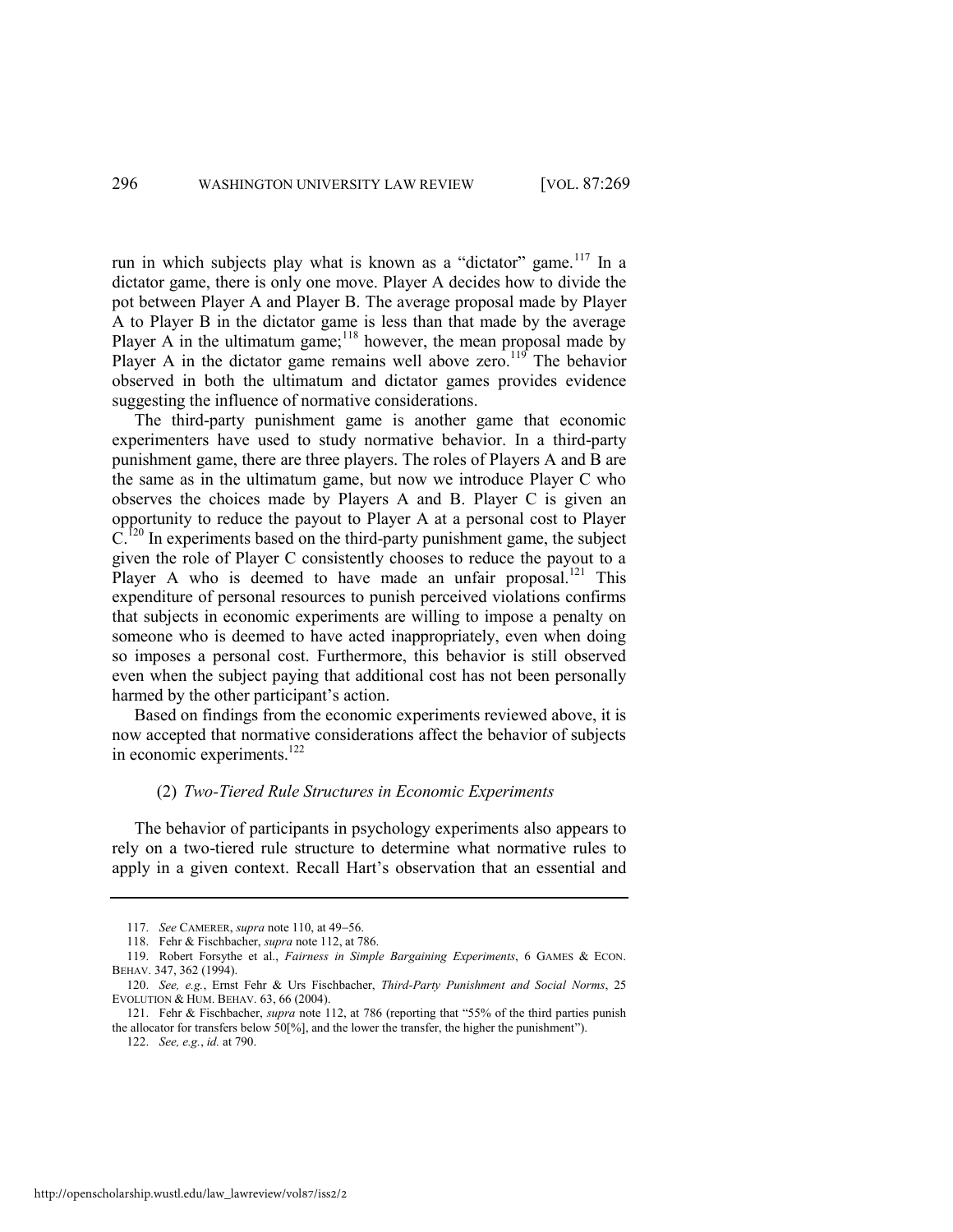distinctive feature of legal systems is the union of rules that specify duties (primary rules) and rules that guide the creation, modification, and application of these primary rules (secondary rules).<sup>123</sup> Both primary rules and secondary rules appear to influence behavior in economic experiments. The discussion above reviewed how behavior observed in the ultimatum game, the dictator game, and the third-party punishment game reveals the effects of *primary* normative rules.<sup>124</sup>

Evidence of the effects of *secondary* rules on behavior is provided by economic experiments that show that changes in the amount of communication allowed among subjects in the experimental context affect the extent to which subjects engage in normative behavior. This sensitivity to allowing communication among subjects and to the framing of the experiment reveals a shared understanding among subjects about how to determine what normative rules to apply in a given situation. Details of the effects of allowing communication and framing among subjects in economic experiments and the connection to secondary legal rules is described more fully below.

#### <span id="page-29-1"></span>(a) *The Effects of Communication in Economic Experiments*

Findings from economic experiments on the effects on behavior of permitting communication suggest that the influence in economic experiments of certain normative rules are comparable to the secondary rules of a legal system. Allowing communication among study participants consistently increases contributions to others in economic experiments. This is one of the main findings of a survey of economic experiments involving public goods games carried out over a thirty-year period.<sup>125</sup> Similarly, David Sally compiled findings from over 100 economic experiments and reports that allowing subjects to communicate increases cooperation at a statistically significant level.<sup>126</sup>

<span id="page-29-0"></span>One can expect an increase in altruistic behavior as a result of allowing communication among subjects in certain circumstances because communication can help facilitate coordination.<sup>127</sup> However, the effects of

<sup>123.</sup> *See supra* Part I.A.4.

<sup>124.</sup> *See supra* Part II.B.1.a.1.

<sup>125.</sup> John O. Ledyard, *Public Goods: A Survey of Experimental Research*, *in* THE HANDBOOK OF EXPERIMENTAL ECONOMICS 111, 156–58 (John H. Kagel & Alvin E. Roth eds., 1995).

<sup>126.</sup> David Sally, *Conversation and Cooperation in Social Dilemmas: A Meta-Analysis of Experiments from 1958 to 1992*, 7 RATIONALITY & SOC'Y 58, 61 (1995).

<sup>127.</sup> *See generally* THOMAS C. SCHELLING, THE STRATEGY OF CONFLICT (1960) (describing various ways to coordinate behavior and introducing the concept of a focal point).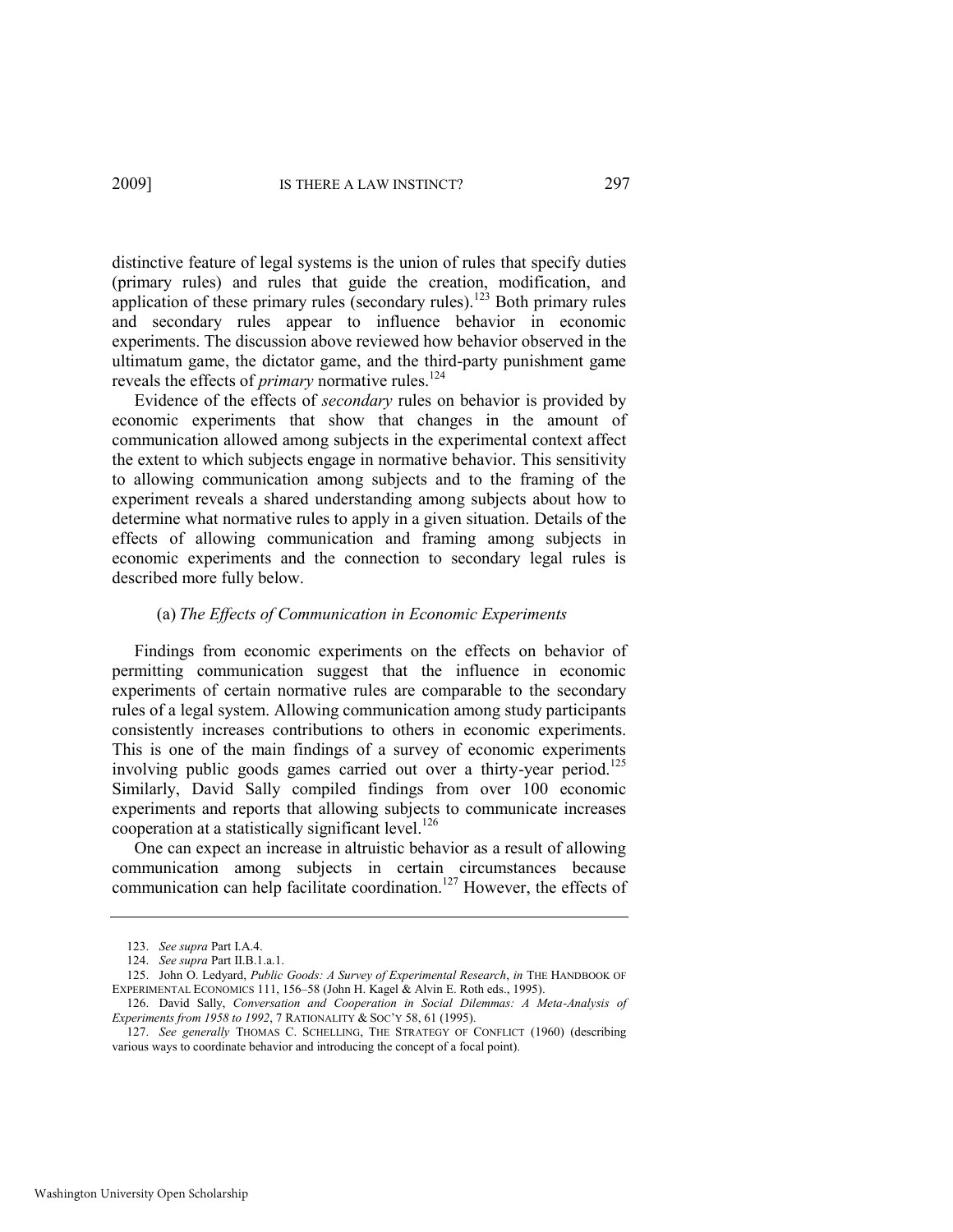<span id="page-30-0"></span>communication observed in economic experiments go well beyond the facilitation of coordination. In many experiments, for example, communication consists of nothing more than what economists call "cheap" talk," which occurs when there is no way to make one's communications credible.<sup>128</sup> Yet even when talk is cheap and the behavior under study does not involve coordination, allowing communication consistently increases the willingness of subjects to act in an altruistic manner.<sup>129</sup> The best explanation of these communication effects is that study participants have a shared understanding of how to use communication to create normative obligations.<sup>130</sup> These communication effects, therefore, provide evidence of a shared understanding as to what counts as a legitimate secondary rule within an economic experiment.

An economic experiment carried out by Jean-Robert Tyran and Lars P. Feld nicely illustrates how allowing communication in an economic experiment can reveal the influence of commonly accepted secondary rules.<sup>131</sup> Tyran and Feld study the effect of requiring participants in an economic experiment to collectively ratify the rules that will govern subsequent behavior in the experiment. In one treatment, subjects get to decide whether they want to enact a mild set of sanctions to encourage cooperation. In another treatment, the same mild set of sanctions is imposed upon the group exogenously by the experimenter. Tyran and Feld compare how subjects behave under each treatment and find that when participants elect to "enact" sanctions, far more contributions are made to the public good. $132$ 

The Tyran and Feld experiment shows how a particular practice, in this case the choice by the group to adopt a set of mild sanctions, will be

131. Tyran & Feld, *supra* note [129.](#page-30-0) 

132. *Id.* at 151.

<sup>128.</sup> Joseph Farrell, *Cheap Talk and Coordination*, *in* THE NEW PALGRAVE DICTIONARY OF ECONOMICS AND THE LAW 224 (Peter Newman ed., 1998).

<sup>129.</sup> *See* Gary Charness, *Self-Serving Cheap Talk: A Test of Aumann's Conjecture*, 33 GAMES & ECON. BEHAV. 177 (2000) (finding nonbinding messages increase efficient outcomes even in situations where interests conflict completely); Jean-Robert Tyran & Lars P. Feld, *Achieving Compliance When Legal Sanctions Are Non-Deterrent*, 108 SCANDINAVIAN J. ECON. 135 (2006) (finding an effect on behavior depending upon whether a rule is exogenously imposed or endogenously enacted, despite the fact that there are no other changes in the amount of communication allowed or in the ability of participants in the experiment to impose sanctions).

<sup>130.</sup> Another explanation of the effect of communication in these noncoordination settings is that communication triggers psychological affinities. *See, e.g.*, Elizabeth Hoffman et al., *Social Distance and Other-Regarding Behavior in Dictator Games*, 86 AM. ECON. REV. 653, 653, 658 (1996) (claiming to have found evidence that the degree of the subjects' "social distance from the experimenter" has an effect on the level of altruism in dictator games, which could also explain effects of allowing communication among participants in economic experiments, but in the Tyran and Feld study the effects of affinity are controlled for).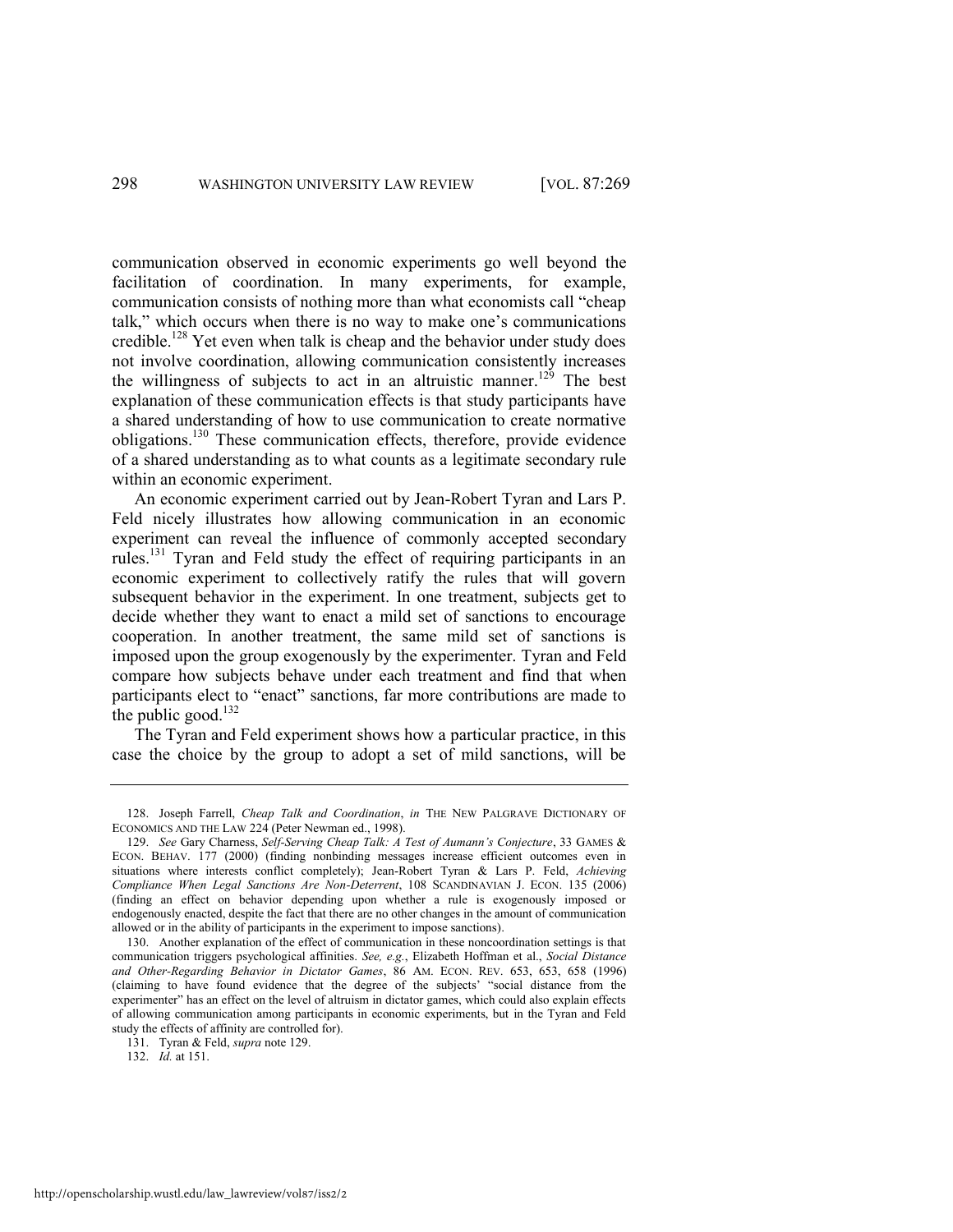consistently treated by study participants as creating a legitimate obligation. More generally, the Tyran and Feld finding suggests that one of the ways permitting communication can alter normative behavior is by providing members of a group an opportunity to behave in a manner that they accept as a legitimate means to establish normative rules.

#### (b) *Framing Effects in Economic Experiments*

If subjects in economic experiments are relying on a fixed set of normative rules to guide their decision making, then we would not expect their normative behavior to be highly contingent on the experimental setting. However, framing effects, or small changes in experimental context, often produce significant changes in subject behavior. For example, experimenters observe that small changes in wording significantly affect the willingness of subjects to act in a generous manner. The most parsimonious explanation of these framing effects is that subjects in economic experiments are influenced by secondary rules, which determine what primary normative rules to apply in a given setting.

<span id="page-31-0"></span>Framing effects are one of the most widely observed phenomena in economic experiments. Sally, based on his review of economic experiments, identifies the wording of instructions as one of the two most important factors in explaining variations in the level of normative behavior observed.<sup>133</sup> An example of an economic experiment showing the extent to which small changes in context dramatically affect the level of normative behavior observed is an experiment carried out by Richard Cookson based on a public goods game.<sup>134</sup> A public goods game is a multi-player version of the prisoner's dilemma game in which it is rational for the individual to be selfish, but in which all players are better off if everyone contributes to the public good.<sup>135</sup> In one treatment, Cookson describes a contribution to the public good as a decision to put funds into a common pool.<sup>136</sup> In another treatment, a contribution to the public good is described as a decision to give and keep one's funds.<sup>137</sup> Cookson finds that

<span id="page-31-1"></span><sup>133.</sup> Sally, *supra* note [126,](#page-29-0) at 78 (as discussed above, *supra* note [126](#page-29-0) and accompanying text, Sally also finds a substantial effect from allowing communication between participants). *See, e.g.*, Ledyard, *supra* note [125;](#page-29-1) Jennifer Arlen, Comment, *The Future of Behavioral Economics Analysis of Law*, 51 VAND. L. REV. 1765, 1786 (1998).

<sup>134.</sup> R. Cookson, *Framing Effects in Public Goods Experiments*, 3 EXPERIMENTAL ECON. 55 (2000).

<sup>135.</sup> *See* LEDYARD, *supra* not[e 125,](#page-29-1) at 112.

<sup>136.</sup> Cookson, *supra* not[e 134,](#page-31-0) at 61, 73, 75.

<sup>137.</sup> *Id*.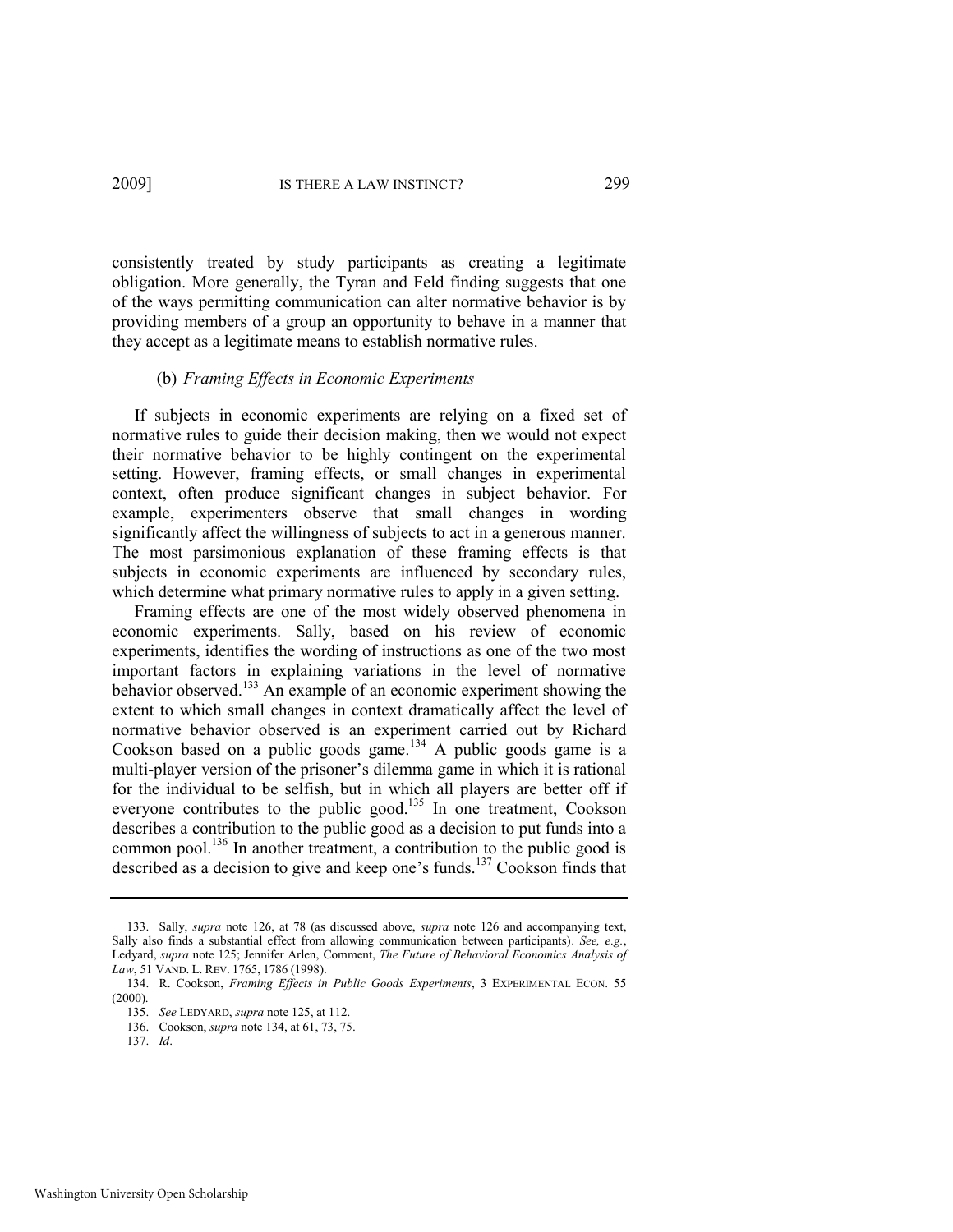describing a contribution to the public good in terms of giving or keeping results in substantially greater contributions.<sup>138</sup> The sensitivity of participants to this subtle change is problematic for an explanation of behavior based on a simple choice to follow a cogent fixed set of normative rules because it is unclear why such rules should be sensitive to minor wording changes. The existence of a second set of rules, which determine when normative rules apply and which Cookson's framing manipulation engages, provides a better explanation for this sensitivity.<sup>139</sup>

A few economic experiments are cognizant of the potential parallels between participation in a legal system and behavior in an economic experiment and have analyzed the effects of manipulations that are specifically designed to mimic legal rules.<sup>140</sup> For example, Robert Oxoby and John Spraggon study the effects of altering the way in which participants determine property rights in a dictator game.<sup>141</sup> The Oxoby and Spraggon experiment begins with participants taking an aptitude test. The subjects then participate in a dictator game in which performance on the aptitude test affects how much money is placed in the pot to be allocated between the two players. If the performance on the aptitude test of the player *making* the allocation (Player A) determines the size of the pot, the typical allocation to the other player (Player B) is zero.<sup>142</sup> However, if Player B's performance determines the amount in the pot, the typical allocation Player A makes to Player B is around fifty percent of the pot.<sup>143</sup> In the Oxoby and Spraggon experiment the structure of how an initial allocation is made—comparable in some respects to a legal property rule—has a significant influence on the extent to which subjects choose to act in a generous manner.<sup>144</sup>

Sensitivity to framing effects exhibited by subjects in economic experiments is best explained as the product of a shared understanding of the secondary rules used to determine what primary rules to apply in a given context.<sup>145</sup>

<span id="page-32-0"></span><sup>138.</sup> *Id.* at 65-66.

<sup>139.</sup> This explanation does not entirely solve the problem because the issue of why these secondary rules are sensitive to subtle wording changes is not considered. *See infra* not[e 145.](#page-32-0)

<sup>140.</sup> *See supra* not[e 108.](#page-25-0)  141. Oxoby & Spraggon, *supra* not[e 108.](#page-25-0) 

<sup>142.</sup> *Id.* at 704, 706.

<sup>143.</sup> *Id.* at 704, 707–08.

<sup>144.</sup> The recognition of a property right, *per se*, is not necessarily evidence of a two-tiered legal system, but what is suggestive of secondary rules in this experiment is the apparent consensus about how property rights can be created—e.g., by having your performance on a quiz determine initial allocations.

<sup>145.</sup> A plausible explanation for the effects of these framing manipulations on normative behavior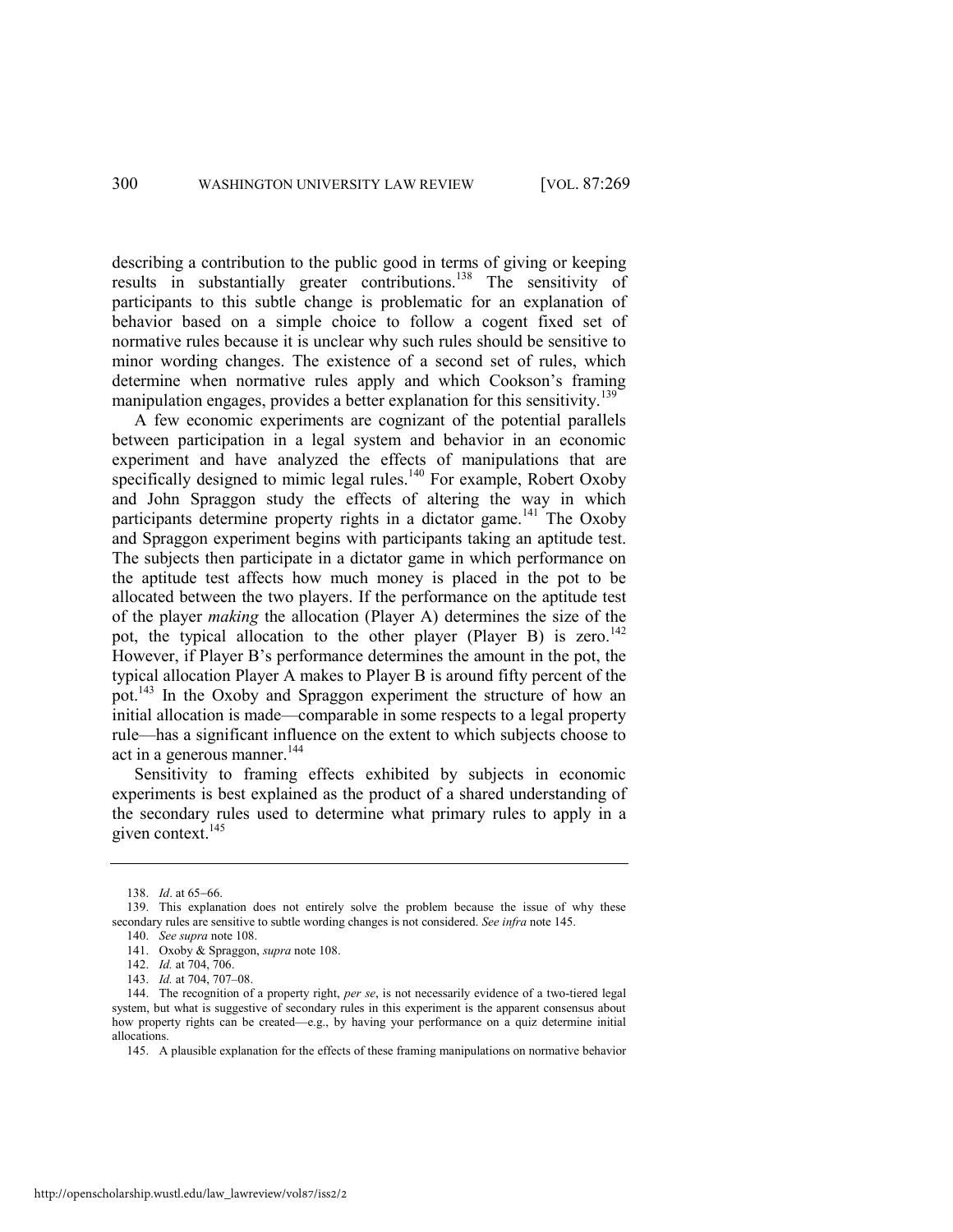The effects on behavior of allowing communication and of changing context in economic experiments discussed above have been observed on many occasions. However, scholars continue to exclusively interpret the behavior of subjects in economic experiments as providing evidence of moral behavior.<sup>146</sup> Those who interpret economic experiments in this manner usually assume that *moral* behavior is the only possible explanation for the *normative* behavior exhibited when subjects choose to benefit or punish others at their personal expense. However, normative behavior can also provide evidence of participation in a legal system or a social-norms systems.<sup>147</sup> In fact, the ways in which subjects' normative behavior varies depending on whether communication between subjects is allowed and on the way an experiment is framed suggest the influence of a normative system that is flexible with respect to content, such as a legal system.

#### (3) *A Shared Practice of Rule Following in Economic Experiments*

Law is a social phenomenon. In addition to normativity and a twotiered rule structure, there must also be a shared practice of rule following for a legal system to exist.<sup>148</sup> The third and final issue in considering whether an economic experiment creates a nascent legal system is a determination of whether a shared practice of following the same normative rules exists among the subjects in an experiment.<sup>149</sup>

The fact that experiments can be repeated in a controlled environment makes it a simple matter to address the issue of whether experiments simulate the social nature of a legal system. For the most part, only patterns of behavior that recur at a statistically significant level will be reported as a finding from an experiment. A statistically significant effect in an experiment that involves multiple subjects almost by definition

is that they are the product of primary normative rules, which are highly sensitive to subtle changes in context. Such a possibility is explored in Cass R. Sunstein, *Moral Heuristics*, 28 BEHAV. & BRAIN SCIS. 531 (2005). A discussion of why I find efforts to explain framing effects solely in terms of a nuanced set of primary rules less appealing is beyond the scope of this Article.

<sup>146.</sup> *See, e.g.*, HAUSER, *supra* not[e 2,](#page-3-1) at 75–82.

<sup>147.</sup> *See supra* Part I.A.1.

<sup>148.</sup> *See supra* Part I.A.5.

<sup>149.</sup> There is a related question that I do not address. That question is whether the existence of a shared practice of rule following is part of what contributes to the obligatory nature of a legal system. There is disagreement among jurisprudential scholars as to whether such a motivation is a defining attribute of legal systems. *See, e.g.*, Julie Dickson, *Is the Rule of Recognition Really a Conventional Rule?*, 27 OXFORD J. LEGAL STUD. 373 (2007) (claiming that Hart did not intend to argue that a normative obligation based on the shared practice of rule following is a necessary condition for the existence of a legal system).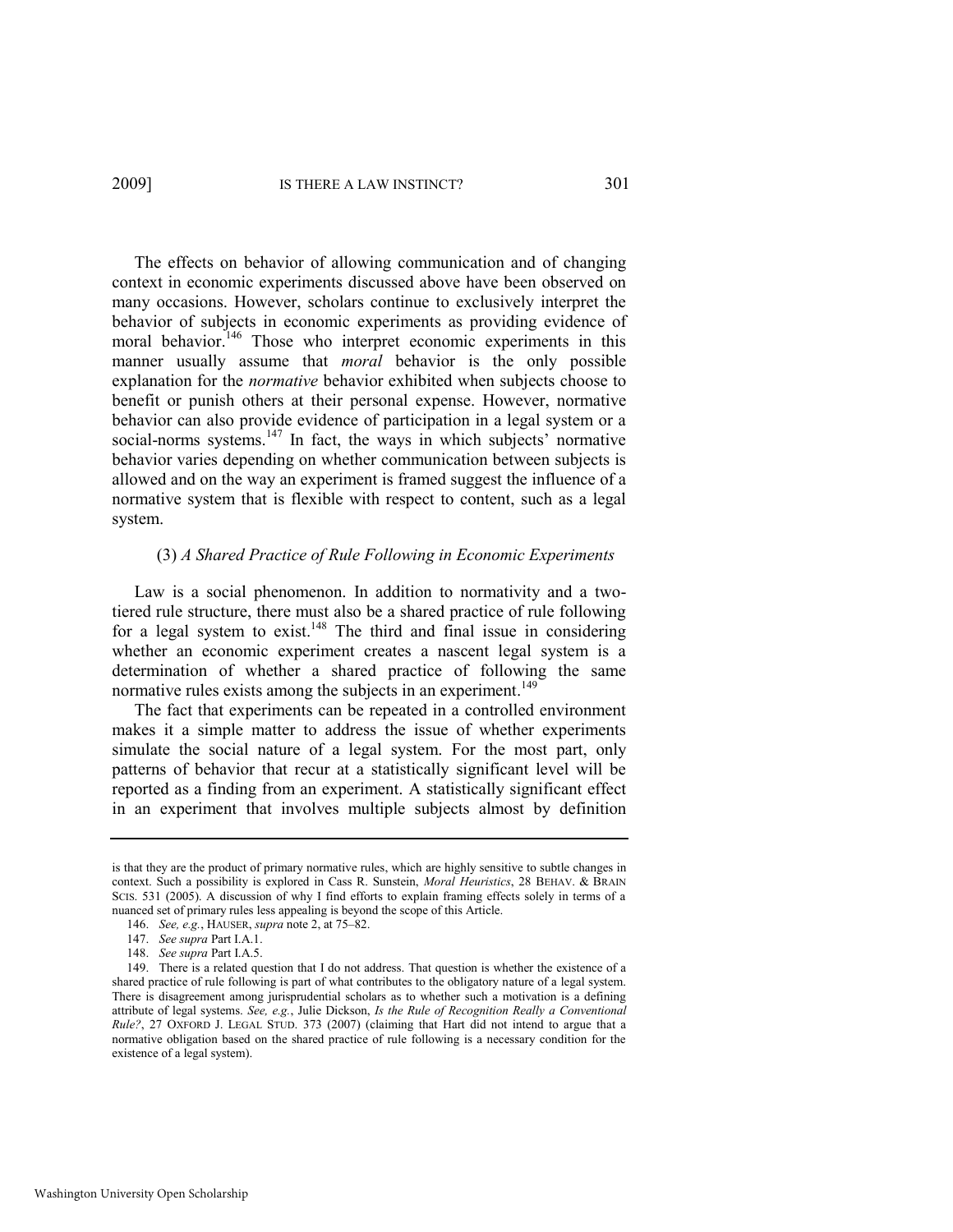provides evidence of a shared practice of rule following among the experiment participants. It is this evidence of a shared practice of rule following that provides the basis for claims that economic experiments reveal universal moral behavior.<sup>150</sup> This same pattern of a shared practice of rule following suggests that these experiments may recreate the social nature of a legal system.

#### b. *Dumbfounding in Economic Experiments*

Each of the three essential features of participation in a legal system normativity, a two-tiered rule structure, and a shared practice of rule following—is present when people participate in economic experiments. For this reason, economic experiments offer an important venue in which to study the salient features of participation in a legal system. The issue I address here is how economic experiments provide insight into the extent to which dumbfounding (inaccessibility to conscious reflection of the logic underlying a behavior) is associated with behaviors engaged when participating in a legal system.<sup>151</sup>

The extent to which there is dumbfounding associated with participation in a legal system can be inferred from a number of economic experiments that suggest a high degree of dumbfounding in these experiments generally. The best evidence of dumbfounding in economic experiments comes from studies of the effects of stimuli that are relevant from an evolutionary perspective, but are otherwise meaningless. As noted above, sensitivity to evolutionarily salient, but otherwise meaningless, stimuli is highly suggestive of an innate reaction.<sup>152</sup>

One example of such an effect in an economic experiment is the sensitivity of subjects to images that vaguely resemble human eyes.<sup>153</sup>

<sup>150.</sup> *See, e.g.*, HAUSER, *supra* note [2,](#page-3-1) at 77–79.

<sup>151.</sup> Below, I suggest how evidence from economic experiments might help to identify neural substrates (*see infra* note[s 179](#page-40-0)–84 and accompanying text) and genetic foundations (*see infra* not[e 196](#page-43-0) and accompanying text) of participation in a legal system. I also use evidence from economic experiments to support the claim that participation in legal systems is a human universal (*see infra*  notes [242](#page-52-0)–44 and accompanying text).

<sup>152.</sup> *See supra* Part II.B.

<sup>153.</sup> *See, e.g.*, Melissa Bateson et al., *Cues of Being Watched Enhance Cooperation in a Real-World Setting*, 2 BIOLOGY LETTERS 412 (2006) (finding an image of a pair of eyes increased contributions to collect money for drinks in a university coffee room); Kevin J. Haley & Daniel M.T. Fessler, *Nobody's Watching? Subtle Cues Affect Generosity in an Anonymous Economic Game*, 26 EVOLUTION & HUM. BEHAV. 245 (2005) (finding a computer displaying eyespots substantially increased contributions in a dictator game); Robert Kurzban, *The Social Psychophysics of Cooperation: Nonverbal Communication in a Public Goods Game*, 25 J. NONVERBAL BEHAV. 241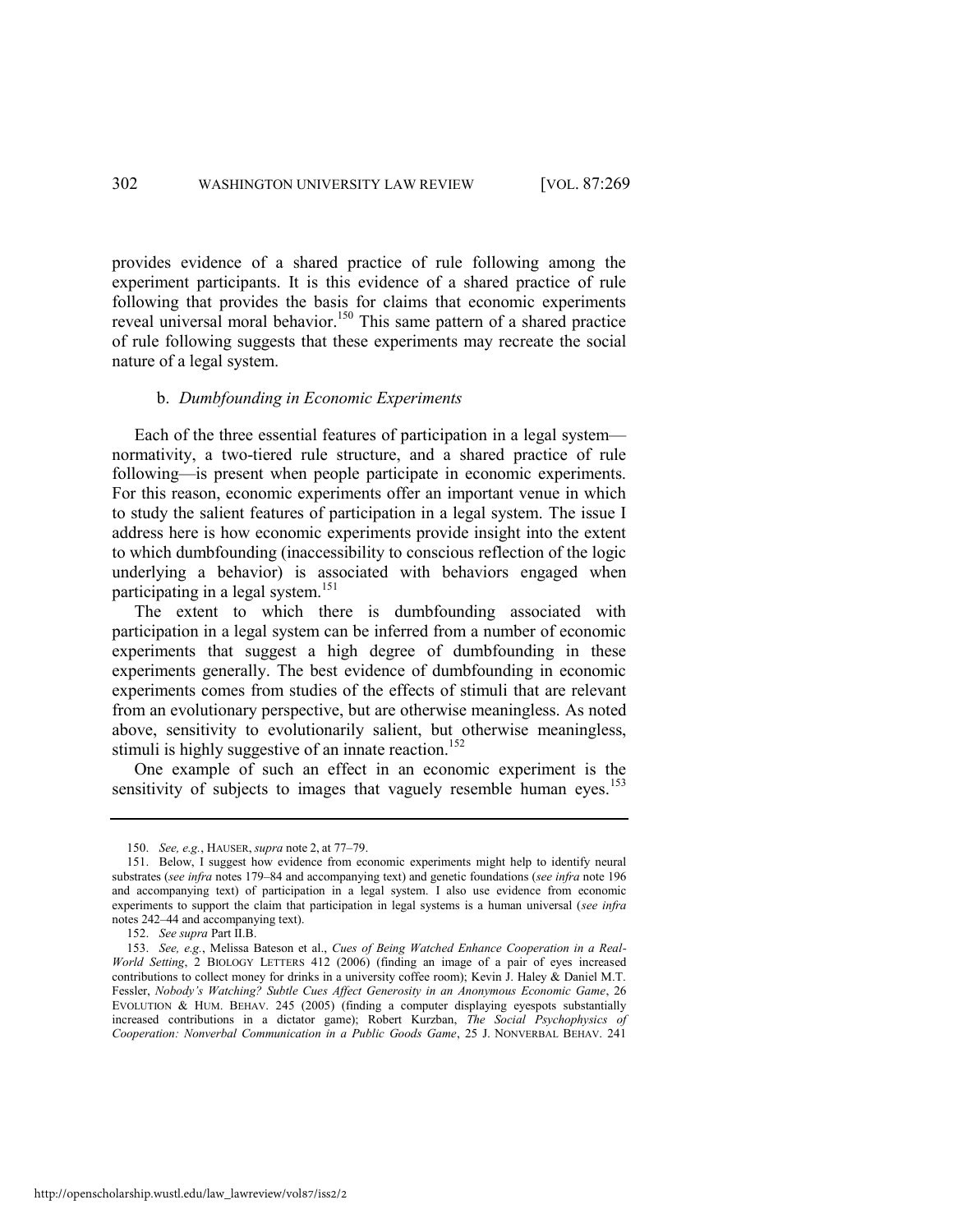<span id="page-35-0"></span>Terence Burnham and Brian Hare, for example, study behavior in a public goods game in which half of the subjects work in front of a computer displaying the image of a robot.<sup>154</sup> Subjects who are exposed to the robot image make more generous contributions than do subjects who did not have the image of a robot on their screen.<sup>155</sup> Burnham and Hare conclude that the robot's appearance (most likely its human-like eyes) triggers an evolutionarily salient stimulus.<sup>156</sup> Burnham and Hare's experiment shows how a manipulation in an economic experiment can affect behavior in ways that an evolutionary scientist, but neither the subjects themselves nor an economist, could explain.<sup>157</sup>

There is even some evidence of dumbfounding in those economic experiments that more directly replicate salient aspects of participation in a legal system. I noted earlier how changes in the context of an economic experiment can mimic the ways the secondary rules of a legal system can alter the content of normative rules.<sup>158</sup> Dumbfounding almost certainly occurs with respect to the effects of many of these changes in framing on normative behavior. For example, the Cookson study cited above found significant changes in the expression of normative behavior resulting from slight changes in the wording of instructions.<sup>159</sup> It seems unlikely that a subject in the Cookson experiment could explain such a pronounced sensitivity to slight modifications in the wording of instructions. Even after considered reflection, it is unclear why describing a choice as a contribution into a common pool versus a decision to give and keep one's funds should lead to such significantly different levels of contribution.

Another of Cookson's findings further supports the presence of dumbfounding with respect to framing effects. Cookson reports that delaying the restart of a public goods game by as little as thirty seconds significantly increases cooperation.<sup>160</sup> It is implausible that subjects can explain why they alter their behavior because of the introduction of a

<sup>(2001) (</sup>asking subjects to engage in mutual eye gaze led to an increase in contributions in economic experiments).

<sup>154.</sup> Terence Burnham & Brian Hare, *Engineering Human Cooperation: Does Involuntary Neural Activation Increase Public Goods Contributions?*, 18 HUM. NATURE 88 (2007).

<sup>155.</sup> *Id.* at 98–99.

<sup>156.</sup> *Id.* at 99–100. There is evidence that many species have evolved sensitivity to being in the line of sight of a conspecific. *See, e.g.*, Joanna M. Dally, Nathan J. Emery & Nicola S. Clayton, *Food-Caching Western Scrub-Jays Keep Track of Who Was Watching When*, 312 SCI. 1662 (2006) (describing how one bird species keeps track of other conspecifics observed caching earlier).

<sup>157.</sup> Burnham & Hare, *supra* note [154,](#page-35-0) at 88–91.

<sup>158.</sup> *See supra* Part II.B.1.a.2.

<sup>159.</sup> *See supra* note[s 137](#page-31-1)–38 and accompanying text.

<sup>160.</sup> Cookson, *supra* not[e 134,](#page-31-0) at 62–65.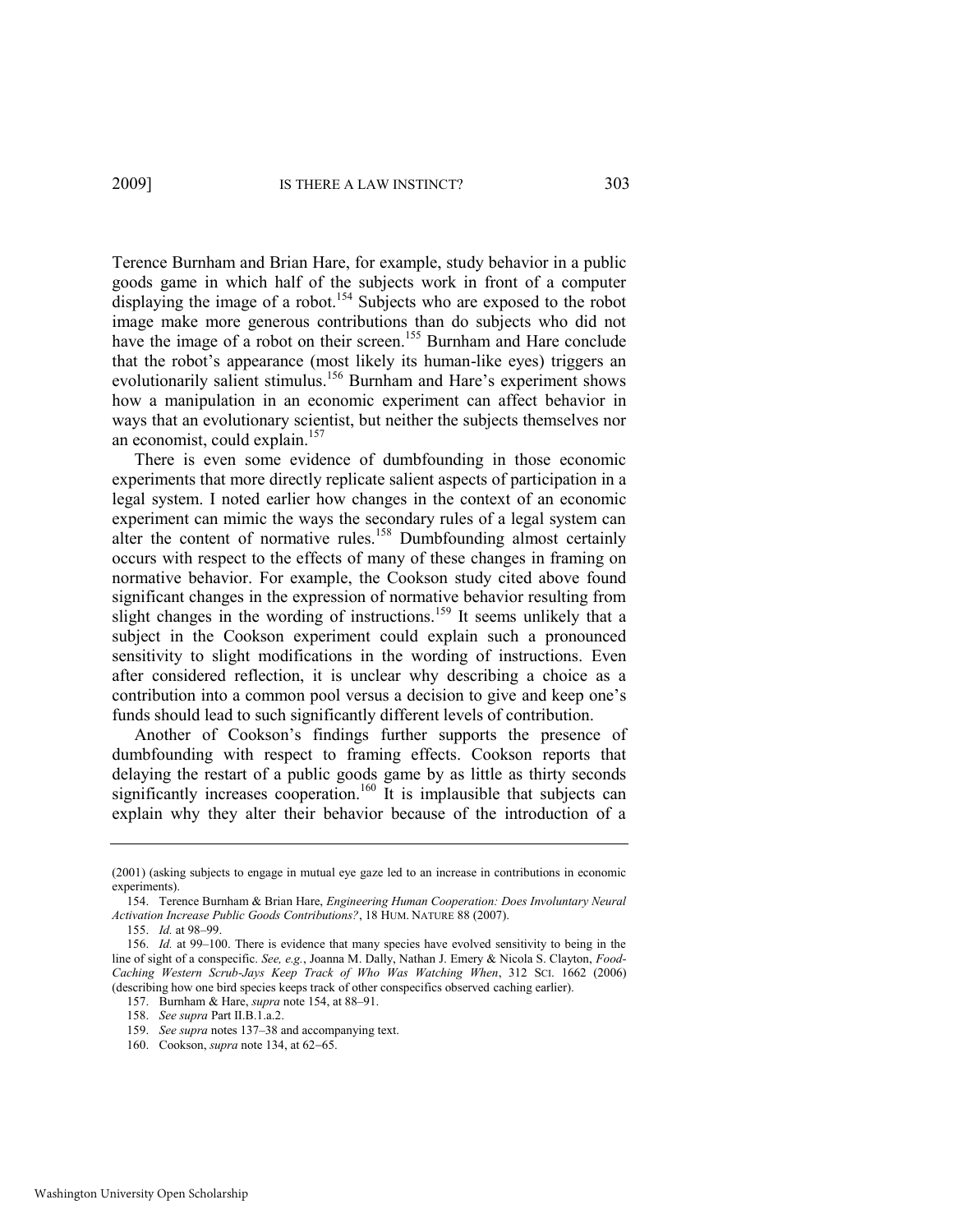slight delay between rounds. The law-like behavior Cookson observes appears to be produced by a logic that is inaccessible to conscious reflection.

The effects of framing and allowing communication are part of the evidence that economic experiments create nascent legal systems. It seems unlikely that subjects in these experiments could explain the underlying logic that leads to their sensitivity to these changes. Some aspects of the nascent legal system created within the confines of an economic experiment, therefore, appear to be associated with dumbfounding—one indicia of a behavior that draws directly upon innate predispositions for its expression.

#### *2. Confusion about Law in Everyday Life*

There is also evidence that dumbfounding occurs when people participate in a legal system in the ordinary course of their lives. People tend to be quite facile at and have strong intuitions about participation in a legal system, even though such participation engages a complex and nuanced suite of behaviors.<sup>161</sup> At the same time, few people are capable of explaining in a coherent manner the logic underlying the basis for their participation in a legal system.

Difficulty in explaining the logic underlying participation in a legal system is evident not only among ordinary citizens, but also among those who are active participants in the legal system. Hart observes what a conversation with most lawyers reveals: "even skilled lawyers felt that, though they know the law, there is much about law and its relations to other things that they cannot explain and do not fully understand."<sup>162</sup>

The basic logic underlying participation in a legal system is even a matter of dispute among jurisprudential scholars. Scott Shapiro nicely observes, "the philosophical project of jurisprudence begins with the observation that the law's claim to legal authority is actually a deeply paradoxical assertion."<sup>163</sup> Basic questions of jurisprudence have proven to

<sup>161.</sup> *See, e.g.*, Paul H. Robinson & Robert Kurzban, *Concordance and Conflict in Intuitions of Justice*, 91 MINN. L. REV. 1829 (2007) (providing statistical evidence of shared intuitions about appropriate punishment levels).

<sup>162.</sup> HART, *supra* not[e 21,](#page-5-1) at 13. *See also id.* at 2 ("To this unending theoretical debate in books [about what law is] we find a strange contrast in the ability of most men to cite, with ease and confidence, examples of law if they are asked to do so.").

<sup>163.</sup> Scott J. Shapiro, *On Hart's Way Out*, *in* READINGS IN THE PHILOSOPHY OF LAW 125 (Jules L. Coleman ed., 1999).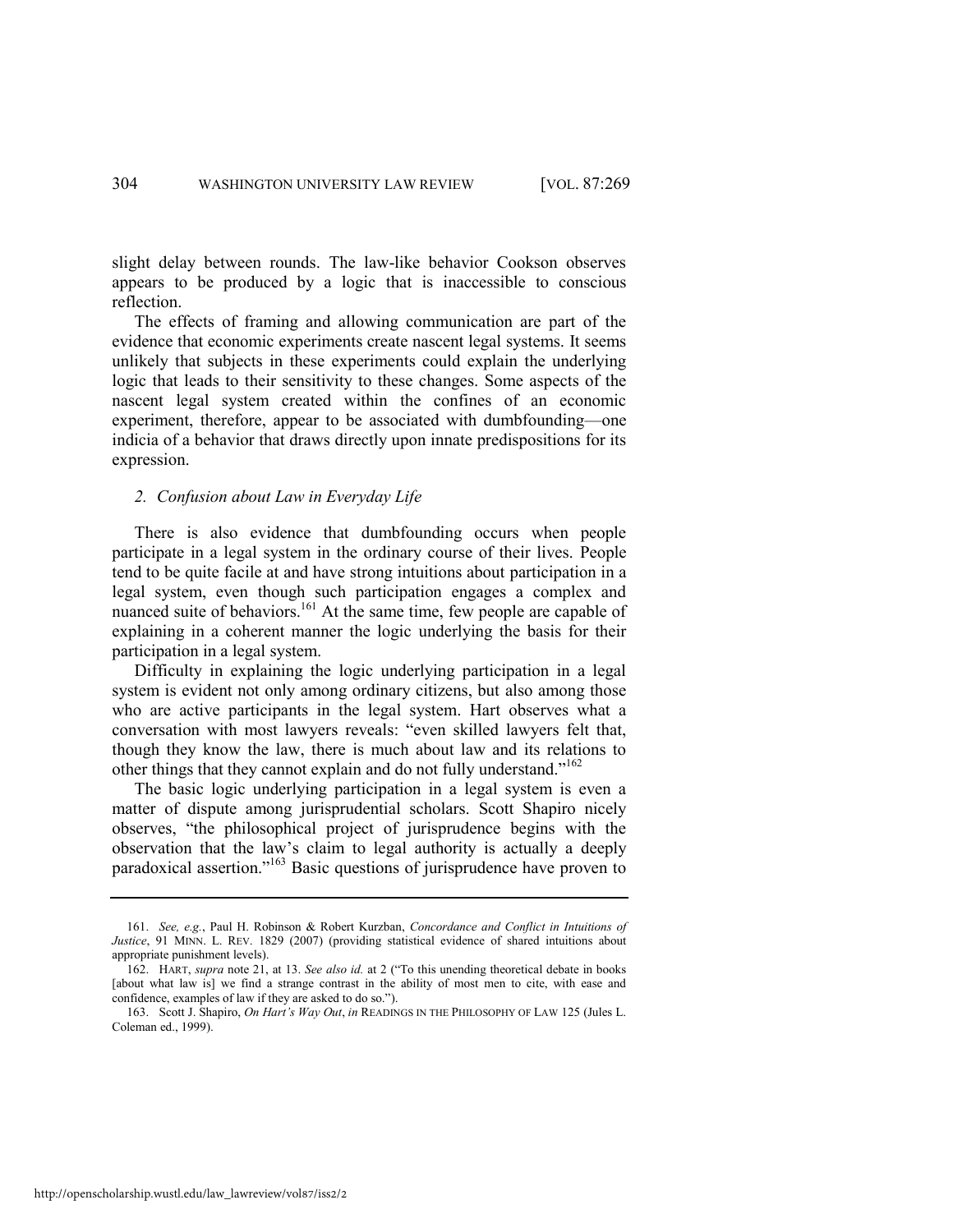be much more difficult to resolve than might be expected given the widespread reliance on legal systems to order social behavior.

The difficulty both practitioners and philosophers face in explaining the nature of participation in a legal system provides anecdotal evidence that dumbfounding occurs when people participate in a legal system. This anecdotal evidence of dumbfounding compliments the evidence of dumbfounding from economic experiments discussed above—that participation in a legal system is carried on without an ability to explain the system's underlying logic.

#### *C. Specialized Faculties*

Evidence of abilities that are especially well-tailored to carry out a particular behavior is a third indicator that the behavior under study is innate. Research from three different disciplines can provide evidence of specialized faculties that are well-tailored to carry out a particular behavior: (1) anatomy, (2) genetics, and (3) cognitive science. First, research in anatomy can provide evidence of specialized faculties from which it can be inferred that an ability is innate. Such anatomical evidence of instinctive behavior is often straightforward. For example, much of a bird's ability to learn to sing is subserved by a dedicated neuroanatomy, directly linking birdsong and innate predispositions.<sup>164</sup> Second, links between particular genes and a given behavior can provide evidence that a behavior draws upon innate predispositions. For example, there is now evidence that one particular gene can trigger dramatic differences in the social practices of related species of voles.<sup>165</sup> Finally, evidence of cognitive abilities that are particularly attuned to supporting specific behaviors may suggest that the behavior so supported is a product of evolution. For example, the notable ease with which children learn complex rules of grammar is part of the evidence of an innate human language faculty.<sup>166</sup>

Findings from anatomy (primarily neuroanatomy), genetics, and cognitive science support the claim that humans have specialized faculties that are particularly well-suited to carrying out behaviors engaged when participating in a legal system, as discussed more fully below.

<sup>164.</sup> *See, e.g.*, Fernando Nottebohm, *The Neural Basis of Birdsong*, 3 PLOS BIOLOGY 759 (2005).

<sup>165.</sup> *See infra* not[e 195 a](#page-42-0)nd accompanying text.

<sup>166.</sup> CHOMSKY, *supra* note [74,](#page-18-1) at 4.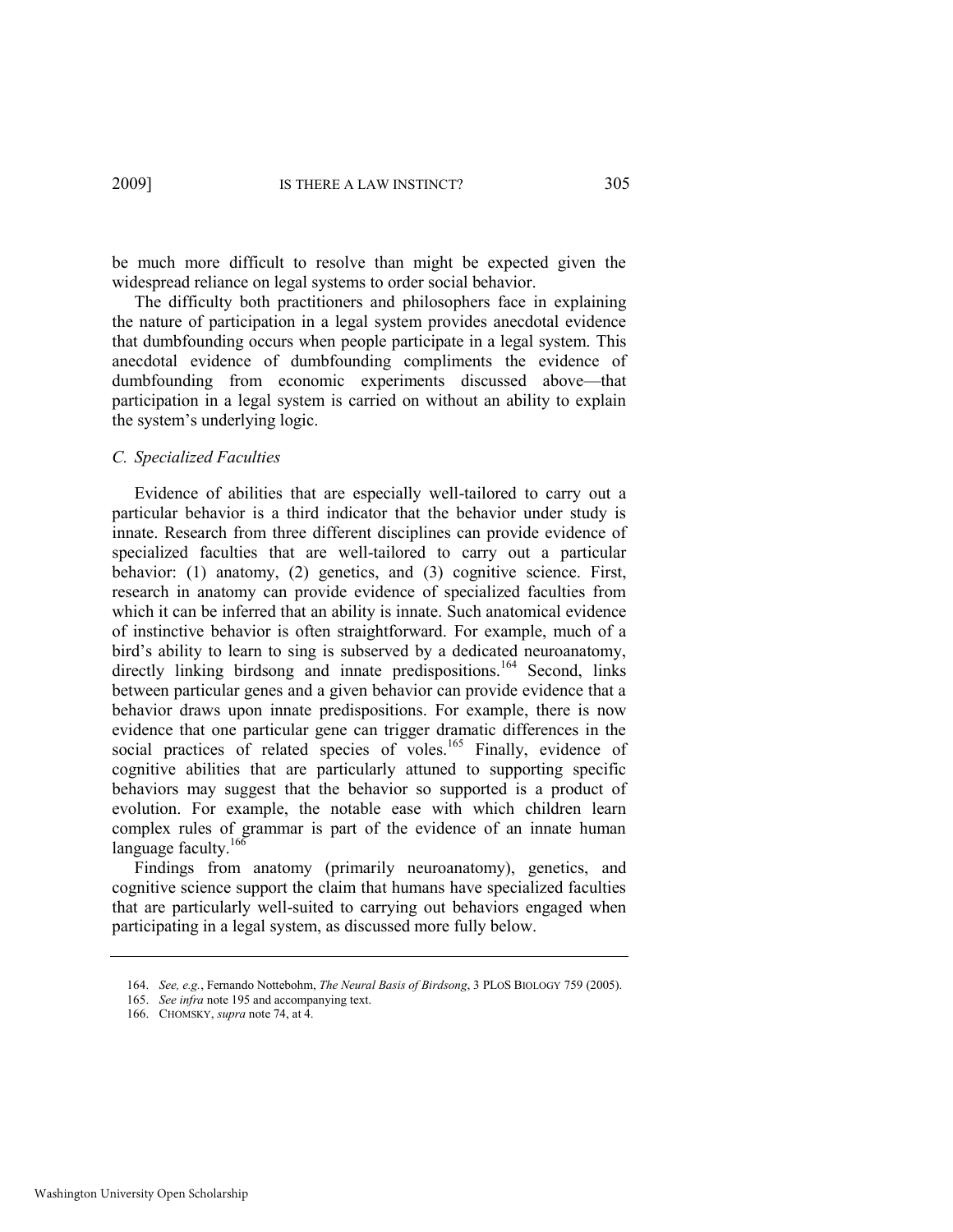#### <span id="page-38-0"></span>*1. The Neuroanatomy of Participation in a Legal System*

The existence of specialized anatomical features often suggests that a behavior is innate. These types of specialized anatomical features can be uncovered by studying both gross anatomy and neuroanatomy. Anatomical evidence of specialized faculties that subserve human language and moral decision making is illustrative. In the context of language, humans appear to have several gross anatomical features (such as a descended larynx) that are particularly well-designed for the production of complex vocalizations.<sup>167</sup> There is also neuroanatomical evidence that language has "an identifiable seat in the brain[.]"<sup>168</sup> For example, postmortem investigations of the brains of individuals who have language deficits (a method of investigating the brain's functional anatomy known as the lesion method) show that injuries to an area of the brain called Broca's area are associated with slow, labored, and ungrammatical speech,<sup>169</sup> whereas injuries to an area of the brain called Wernicke's area are associated with the production of nonsensical, but grammatically correct phrases.<sup>170</sup>

<span id="page-38-1"></span>Neuroanatomical evidence generated using the lesion method also suggests a link between specific areas of the brain and normative behavior.<sup>171</sup> The case history of Phineas Gage provides a well-known example of the relationship between damage to the prefrontal cortex and social behavior.<sup>172</sup> Gage was a railroad foreman in the United States in the 1800s when an accident sent an iron rod through part of his skull and brain.<sup>173</sup> The injury caused Gage to act in a carefree and socially reckless manner that was in marked contrast to his behavior prior to the injury. Twenty years after the accident, John Harlow hypothesized that Gage's

<sup>167.</sup> MICHAEL S. GAZZANIGA, HUMAN: THE SCIENCE BEHIND WHAT MAKES US UNIQUE 44–45 (2008). *But see* Hauser, Chomsky & Fitch, *supra* note [8,](#page-3-2) at 1574 (observing that other species have descended larynxes).

<sup>168.</sup> PINKER, *supra* note [9,](#page-4-1) at 45; Nina F. Dronkers et al., *Language and the Aphasias*, *in* PRINCIPLES OF NEURAL SCIENCE 1174–75 (Eric R. Kandel et al. eds., 4th ed. 2000).

<sup>169.</sup> Dronkers et al., *supra* not[e 168,](#page-38-0) at 1175–79.

<sup>170.</sup> *Id.* at 1179–80.

<sup>171.</sup> *See, e.g.*, Steven W. Anderson et al., *Impairment of Social and Moral Behavior Related to Early Damage in Human Prefrontal Cortex*, 2 NATURE NEUROSCIENCE 1032 (1999); Michael Koenigs et al., *Damage to the Prefrontal Cortex Increases Utilitarian Moral Judgments*, 446 NATURE 908 (2007).

<sup>172.</sup> Eric R. Kandel, *Integration of Sensory and Motor Function: The Association Areas of the Cerebral Cortex and the Cognitive Capabilities of the Brain*, *in* PRINCIPLES OF NEURAL SCIENCE, *supra* note [168,](#page-38-0) at 352–53; Hanna Damasio et al., *The Return of Phineas Gage: Clues About the Brain from the Skull of a Famous Patient*, 264 SCI. 1102 (1994).

<sup>173.</sup> Damasio et al., *supra* not[e 172,](#page-38-1) at 1102.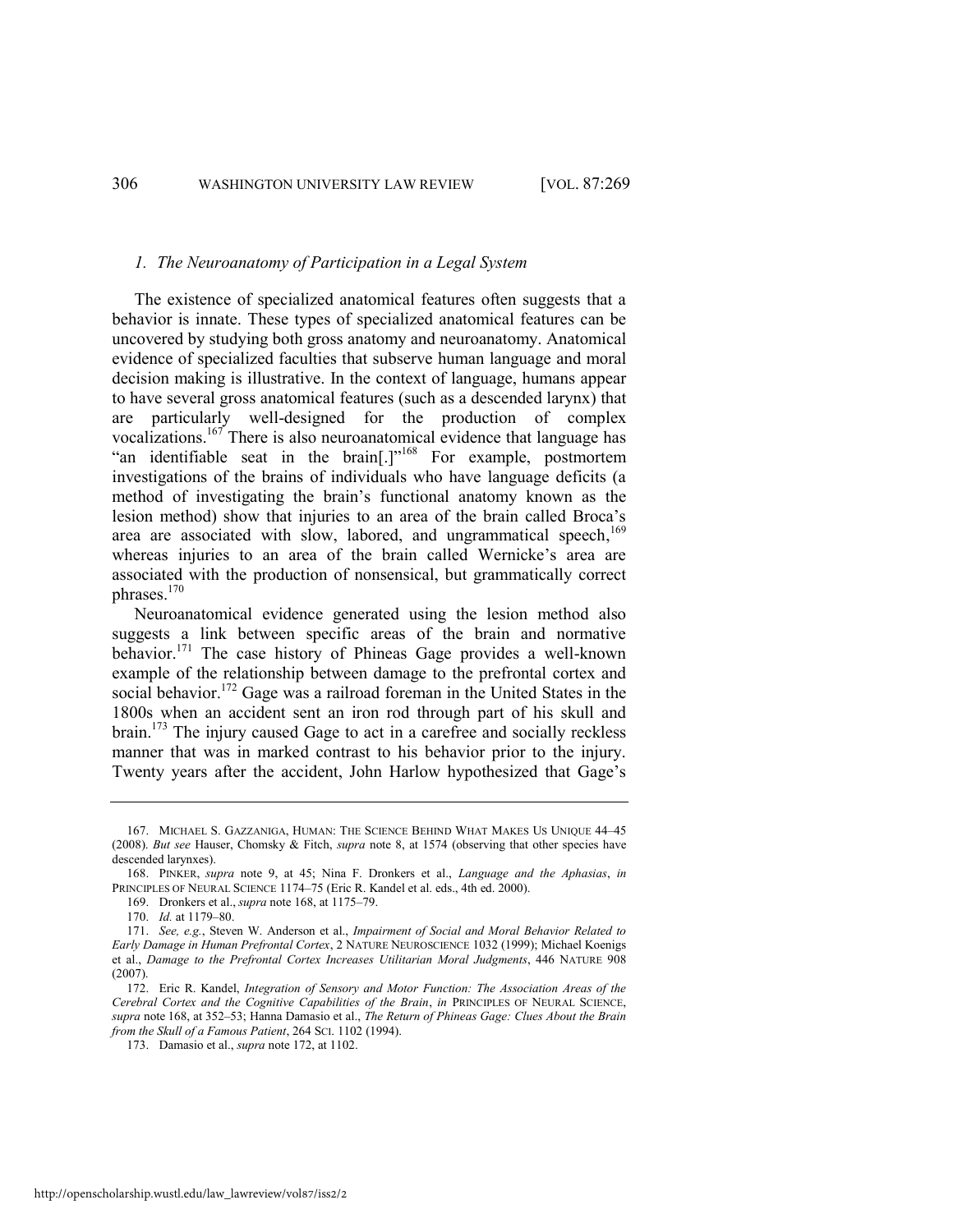change in behavior was the result of an injury to the frontal region of his brain caused by the iron rod accident.<sup>174</sup>

New technologies have enhanced our ability to identify the neuroanatomical underpinnings of human behavior. One important technological innovation in neuroanatomy involves the use of functional magnetic resonance imaging (fMRI) techniques. fMRI techniques use an imaging machine to identify areas of the brain where there are heightened levels of brain activity when subjects are engaged in a particular task.<sup>175</sup> fMRI techniques can generate more precise information about the relationship between neuroanatomy and behavior than the lesion method and enable the study of the neural underpinnings of nonaberrant behavior. As a result, fMRI techniques have rapidly advanced our understanding of the neuroanatomy of ordinary normative decision making.<sup>176</sup>

While there is, as of yet, no direct evidence of either gross or neuroanatomical features associated specifically with participation in a legal system, evidence of an association between heightened brain activity in specific neuroanatomical regions and the tasks engaged when participating in a legal system can be inferred from two related areas of research. The first area of research is the study of the neuroanatomy of human social behavior generally. The second area is the study of the neuroanatomy of decision making in economic experiments. If I am correct that economic experiments often create nascent legal systems, $177$ then the neuroanatomy of decision making within economic experiments may help to illuminate the neuroanatomy associated with participation in a legal system.

Our understanding of the neural underpinnings of human social behavior is developing rapidly. Among the many activities involving social cognition that now appear to be subserved by specific neural substrates are: the ability to evaluate the motivation of others, the ability to reason about the mental states of others, and the ability to experience emotional empathy.<sup>178</sup> These elements of social cognition are capabilities

<sup>174.</sup> *Id*.

<sup>175.</sup> Brain areas that play a role in performing a particular task require additional oxygen, and an increase in oxygen consumption temporarily increases magnetic levels in the affected area. fMRl machines can detect this increase in magnetic activity. Clifford B. Saper et al., *Integration of Sensory and Motor Function*, *in* PRINCIPLES OF NEURAL SCIENCE, *supra* not[e 168,](#page-38-0) at 370–71.

<sup>176.</sup> *See, e.g.*, Greene, *supra* not[e 14,](#page-4-4) at 344–50; Dean Mobbs et al., *Law, Responsibility, and the Brain*, 5 PLOS BIOLOGY 693 (2007) (reviewing the various brain regions identified as involved in normative decision-making).

<sup>177.</sup> *See supra* Part II.B.1.a.

<sup>178.</sup> *See, e.g.*, Ralph Adolphs, *Cognitive Neuroscience of Human Social Behaviour*, 4 NATURE REVS. NEUROSCIENCE 165 (2003); Ralph Adolphs, *How Do We Know the Minds of Others? Domain-*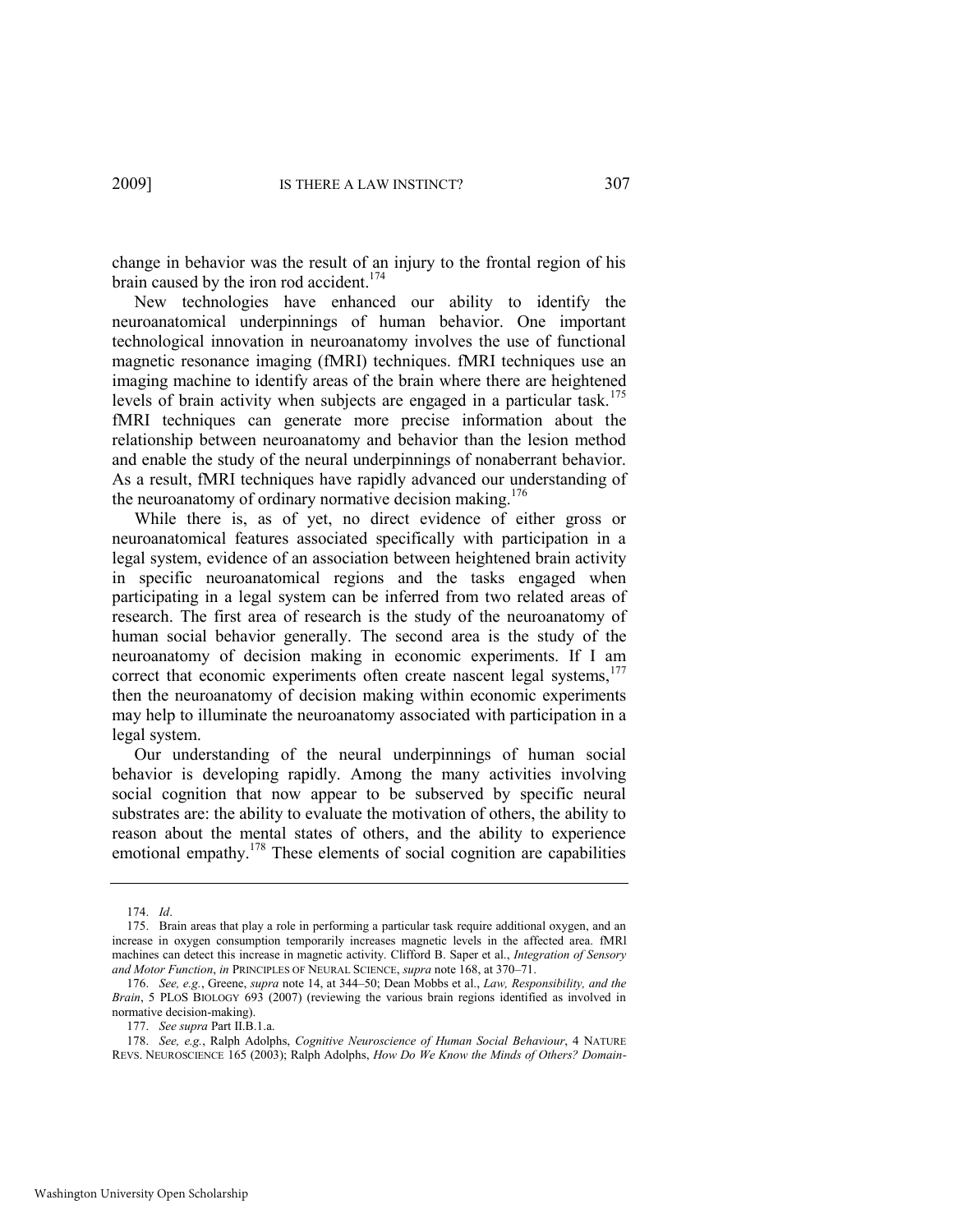that not only appear to have a predefined locus in the brain, but also are crucial to our ability to participate in a legal system. The existence of a specialized neuroanatomy for dealing with social behavior is consistent with the claim that reliance on a legal system to order social behavior draws directly upon innate foundations.

<span id="page-40-0"></span>Researchers are also applying brain imaging and related techniques to study the neural substrates of decision making in economic experiments.<sup>179</sup> Findings from one study of the neural substrates of subjects' decision making in an ultimatum game are illustrative. Sanfey et al. compare fMRI images of subjects playing one of two scenarios in an ultimatum game.<sup>180</sup> In both scenarios, the participant plays the role of Player B (the responder) and receives two offers—one in which the pot is split evenly and another in which Player A proposes keeping most of the pot.<sup>181</sup> Depending on the scenario, Player A is either a computer or a person the subject had met earlier. Player B is shown whether the other player is the computer or the person.<sup>182</sup> Sanfey et al. find heightened activity in brain areas associated with emotion when subjects receive a low offer from another person rather than from a computer.<sup>183</sup> This result suggests that there is a predictable link between a rule violation by another person and heightened activity in a specific area of the brain.

Findings such as those reported by Sanfey et al. are typically interpreted as providing evidence of the neuroanatomy of *moral* decision making. This interpretation of the neuroanatomy of decision making in economic experiments follows from the assumption that normative decision making in economic experiments is produced by moral considerations. As an example, Sanfey et al. interpret a decision by Player B in an ultimatum game to reject offers deemed to be unfair as evidence of

180. Alan G. Sanfey et al., *The Neural Basis of Economic Decision-Making in the Ultimatum Game*, 300 SCI. 1755 (2003).

181. *Id*. at 1756.

183. *Id*. at 1756–78.

*Specificity, Simulation, and Enactive Social Cognition*, 1079 BRAIN RES. 25 (2006); Chris D. Frith & Uta Frith, *Implicit and Explicit Processes in Social Cognition*, 60 NEURON 503 (2008); Matthew D. Lieberman, *Social Cognitive Neuroscience: A Review of Core Processes*, 58 ANN. REV. PSYCHOL. 259 (2007); Rebecca Saxe, *Uniquely Human Social Cognition*, 16 CURRENT OPINION NEUROBIOLOGY 235 (2006).

<sup>179.</sup> *See, e.g.*, Dominique J.-F. de Quervain et al., *The Neural Basis of Altruistic Punishment*, 305 SCI. 1254 (2004); Daria Knoch et al., *Diminishing Reciprocal Fairness by Disrupting the Right Prefrontal Cortex*, 314 SCI. 829 (2006); Alan G. Sanfey, *Social Decision-Making: Insights from Game Theory and Neuroscience*, 318 SCI. 598 (2007); Manfred Spitzer et al., *The Neural Signature of Social Norm Compliance*, 56 NEURON 185 (2007).

<sup>182.</sup> *Id*.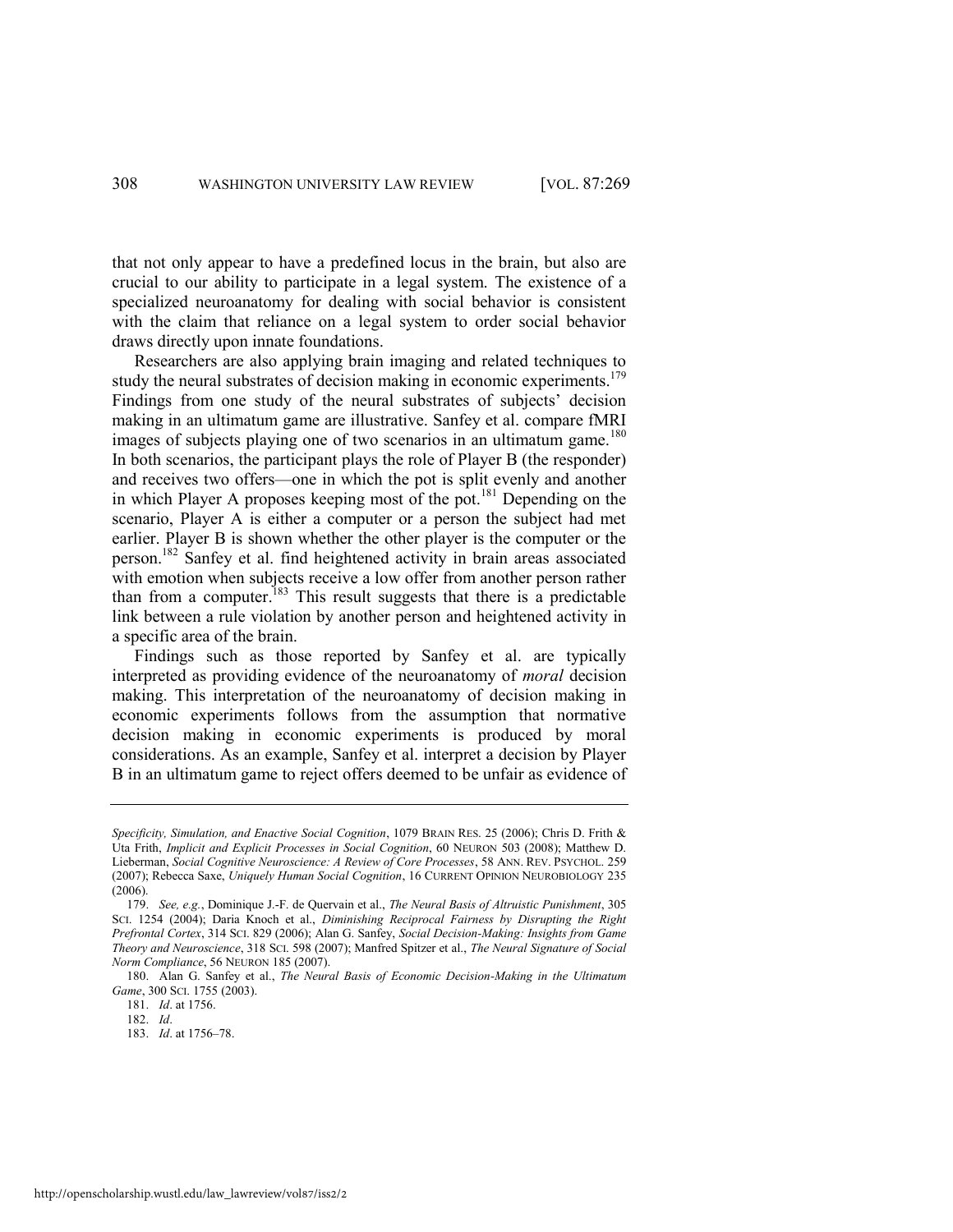<span id="page-41-0"></span>moral behavior.<sup>184</sup> However, the choice to reject an offer in an ultimatum game is contingent on framing and communication in ways that are consistent with participation in a legal system. More generally, decision making in an economic experiment may resemble legal decision making as much as, if not more than, it resembles moral decision making.<sup>185</sup> As a result, the findings of Sanfey et al., among other studies, may illuminate the neuroanatomy of participation in a legal system.

One notable exception to the claim that the neuroanatomy of participation in an experiment only provides evidence of the neural substrates of moral behavior is a study by Joshua Buckholtz and colleagues.<sup>186</sup> Buckholtz et al. claim to have identified some of the neural substrates specifically engaged when participating in a legal system. Their work presents evidence of the neural substrates activated when subjects attempt to determine the appropriate punishment for crimes that vary both in terms of perpetrator responsibility and crime severity.<sup>187</sup> Buckholtz et al. argue that studying these types of punishment determinations provides evidence of the neural substrates associated with legal decision making because "the distinctive core and distinguishing feature of legal decisionmaking is the computation and implementation of a punishment that is appropriate both to the relative moral blameworthiness of an accused criminal offender, and to the relative severity of that criminal offense."<sup>188</sup> In contrast to this view, I argue that the distinctive feature of legal systems is the presence of both primary and secondary normative rules<sup>189</sup> and, therefore, do not agree with the Buckholtz et al. conclusion that evidence of neural substrates associated with punishment decisions is specifically evidence of the neural underpinnings of participation in a legal system.

Ultimately, it should become feasible to carry out experiments to determine whether different neural substrates are engaged specifically when people participate in a legal system. One such experiment could use fMRI techniques to study the neural substrates of the framing and communication effects in economic experiments that most closely mimic the effects of the secondary rules of a legal system. For now, a link between neuroanatomy and law-like behavior can only be indirectly inferred from research showing that many tasks related to social behavior

- 188. *Id*. at 931 (citations omitted), 935–36.
- 189. *See supra* Part I.A.

<sup>184.</sup> *Id*.

<sup>185.</sup> *See supra* Part II.B.1.a.

<sup>186.</sup> Buckholtz et al., *supra* not[e 30.](#page-7-2) 

<sup>187.</sup> *Id*. at 934–35.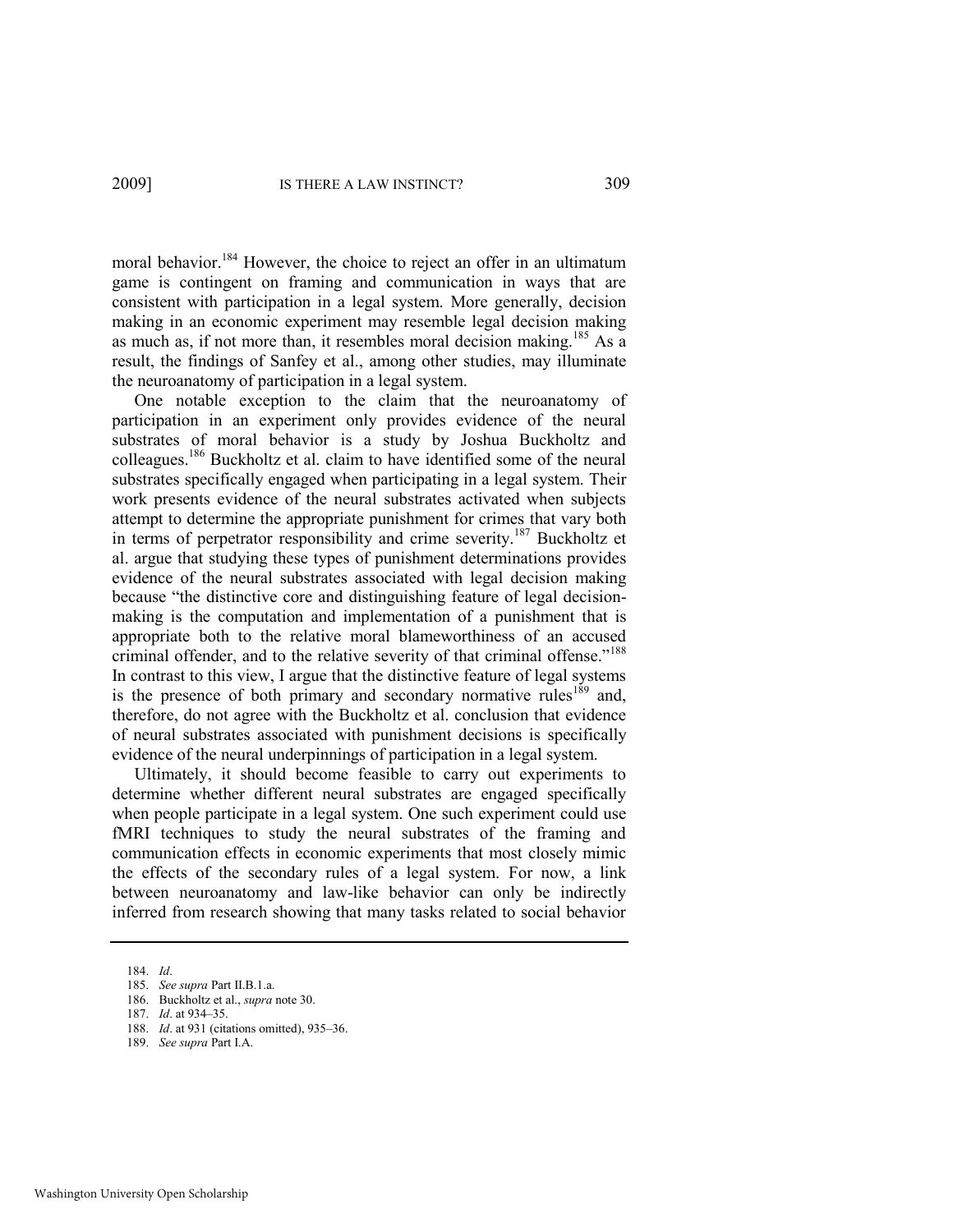generally and decision making in economic experiments in particular do engage specific neural substrates.

#### *2. Genetics and Participation in a Legal System*

A second source of information about a link between specialized faculties and the expression of a given behavior is genetic research. If the expression of a specific behavior is directly tied to a particular gene or group of genes, this provides evidence that there is an innate component of the behavior.

The systematic study of the genetic underpinnings of human behavior is a relatively new and complex area of research.<sup>190</sup> To date, there is limited evidence of genetic links to human language or moral behavior. Preliminary evidence suggests a few relationships between particular genes and the human language faculty. For example, the FOXP2 gene appears to be important in producing grammatically correct human language.<sup>191</sup> An unusual allele<sup>192</sup> of the FOXP2 gene is present among members of a family in which about half of the members of the family have difficulty using grammatically correct language.<sup>193</sup>

<span id="page-42-1"></span>Research into the links between genes and human moral behavior is even more preliminary, with evidence coming primarily from research on the influence of specific genes on the social behavior of other species.<sup>194</sup> For example, differences between the monogamous behavior of the prairie vole as compared with the polygamous behavior of the meadow vole now appear to be caused by differences in a single vasopressin receptor gene.<sup>195</sup>

<span id="page-42-0"></span>Evidence linking specific genes to behaviors associated with participation in a legal system is, at best, preliminary. A link between genes and law-like behavior can be inferred from evidence suggesting that people's genetic makeup affects how they behave in economic experiments. Experimenters in the United States and Switzerland find that

<sup>190.</sup> *See generally* Steven Pinker, *My Genome, My Self*, N.Y. TIMES, Jan. 11, 2009, § 6 (Magazine), at 24 (providing a review of the current state of knowledge about links between genes and human behavior).

<sup>191.</sup> Faraneh Vargha-Khadem et al., *FOXP2 and the Neuroanatomy of Speech and Language*, 6 NATURE REVS. NEUROSCIENCE 131 (2005).

<sup>192.</sup> An allele is the particular version of a gene that an individual possesses. JOHN ALCOCK, ANIMAL BEHAVIOR: AN EVOLUTIONARY APPROACH 86 (5th ed. 1993).

<sup>193.</sup> Vargha-Khadem et al*.*, *supra* not[e 191,](#page-42-1) at 131.

<sup>194.</sup> *See, e.g.*, Gene E. Robinson et al., *Genes and Social Behavior*, 322 SCI. 896 (2008) (reviewing the current state of research on the relationship between genes and social behavior generally).

<sup>195.</sup> Miranda M. Lim et al., *Enhanced Partner Preference in a Promiscuous Species by Manipulating the Expression of a Single Gene*, 429 NATURE 754, 754 (2004).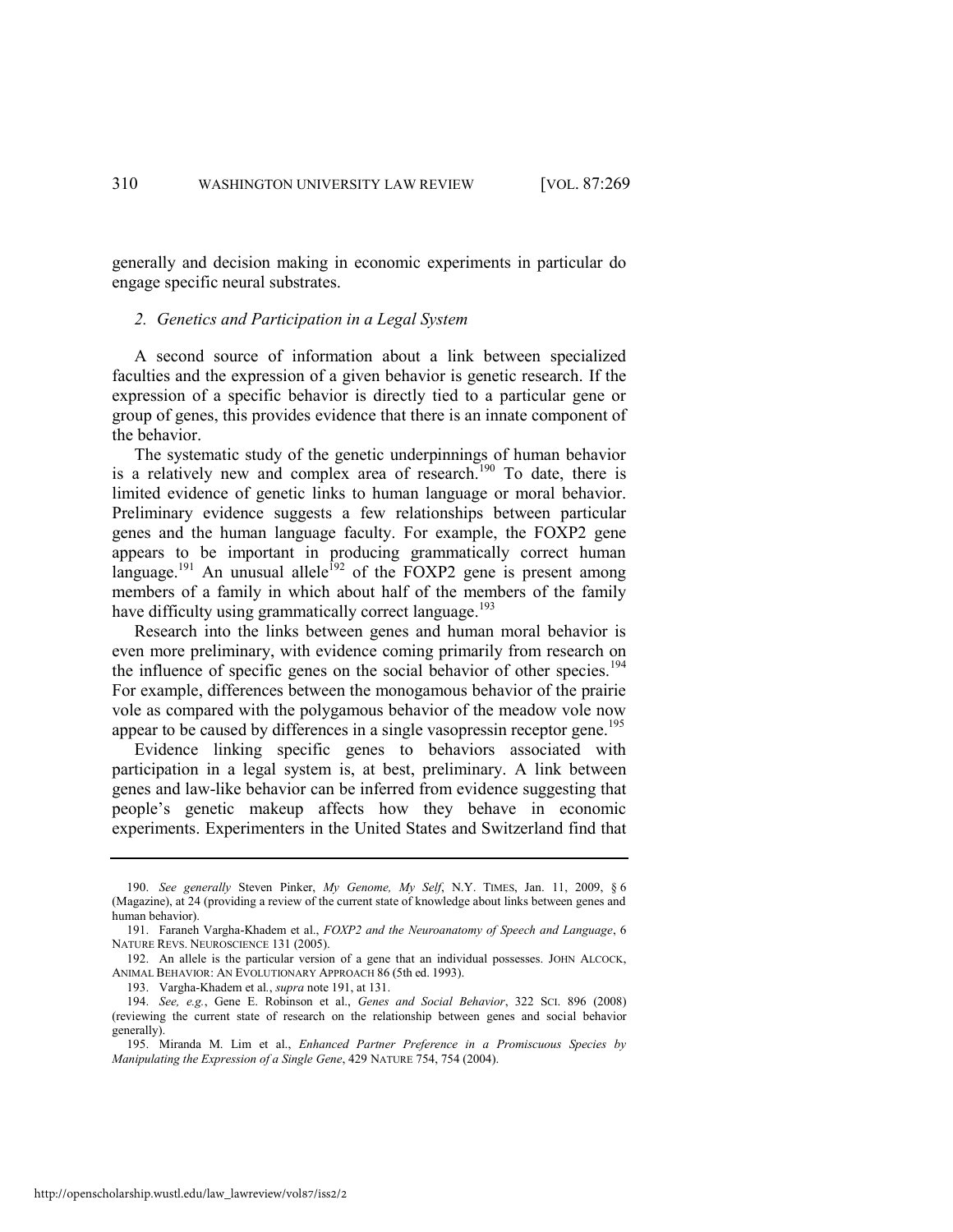identical twins, siblings who share all the same genes, are more likely to engage in similar levels of trusting behavior in a simple trust game than fraternal twins who do not share all of the same genes.<sup>196</sup>

Although experiments specifically considering the effects of genetics on behaviors engaged when participating in a legal system have yet to be published, such findings would suggest a genetic basis for participation in a legal system, further supporting the law instinct hypothesis.

#### <span id="page-43-0"></span>*3. Specialized Cognitive Abilities*

A third source of information about specialized faculties associated with participation in a legal system is research on our cognitive abilities. Over the past thirty years, evolutionary scientists have challenged the notion that the brain is a general purpose cognition machine and, instead, have hypothesized that the human mind consists of a combination of specialized cognitive modules.<sup>197</sup> These researchers hypothesize that the behaviors that specialized cognitive facilities are shown to support are likely to be a product of evolutionary processes.<sup>198</sup>

<span id="page-43-2"></span><span id="page-43-1"></span>Two cognitive tasks that humans are especially adept at are particularly well-suited for participation in a legal system: (1) detecting the violation of a logical rule when the rule is set in the context of a social contract, and (2) recognizing when people are surreptitiously acting in a selfish manner.

<sup>196.</sup> David Cesarini et al., *Heritability of Cooperative Behavior in the Trust Game*, 105 PROC. NAT'L ACAD. SCIS. 3721, 3723 (2008); *see also* David Cesarini et al., *Genetic Variation in Financial Decision Making*, J. FIN. (forthcoming 2010), *available at* http://papers.ssrn.com/sol3/papers.cfm? abstract id=1484923 (providing evidence of a similar genetic influence on how willing individuals are to accept risk in their investment portfolios).

<sup>197.</sup> *See, e.g.*, Leda Cosmides & John Tooby, *Cognitive Adaptations for Social Exchange*, in THE ADAPTED MIND: EVOLUTIONARY PSYCHOLOGY AND THE GENERATION OF CULTURE 163 (Jerome H. Barkow, Leda Cosmides & John Tooby eds., 1992).

<sup>198.</sup> *See, e.g.*, John Tooby & Leda Cosmides, *Evolutionary Psychology and the Generation of Culture, Part 1: Theoretical Considerations*, 10 ETHOLOGY & SOCIOBIOLOGY 29, 31 (1989). There are, however, many limitations on drawing a conclusion about the innate foundations of a particular behavior based solely on evidence of a specialized cognitive module. For one, the reason for the evolution of a particular cognitive faculty will always be open to multiple interpretations. This difficulty is evident in an ongoing debate between Chomsky, Fitch, and Hauser (CFH), on the one hand, and Jackendoff and Pinker (J&P), on the other, about what specialized cognitive abilities have evolved to support the human language faculty. CFH argue that there is evidence of only one specialized cognitive ability that developed in association with the evolution of human language (the ability to carry out recursive analysis). *See* W. Tecumseh Fitch, Marc D. Hauser & Noam Chomsky, *The Evolution of the Language Faculty: Clarifications and Implications*, 97 COGNITION 179 (2005); Hauser, Chomsky & Fitch, *supra* note [8.](#page-3-2) J&P, in contrast, argue that several different specialized capabilities reveal the innate roots of human language. *See* Ray Jackendoff & Steven Pinker, *The Nature of the Language Faculty and its Implications for Evolution of Language (Reply to Fitch, Hauser, and Chomsky*), 97 COGNITION 211 (2005); Pinker & Jackendoff, *supra* not[e 8.](#page-3-2)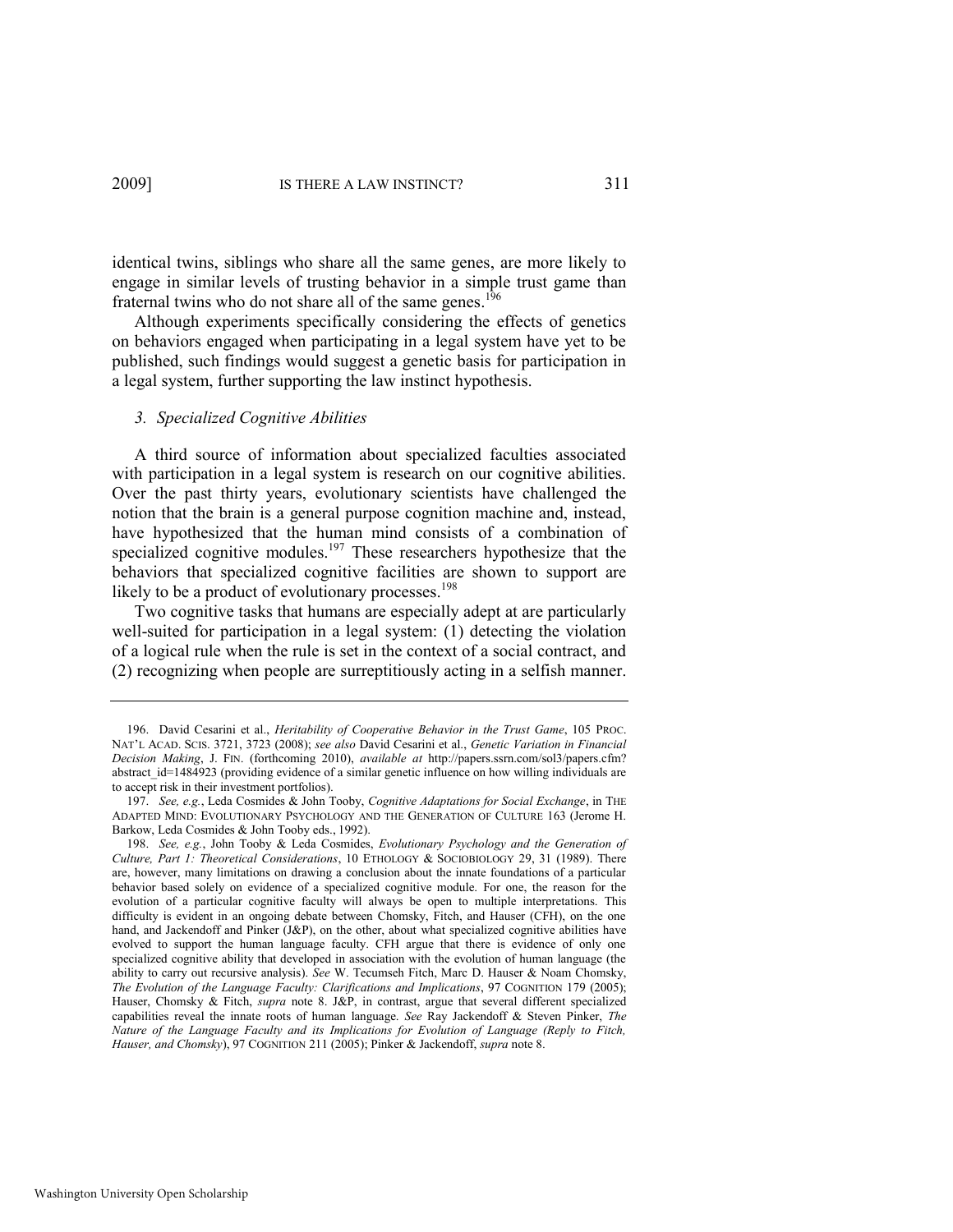A specialized competence to carry out both of these tasks would greatly facilitate participation in a legal system. $199$ 

<span id="page-44-0"></span>Experiments studying how subjects perform on what is known as the Wason selection task show that most people are better able to detect the violation of a logical rule when the rule is set in the context of a social contract. In the Wason selection task, subjects are asked to solve the same logic problem in two different scenarios.<sup>200</sup> In the first scenario, no social context is provided. The researchers ask subjects what additional information will help them determine if a rule in the form of *If X then Y* is correct. Specifically, subjects are shown the following four cards: *X, not X, Y,* and *not Y*, and asked to pick the card they would need to turn over in order to help determine if the statement *If X then Y* is correct. The correct choice is to turn over the card that shows *not Y* to see if X is on the other side since the only condition that will disprove the hypothesis *If X then Y* is a card that shows *X and not Y*. When the task is presented in this abstract context, less than twenty-five percent of the subjects select the correct card.<sup>201</sup> In the second scenario, the same logical statement is set in a social context. For example, subjects are asked how to determine if a rule prohibiting underage drinking is being enforced. About seventy-five percent of the subjects correctly recognize that they will need to determine the age of someone who is observed drinking to determine if the rule is being violated.<sup>202</sup> Leda Cosmides and John Tooby conclude from this research that "human reasoning is well designed for detecting violations of conditional rules when these can be interpreted as cheating on a social contract. $203$  An ability to detect rule violations that works most accurately in the social contract context would enhance participation in a legal system.

Another series of experiments shows that people are surprisingly adept at detecting when someone has violated a social rule even when there is no opportunity to directly observe the other person's actions. Sven Vanneste and colleagues report that subjects in one experiment are able to detect if another person has violated a social rule simply by looking at a picture of that person's face.<sup>204</sup> In their experiment, Vanneste et al. present subjects

<sup>199.</sup> It is fair to note, however, that these capabilities would also facilitate participation in a moral system and a social-norms system.

<sup>200.</sup> Leda Cosmides, *The Logic of Social Exchange: Has Natural Selection Shaped How Humans Reason? Studies with the Wason Selection Task*, 31 COGNITION 187, 191–92 (1989).

<sup>201.</sup> *Id.* at 192.

<sup>202.</sup> *Id.*

<sup>203.</sup> Cosmides & Tooby, *supra* not[e 197,](#page-43-1) at 205.

<sup>204.</sup> Sven Vanneste et al., *Attention Bias Toward Noncooperative People. A Dot Probe*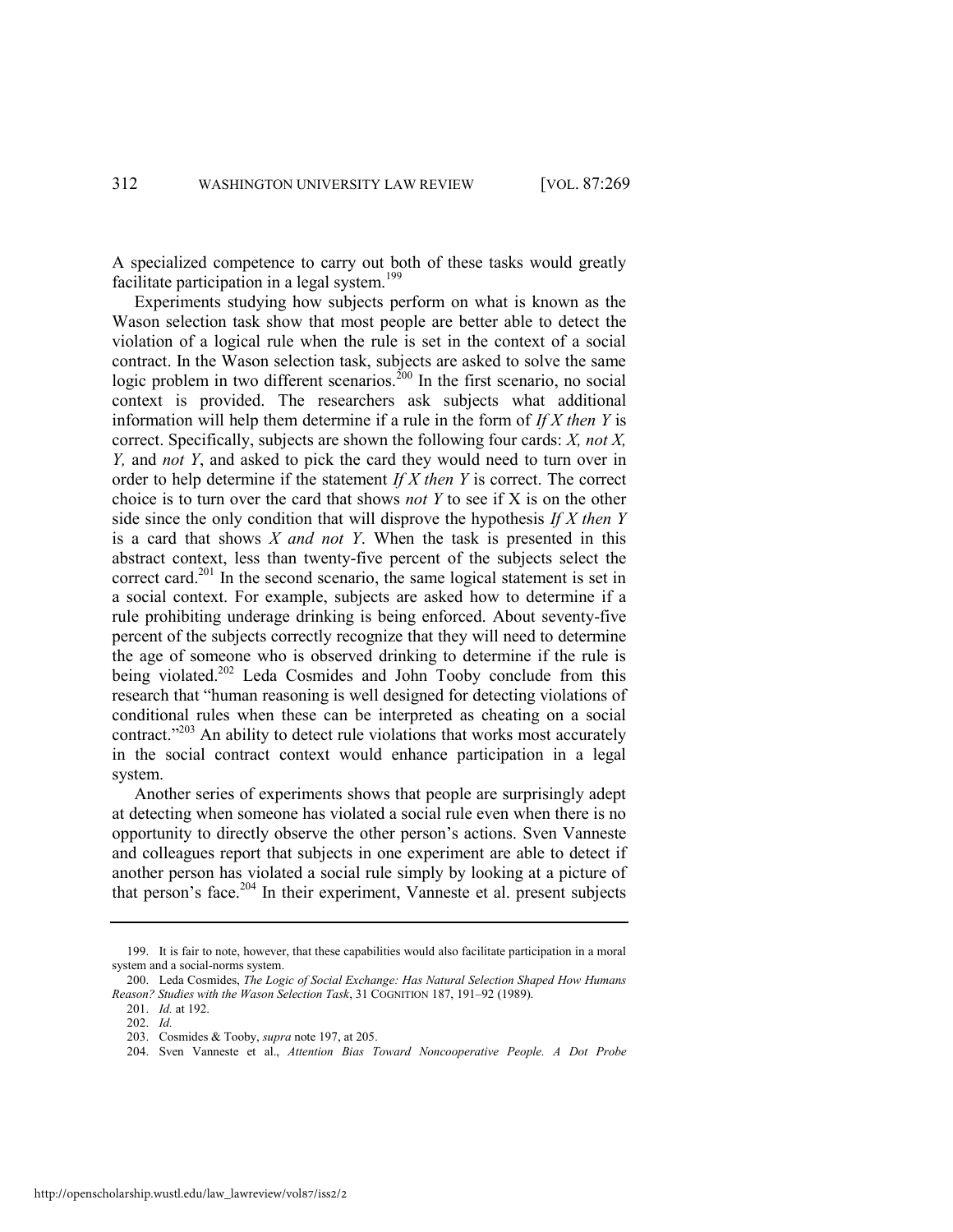with pictures taken of the faces of people who participated in an earlier experiment. Vanneste et al. find that subjects in the second experiment stare for a longer period of time at the pictures of those who had not cooperated in the earlier experiments and conclude "that an automatic, preconscious focus of attention underlies our ability to identify noncooperative players in social exchange situations.<sup> $205$ </sup> As Hauser observes, "it appears that our ability to detect cheaters who violate social norms is one of nature's gifts."<sup>206</sup> I would add that an innate ability to detect cheaters would be an especially useful capability when participating in a legal system. If people have an innate ability to detect cheaters, then the cost of maintaining a stable system of social rules, such as a legal system, would likely be lower.

The existence of specialized faculties that support a particular behavior, such as participation in a legal system, can provide evidence that the behavior is innate. Research in neuroanatomy, genetics, and cognitive science each provide some evidence that participation in a legal system does, in fact, rely upon specialized faculties.

#### *D. Universality*

The ubiquitous expression of a behavior is another indication that the behavior directly draws upon innate predispositions. Language again provides a useful analogue. Pinker observes, "[t]he *universality* of complex language is a discovery that fills linguists with awe, and is the first reason to suspect that language is not just any cultural invention but the product of a special human instinct.<sup>3207</sup> If there is a law instinct, then it is reasonable to expect that legal systems will be present in all human societies, just as language is.

<span id="page-45-0"></span>An important caveat is that the universality of a particular behavior is not, on its own, proof that a behavior is innate. As Daniel Dennet observes, "[i]f a trick is that good, then it will be routinely rediscovered by every culture, without need of either genetic descent or cultural transmission  $\ldots$  . . .<sup>3208</sup> Legal systems might be ubiquitous and not in any

*Classification Study in Cheating Detection*, 28 EVOLUTION & HUM. BEHAV. 272, 274–76 (2007).

<sup>205.</sup> *Id.* at 272. In a related study, Jan Verplaetse and colleagues found that subjects could tell from a photograph taken at the time of an earlier decision which individuals had acted in an uncooperative manner. Jan Verplaetse et al., *You Can Judge a Book by Its Cover: The Sequel: A Kernel of Truth in Predictive Cheating Detection*, 28 EVOLUTION & HUM. BEHAV. 260 (2007).

<sup>206.</sup> HAUSER, *supra* note [2,](#page-3-1) at 282.

<sup>207.</sup> PINKER, *supra* not[e 9,](#page-4-1) at 26 (emphasis added).

<sup>208.</sup> DANIEL C. DENNETT, DARWIN'S DANGEROUS IDEA: EVOLUTION AND THE MEANINGS OF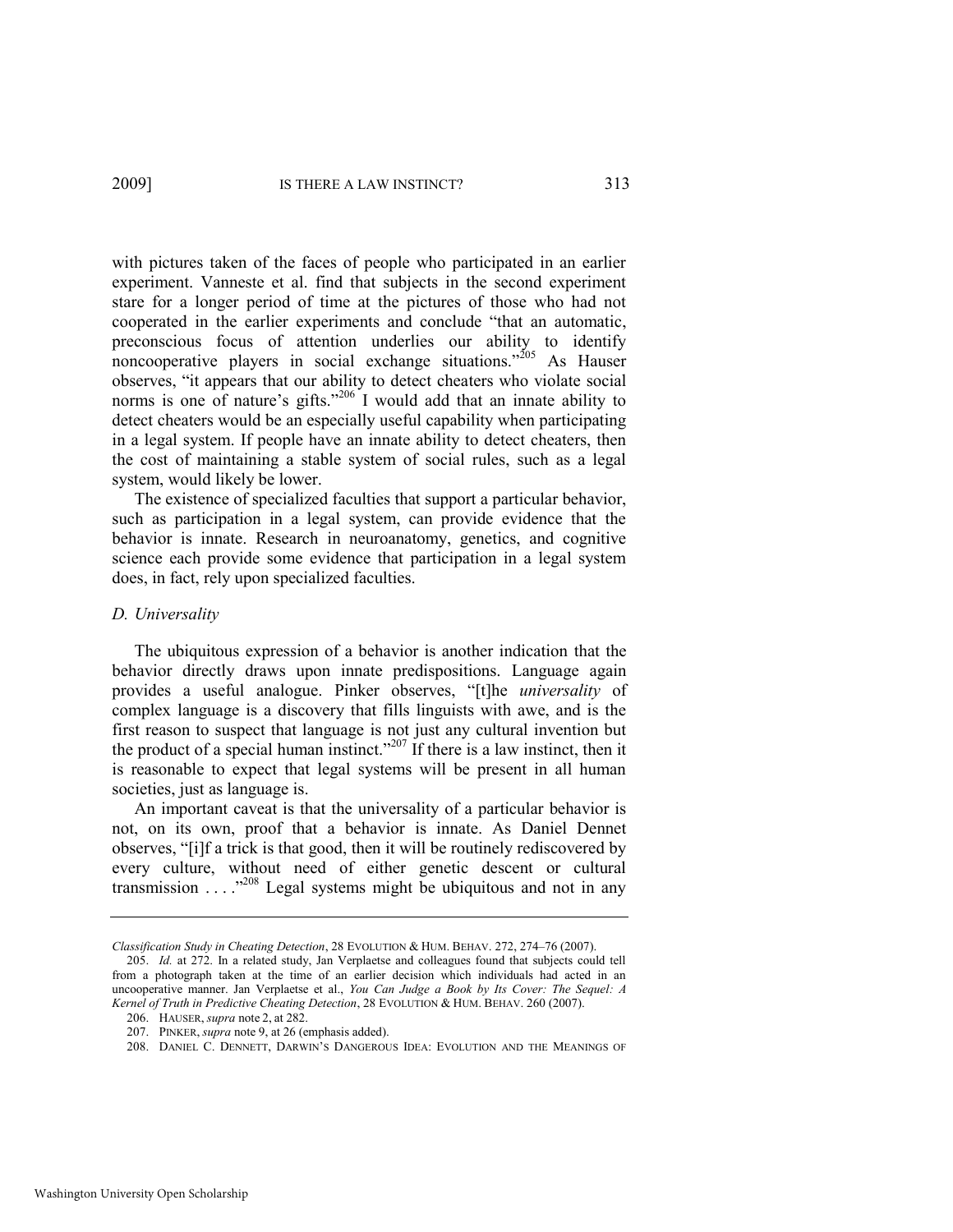<span id="page-46-0"></span>way innate.<sup>209</sup> The discussion below showing that legal systems are, in fact, present in all human societies is, therefore, best understood as satisfying a necessary, but not sufficient, condition for proving the existence of a law instinct.

### *1. Anthropological Research*

A survey of anthropological research (including studies of the social systems of hunter-gatherer societies, the unwritten social rules among gypsy communities, and the practices of the ranchers of Shasta County) suggests that legal systems are ubiquitous. That said, the anthropological evidence of adherence to normative rules and a shared practice of rule following is more complete than the evidence of a robust system of secondary legal rules. With respect to the evidence of secondary rules in the anthropological record, there is, in turn, more evidence of rules of recognition and of adjudication than there is evidence of rules of change. However, limited evidence in the anthropological record of secondary rules generally, and of rules of change in particular, may simply be the result of little direct research on this topic.

Studies of hunter-gatherer societies offer one way to observe what the social practices among prehistoric humans might have been. Such research, as exemplified by the study of the !Kung hunter gatherers, reveals not only a shared system of normative rules, but also a general agreement on what counts as law (rules of recognition) and on how disputes are to be resolved (rules of adjudication). Polly Wiessner reports that among the !Kung there are numerous generally accepted principles with regard to individual's rights, as well as a clearly defined system for adjudicating and enforcing rule violations.<sup>210</sup> Melvin Konner notes that a large amount of time and effort is spent by the !Kung in trying to determine when and how rules should be applied to resolve specific disputes. Konner writes that "[i]f what lawyers and judges do is work, then when the !Kung sit up all night at a meeting discussing a hotly contested divorce, that is also work.<sup>2211</sup> Together, Wiessner and Konner's research

LIFE 487 (1995). Pinker similarly observes: "Not everything that is universal is innate." PINKER, *supra* note [9,](#page-4-1) at 31.

<sup>209.</sup> In addition to the possibility that legal systems are "routinely rediscovered," it is also possible that legal systems are a highly successful cultural adaptation, or "meme," to use a term introduced by Richard Dawkins. RICHARD DAWKINS, THE SELFISH GENE 206 (1976).

<sup>210.</sup> Polly Wiessner, *Norm Enforcement among the Ju/'hoansi Bushmen: A Case of Strong Reciprocity?*, 16 HUM. NATURE 115, 115–43 (2005).

<sup>211.</sup> MELVIN KONNER, THE TANGLED WING: BIOLOGICAL CONSTRAINTS ON THE HUMAN SPIRIT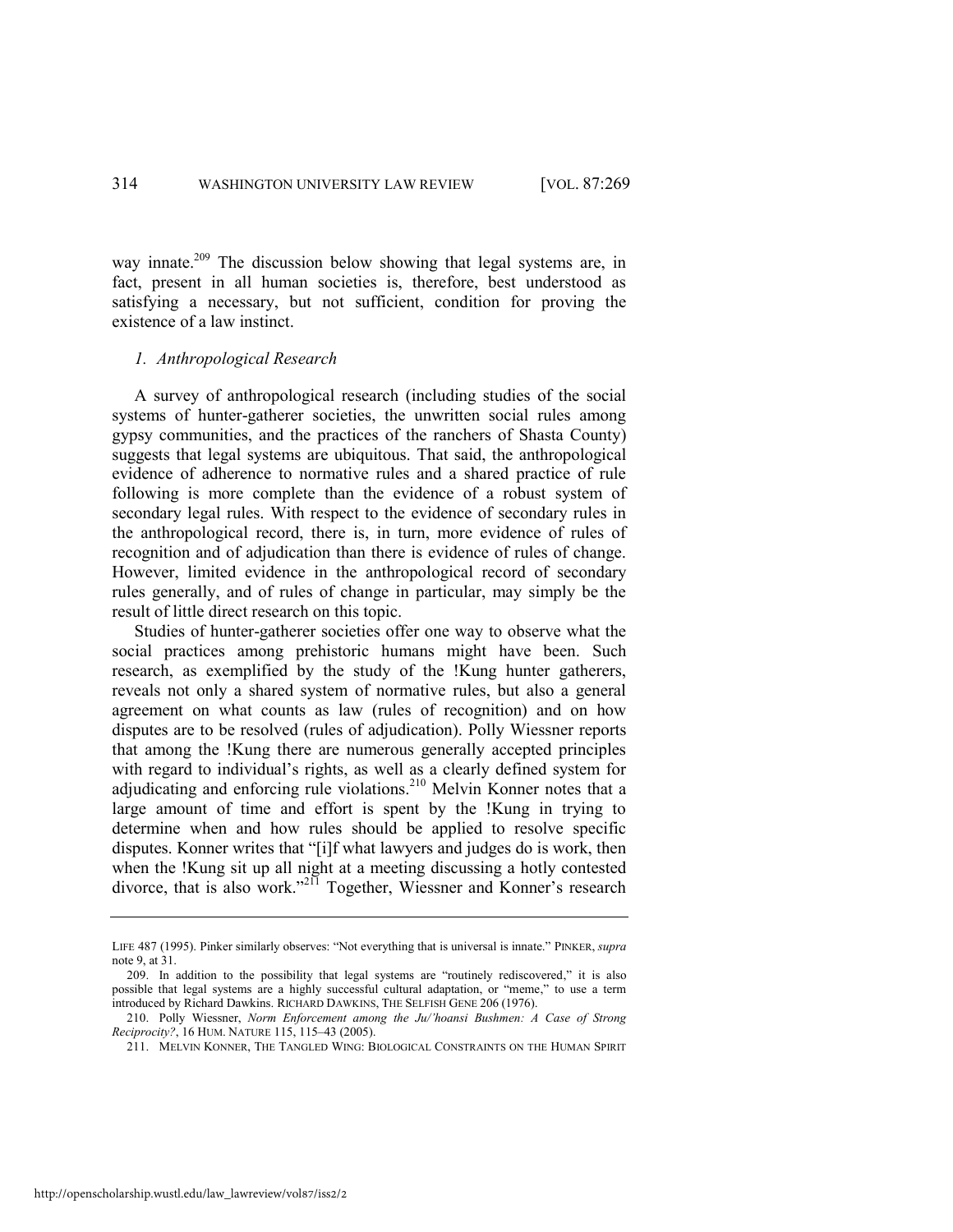shows that essential aspects of a legal system are present among the !Kung—one of the few hunter-gatherer societies to be carefully studied over many decades.

<span id="page-47-0"></span>Walter Weyrauch studies modern social groups that rely on orally transmitted social rules to coordinate their behavior.<sup>212</sup> Based on his research, Weyrauch concludes that "[u]nwritten law is layered, just as written law, and can be found any place where a group gathers to pursue common objectives. The layers may extend from unwritten constitutional principles to lesser laws dealing with ordinary social discourse.<sup> $213$ </sup> For example, Weyrauch reports on a formal system of adjudication (the  $kris$ ),<sup>214</sup> as well as sophisticated rules of evidence,<sup>215</sup> among gypsies. Just as our language faculty does not rely on the written word for its viability and complexity, Weyrauch's research similarly suggests that legal systems do not depend on written law for their viability and complexity.

Much of the research developed by social-norms scholars also supports the claim that legal systems are ubiquitous, if legal systems are defined in terms of normativity, a two-tiered rule structure, and a shared practice of rule following.216 For example, in an analysis of the rules that guide interactions among ranchers in Shasta County, California, Robert Ellickson describes a system of social rules that contains each of the three features that provide the necessary and sufficient conditions for the existence of a legal system. Ellickson in *Order Without Law: How Neighbors Settle Disputes*<sup>217</sup> describes a social rules system among the ranchers of Shasta County that: (1) creates obligations that are treated as legitimate, (2) includes both primary rules and secondary rules, and (3) includes a shared practice of rule following. Two of the chapters in Ellickson's book specifically describe a robust suite of procedural, constitutive, and "controller-selecting" norms, which are functionally equivalent to the types of secondary rules described by Hart in *The* 

<sup>371 (1982).</sup> 

<sup>212.</sup> *See, e.g*., Walter O. Weyrauch, *Unwritten Constitutions, Unwritten Law*, 56 WASH. & LEE L. REV. 1211 (1999) (discussing unwritten legal systems among an experimental group on the Berkeley campus, the population on the British island of Tristan da Cunha, and the Romani people (gypsies)); Walter Otto Weyrauch & Maureen Anne Bell, *Autonomous Lawmaking: The Case of the "Gypsies*,*"* 103 YALE L.J. 323 (1993); *see also* A.L. Epstein, *Dispute Settlement Among the Tolai*, 41 OCEANIA 157 (1971) (describing evidence of a robust pre-modern system of dispute resolution in New Guinea).

<sup>213.</sup> Weyrauch, *supra* not[e 212,](#page-47-0) at 1212-13.

<sup>214.</sup> Weyrauch & Bell, *supra* not[e 212,](#page-47-0) at 351, 354-58.

<sup>215.</sup> *Id.* at 389-90.

<sup>216.</sup> *See supra* note[s 42](#page-11-0)–[44 a](#page-11-1)nd accompanying text.

<sup>217.</sup> ELLICKSON, *supra* not[e 43.](#page-11-2)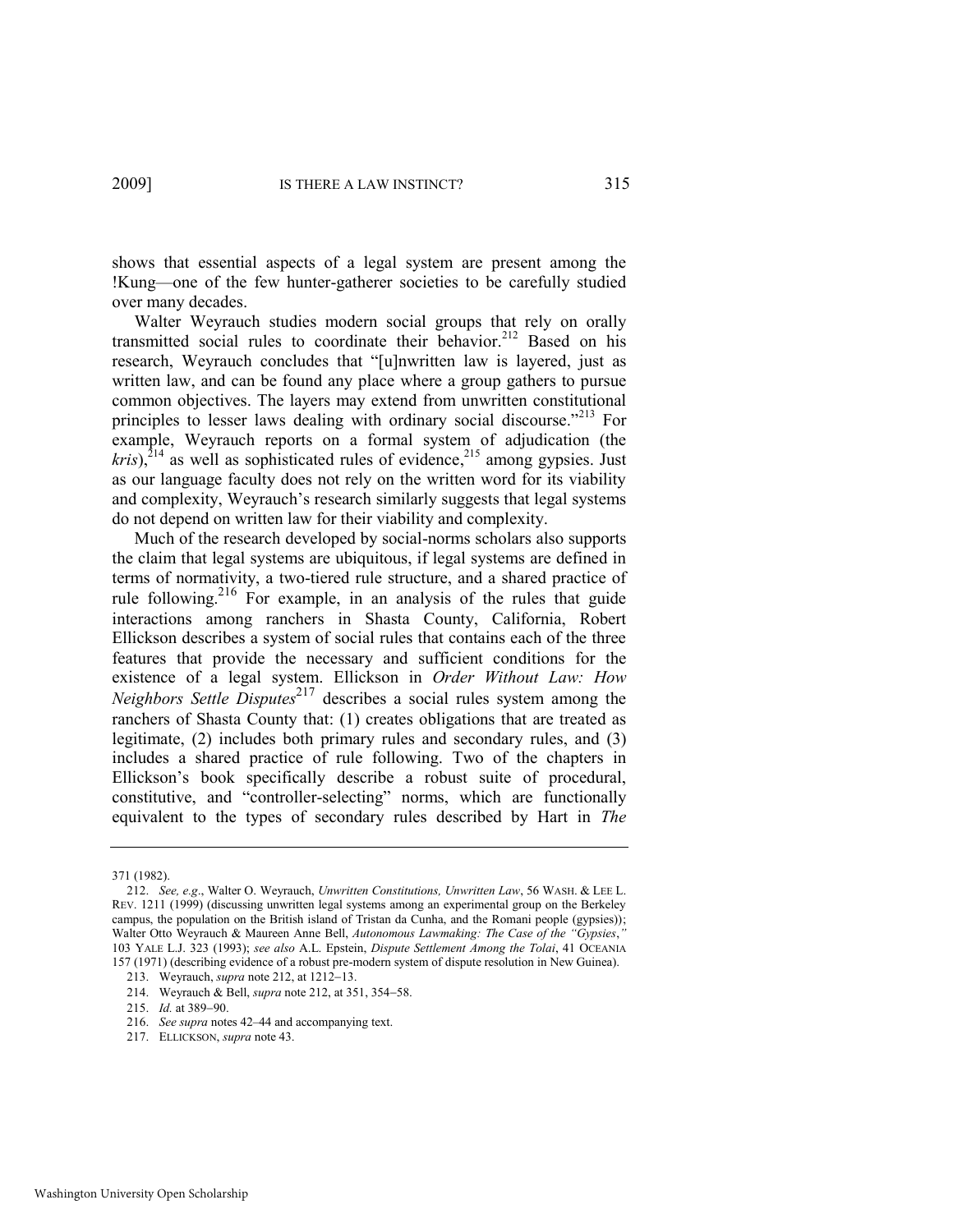*Concept of Law*. <sup>218</sup> Ellickson does not characterize the social rules systems of the Shasta County ranchers as a legal system,  $2^{19}$  since his definition of what constitutes a legal system includes a requirement of state involvement, which my usage of the term "legal system" does not. $220$ 

Three earlier efforts to determine whether legal systems are present in all societies merit discussion when considering anthropological evidence of the ubiquity of legal systems. There is first anthropologist Don Brown's effort to determine what aspects of human behavior are present in all societies. In his book *Human Universals*,<sup>221</sup> Brown identifies laws involving rights and obligations and rules of membership as present in all societies.<sup>222</sup> Brown's compilation does not include material that addresses the issue of whether a robust system of secondary rules is also a human universal, but Brown's findings do support the conclusion that the normativity and shared practice of legal systems are a human universal.

A second noteworthy foray into the anthropology of legal systems is the discussion of the anthropology of law offered by Hart in *The Concept of Law*. <sup>223</sup> Hart measures his concept of law against the anthropological record and concludes that there are many societies in which a robust system of secondary rules does not exist. Hart writes:

It is, of course, possible to imagine a society without a legislature, courts or officials of any kind. Indeed, there are many studies of primitive communities which not only claim that this possibility is realized but depict in detail the life of a society where the only means of social control is that general attitude of the group. $224$ 

If Hart's statement is correct, then legal systems as Hart and I define them would not be a human universal. However, Hart does not provide citations to the "many studies" upon which he relies, and my review of the anthropological record above reaches the opposite conclusion.

Finally, the topic of the universality of law has been a subject of discussion among anthropologists for many years.<sup>225</sup> There is continuing

<sup>218.</sup> *Id.* at 230–64. *See also* HART, *supra* note 21.

<sup>219.</sup> ELLICKSON, *supra* note [43,](#page-11-2) at 141 ("As suggested already, many of the Shasta County findings cannot be squared with legal centralism.").

<sup>220.</sup> *See supra* Part I.A.1.

<sup>221.</sup> BROWN, *supra* not[e 95.](#page-23-1)

<sup>222</sup>*. Id.* at 138.

<sup>223.</sup> HART, *supra* not[e 21.](#page-5-1)

<sup>224</sup>*. Id.* at 89.

<sup>225.</sup> *See, e.g., Laura Nader, The Anthropological Study of Law, 67 AM. ANTHROPOLOGIST 3, 4-13* (1965).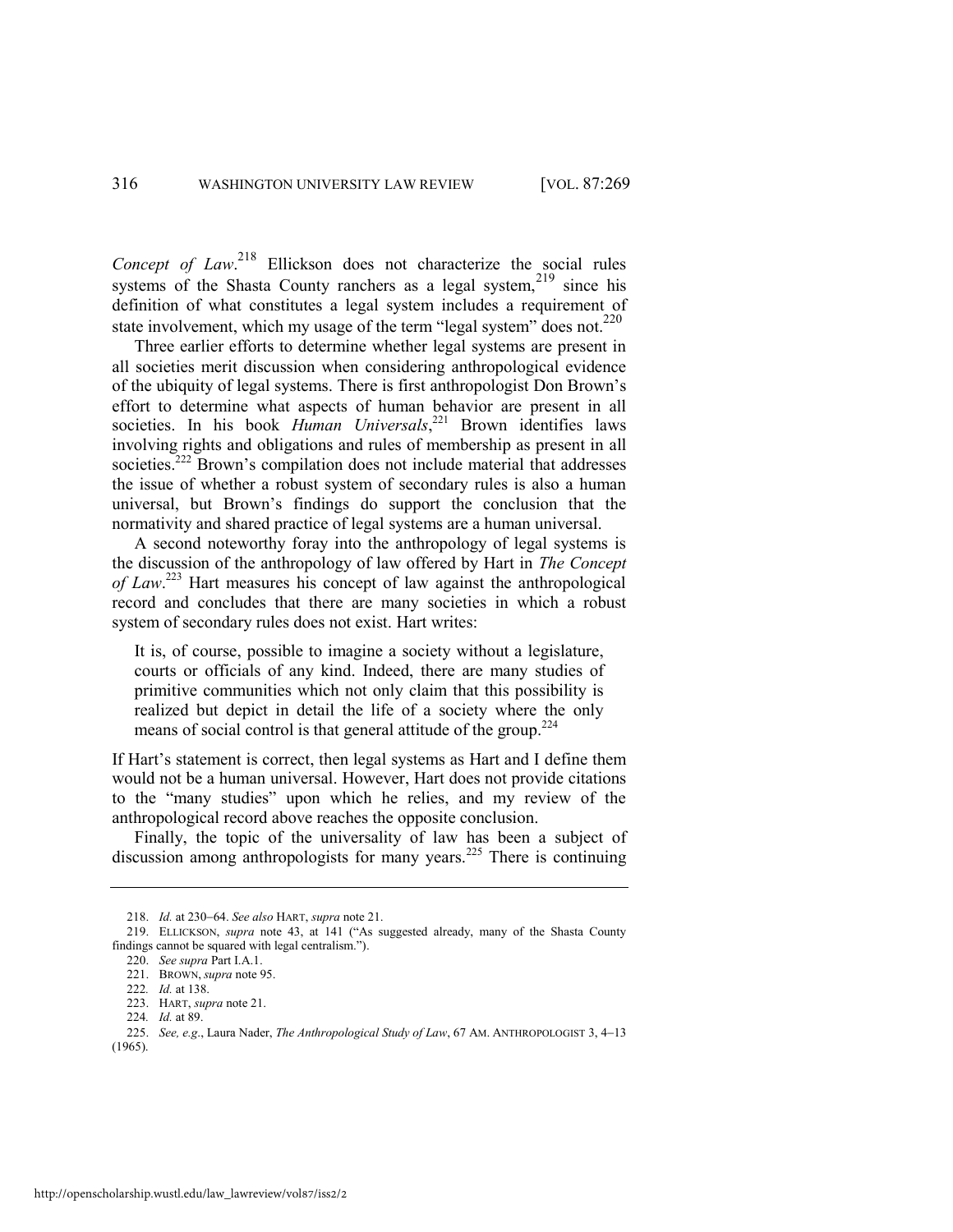disagreement among anthropologists as to whether legal systems are present in all societies, but this is largely a disagreement about what constitutes a legal system. If legal systems are defined as only existing when there is a central government, then obviously not all societies have a legal system.<sup>226</sup>

However, many anthropologists do not consider state-controlled rule enforcement a precondition for the existence of a legal system, and these anthropologists generally reach the same conclusion about the ubiquity of legal systems in human society that I reach here. Sally Engle Merry, for example, based on a review of the anthropology of law research carried out during the beginning and middle of the twentieth century, concludes:

Anthropological research from the 1920s to the 1950s demonstrated that law was a fundamental part of the normative system of any society and served to maintain its social order. Systems of rules were organically connected to distinctive social structures. Nonstate mechanisms such as informal moots and councils, reciprocity, ostracism, gossip, witchcraft accusations, and other forms of subtle social pressure produced social order.<sup>227</sup>

Merry's conclusion about the ubiquity of legal systems implicitly rejects the notion that centralized government is a necessary prerequisite for a legal system.

This review of anthropological evidence, discussing hunter-gatherers and various modern societies that do not rely on written laws, supports the claim that legal systems are a human universal.

#### *2. The Historical Record*

While the review of anthropological research above covers a broader range of human society than does the historical record, a review of the historical record also supports the claim that legal systems are a human universal. Every society for which there is a written record appears to have had a social rule system with each of the three attributes I identify above as providing the necessary and sufficient conditions for the existence of a legal system: normativity, a two-tiered rule structure, and a shared practice

<sup>226.</sup> *See, e.g.*, A.R. RADCLIFFE-BROWN, STRUCTURE AND FUNCTION IN PRIMITIVE SOCIETY: ESSAYS AND ADDRESSES 217–19 (1952).

<sup>227.</sup> Sally Engle Merry, *Law, Culture, and Cultural Appropriation*, 10 YALE J.L. & HUMAN. 575, 576 (1998) (footnotes omitted).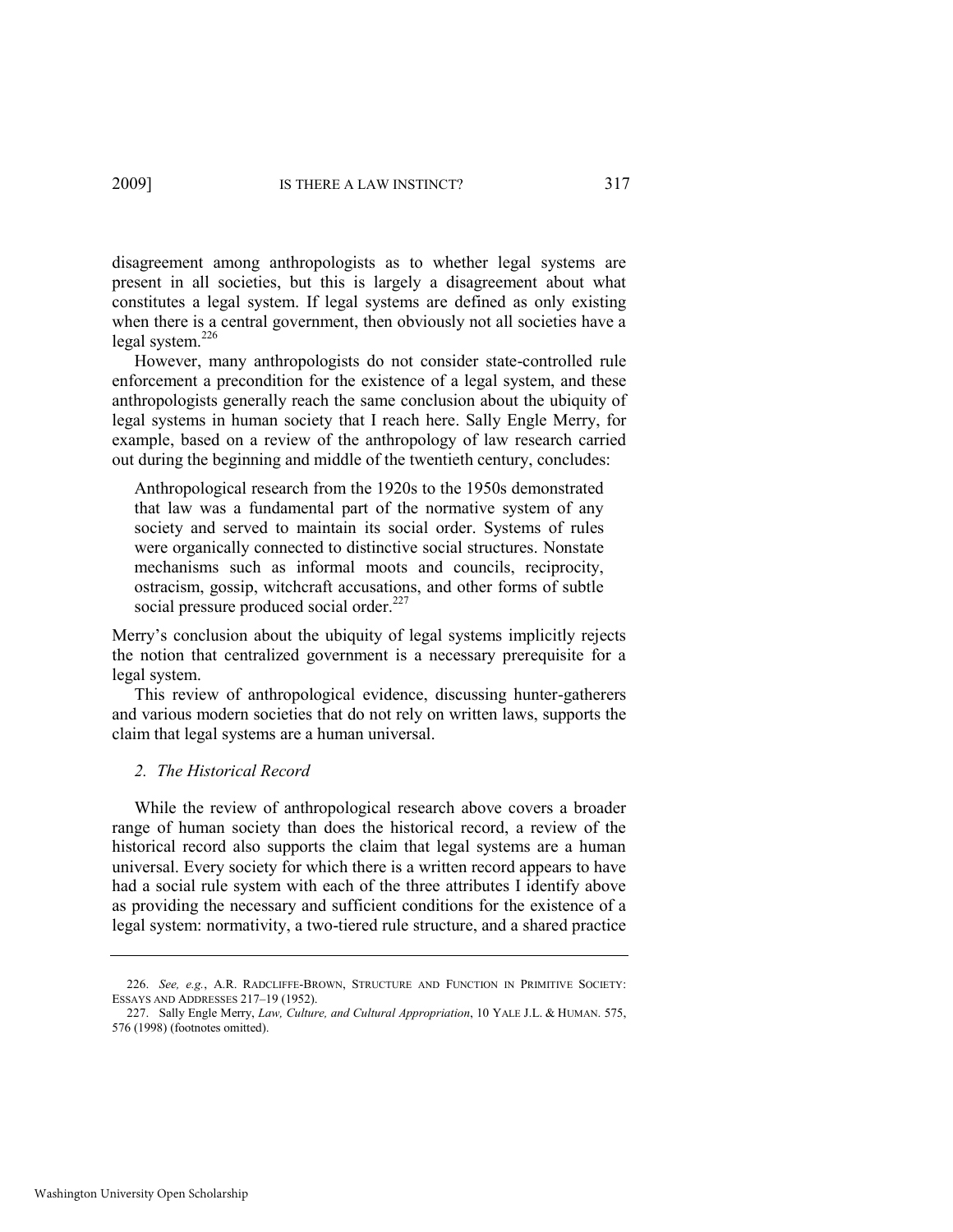of rule following.<sup>228</sup> A brief survey of the historical records of societies as diverse as those of ancient Mesopotamia, ancient Athens, early Arabia, and Jewish merchants during the Middle Ages, supports this conclusion.

Rules governing social behavior consistently appear among the oldest writings we have. For example, among the inscriptions that have survived from ancient Babylon are the 282 provisions of the Code of Hammurabi, dating back to  $1750$  BC.<sup>229</sup> The Code of Hammurabi reviews legal precedents and sets out recommendations for how to adjudicate future disputes.<sup>230</sup> While the Code of Hammurabi does not reveal a legal system in ancient Babylon that is especially flexible, the very existence and memorializing of these provisions does show that in ancient Babylon both a rule of recognition and a system of adjudication were well developed. Russ Versteeg observes, "[w]hen one reads Hammurabi's Laws for the first time, it is striking to notice how contemporary many of the provisions seem."<sup>231</sup> One can reasonably infer from the Code of Hammurabi that each of the three defining features of a legal system was present in ancient Babylon.

The Code of Hammurabi is, moreover, typical of the discovery of the remnants of a legal system among ancient writings. Earlier examples of a written record of law include the Laws of Ur-Nammu (c. 2100 BC), the Laws of Lipit-Ishtar (c. 1930 BC), and the Laws of Eshnunna (c. 1970 BC).<sup>232</sup> Based on these examples, one of the first uses of writing appears to memorialize what will count as an enforceable normative rule within a social group and how such rules are to be modified and adjudicated.<sup>233</sup>

The written record of the legal system of ancient Athens is more complete than that of ancient Babylon. Among the primary sources of law in ancient Athens are written records of approximately 100 oral arguments, and much of the literature and philosophical writing from this period includes reference to the legal system.<sup>234</sup> From this written record, it is clear that in many respects the Athenian legal system is markedly

<span id="page-50-0"></span><sup>228.</sup> *See supra* Part I.A.

<sup>229.</sup> *See, e.g.*, RUSS VERSTEEG, LAW IN THE ANCIENT WORLD 12-17 (2002).

<sup>230.</sup> *Id.* at 15-17.

<sup>231</sup>*. Id.* at 15.

<sup>232.</sup> *Id.* at 7-12.

<sup>233.</sup> *See also* Robert C. Ellickson & Charles DiA. Thorland, *Ancient Land Law: Mesopotamia, Egypt, Israel*, 71 CHI.-KENT L. REV. 321 (1995) (reviewing evidence of robust systems of property law in ancient legal systems).

<sup>234.</sup> ADRIAAN LANNI, LAW AND JUSTICE IN THE COURTS OF CLASSICAL ATHENS 5–6 (2006); Adriaan Lanni, *Social Norms in the Courts of Ancient Athens*, 1 J. LEGAL ANALYSIS 691 (2009) [hereinafter *Social Norms*].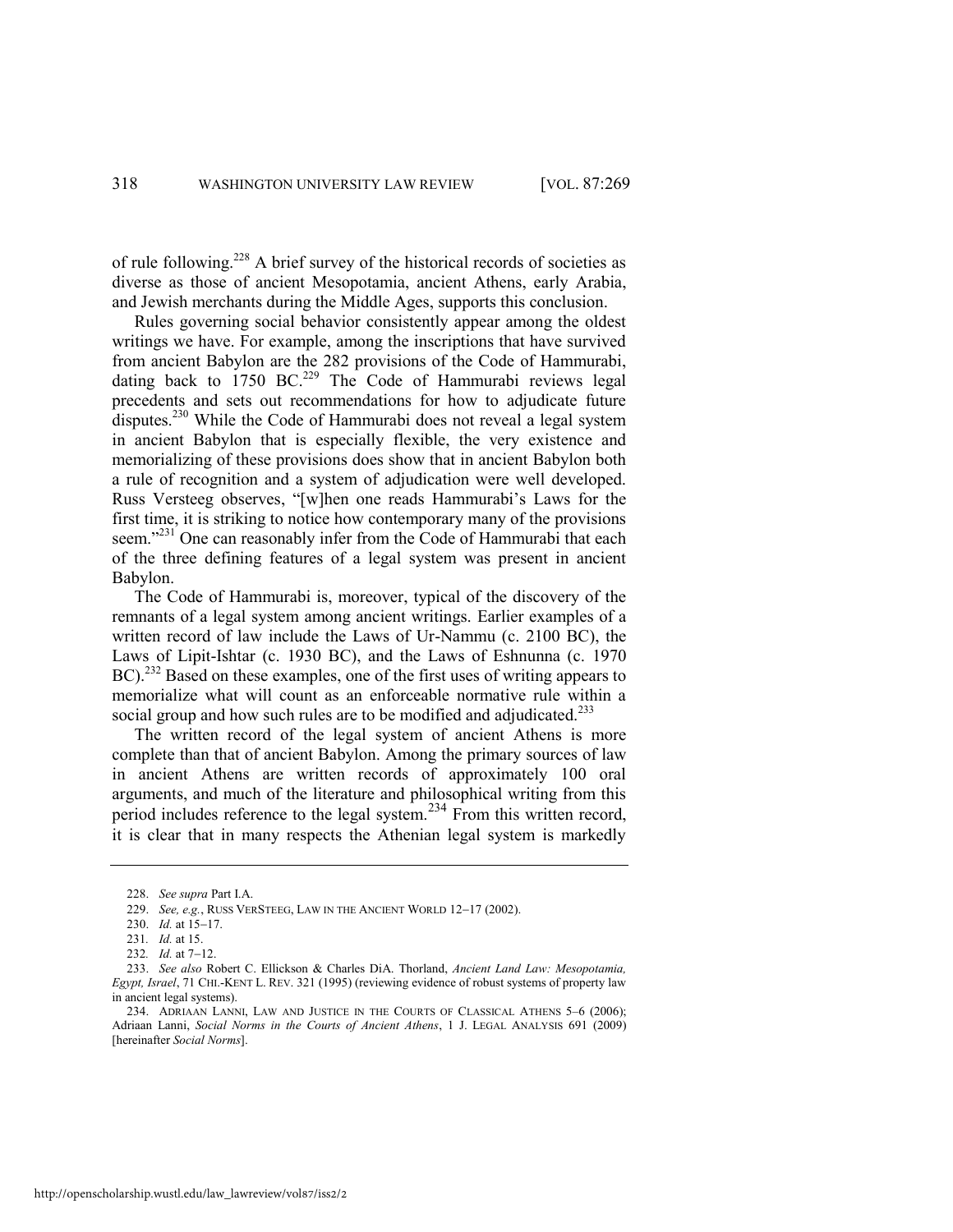different from modern Western legal systems. For example, "Athenian courts enforced extra-statutory norms that were completely unrelated to the legal issue in dispute.<sup> $235$ </sup> Despite these differences, the Athenian legal system unambiguously contained the three features I identify as essential to the existence of a legal system: normativity, a two-tiered rule structure, and a shared practice of rule following. The Athenian law was deemed to create legitimate obligations by the city's citizens and officials, the system contained both primary rules and secondary rules, and there was a shared practice of rule following. As but one straightforward example of a secondary rule determining what will count as law in ancient Athens (the rule of recognition), "Athenian laws were inscribed on stone *stelai* in various public areas of Athens."<sup>236</sup>

I began this discussion of legal systems in the historical record with a review of the legal systems of ancient Babylon and ancient Athens because of their antiquity. However, these Babylonian and Athenian legal systems are precursors of many modern legal systems and were embedded in societies in which there was a central government. Therefore, these examples alone do not provide a fair test of the claim that legal systems are ubiquitous in the historical record.

There are two other examples of a system of social rules that possess each of the three essential features of a legal system, both somewhat outside of the western legal tradition and absent a central government. For example, in Islamic culture, even prior to the widespread adoption of the Koran, the *wasta* system of dispute resolution was well-established.<sup>237</sup> Similarly, research carried out by Avner Greif on medieval traders describes a vibrant and complex system of social rules among medieval Jewish merchants, despite the absence of a central government to maintain the system.<sup>238</sup> Where there is a written record, there is evidence of a legal system.

<sup>235.</sup> Lanni, *Social Norms*, *supra* not[e 234,](#page-50-0) at 692 n.2.

<sup>236.</sup> *Id.* at 698. For examples of rules of adjudication, see also Anastassios D. Karayiannis & Aristides N. Hatzis, Morality, Social Norms and Rule of Law as Transaction Cost-Saving Devices: The Case of Ancient Athens 3 (July 19, 2007), *available at* http://papers.ssrn.com/sol3/papers.cfm? abstract\_id=1000749 ("Athenians developed a highly sophisticated legal framework for the protection of private property, the enforcement of contracts and the efficient resolution of disputes (they even introduced alternative dispute resolution mechanisms such as arbitration).").

<sup>237.</sup> *See, e.g*., Aseel Al-Ramahi, Wasta *in Jordan: A Distinct Feature of (and Benefit for) Middle Eastern Society*, 22 ARAB L.Q. 35, 45–49 (2008).

<sup>238.</sup> *See, e.g*., Avner Greif, *Reputation and Coalitions in Medieval Trade: Evidence on the Maghribi Traders*, 49 J. ECON. HIST. 857 (1989).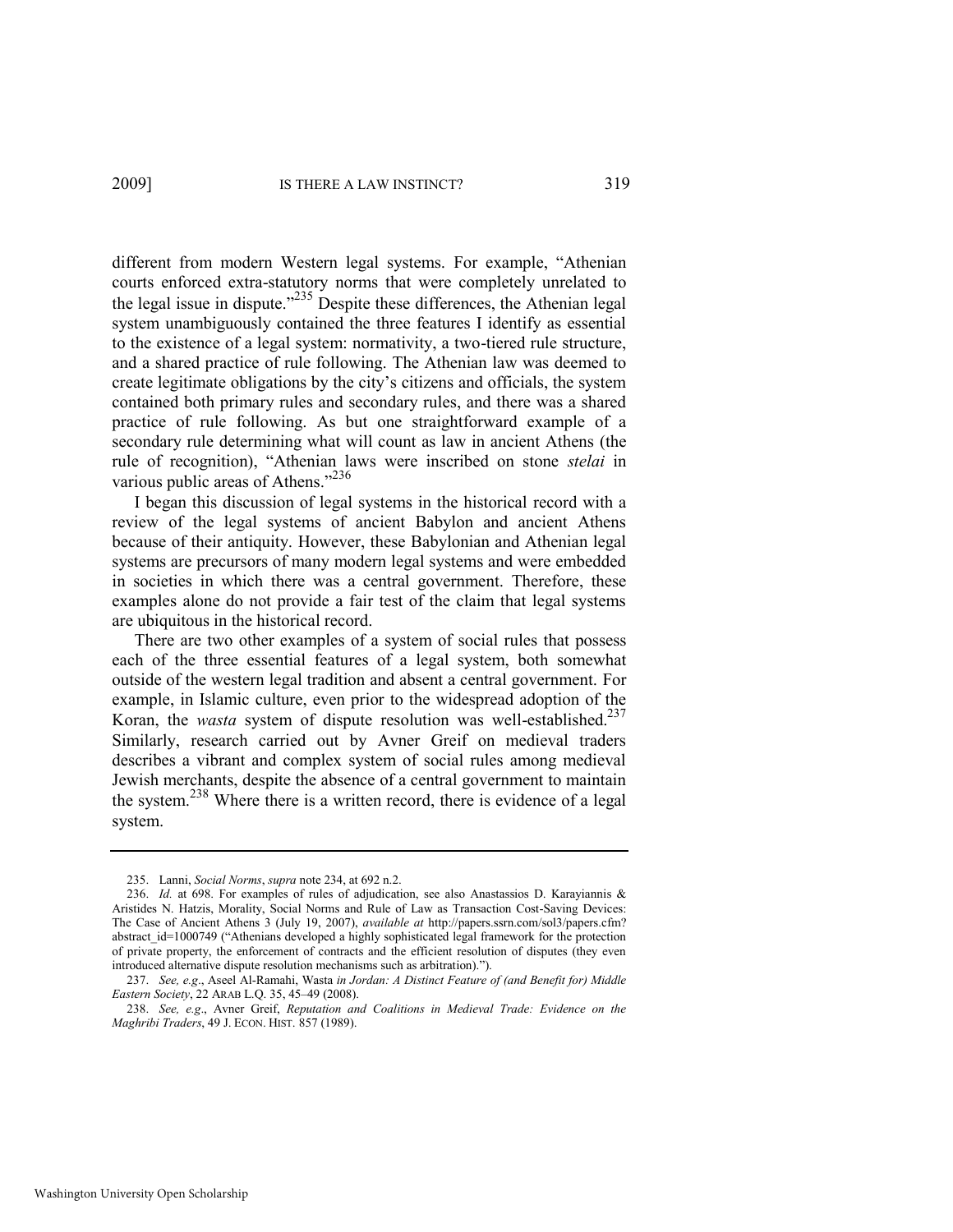This overlap between the historical record and the essential attributes of a legal system is expected. I primarily follow Hart's jurisprudence in describing what constitutes a legal system, and one of Hart's goals is to identify those attributes that have been present in all known legal systems.<sup>239</sup> What I add is that the evidence based on an updated survey of the historical record continues to suggest that Hartian legal systems are a human universal among societies for which a written record exists.

#### *3. Behavior in Psychology Experiments*

Evidence of the universality of legal systems can also be extrapolated from various psychology experiments discussed above to show that participation in a legal system is expressed early and predictably in individual development and is based on a logic that is inaccessible to conscious reflection.<sup>240</sup> If legal systems are a human universal, then one would expect to see the same law-like patterns of behavior emerge in these experiments, regardless of the culture in which they are carried out. Behaviors indicative of a law instinct do consistently reappear in these experiments.

<span id="page-52-0"></span>Economic experiments, which I argued above replicate many of the salient features of participation in a legal system, $241$  have generated findings of similar behavior in a multitude of different cultures. Experiments involving the ultimatum game have been carried out throughout the world, including among hunter-gatherers and in places where the stakes involved represent a significant amount of personal wealth.<sup>242</sup> Recall that the person who is assigned the role of Player A (the proposer) in an ultimatum game will typically divide the pot evenly between the two players, and the typical Player B (the responder) will reject proposals that provide Player B less than twenty-five percent of the initial pot. This pattern of Player A making a "fair" proposal and Player B

<sup>239.</sup> HART, *supra* not[e 21,](#page-5-1) at 237.

<sup>240.</sup> *See supra* Parts II.A and II.B, respectively.

<sup>241.</sup> *See supra* Part II.B.1.a.

<sup>242.</sup> *See, e.g.*, Lisa A. Cameron, *Raising the Stakes in the Ultimatum Game: Experimental Evidence from Indonesia*, 37 ECON. INQUIRY 47 (1999); Joseph Henrich, *Does Culture Matter in Economic Behavior? Ultimatum Game Bargaining among the Machiguenga of the Peruvian Amazon*, 90 AM. ECON. REV. 973 (2000); Joseph Henrich et al., *Costly Punishment Across Human Societies*, 312 SCI. 1767 (2006); Alvin E. Roth et al., *Bargaining and Market Behavior in Jerusalem, Ljubljana, Pittsburgh, and Tokyo: An Experimental Study*, 81 AM. ECON. REV. 1068 (1991); Robert Slonim & Alvin E. Roth, *Learning in High Stakes Ultimatum Games: An Experiment in the Slovak Republic*, 66 ECONOMETRICA 569 (1998).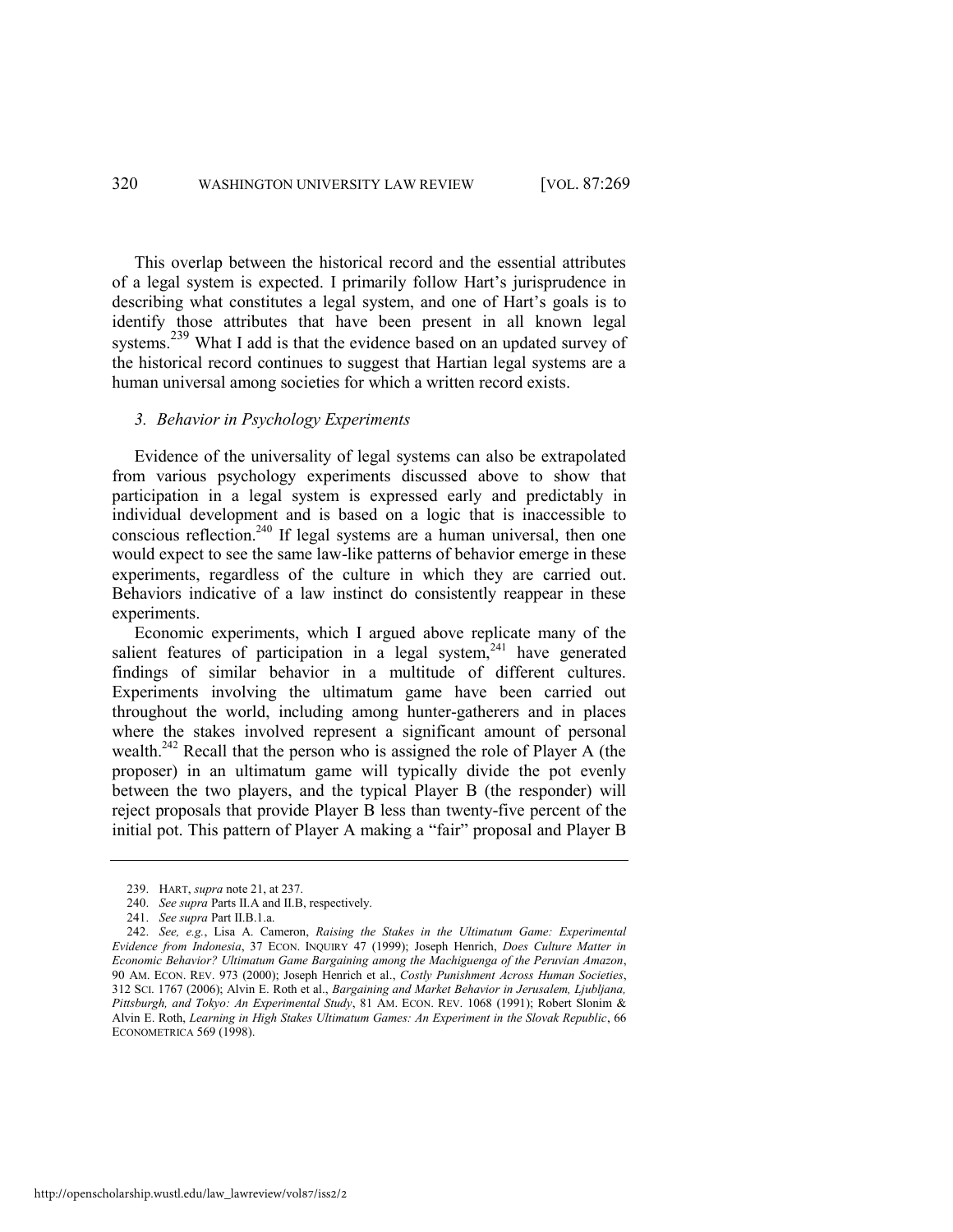rejecting an "unfair" proposal occurs in all of the many cultures in which these experiments have been undertaken.<sup>243</sup>

There are, however, several limitations to making too strong an inference about the universality of participation in legal systems based on existing experimental work. Many of the experiments most revealing of law-like behavior have been run in only a limited number of cultural settings. Experiments involving the ultimatum game, which have been run in the largest number of different cultures, provide evidence of the effects of normative considerations, but do not help in distinguishing between behaviors that are the product of a fixed system of normative rules (akin to a moral system) and behaviors that are the product of a system in which the content of normative rules is more malleable (akin to a legal system). $^{244}$ 

It would be illuminating to carry out in numerous societies those experiments that specifically provide evidence of law-like behavior—such as economic experiments that measure the effects of framing and allowing communication. If the effects of these framing and communication manipulations are similar in all societies, then this finding would provide more direct experimental evidence that participation in a legal system is a human universal.

If a behavior is innate, then one would expect to observe that behavior in all societies. Anthropological research, the historical record, and experimental psychology findings all suggest that legal systems are a human universal. This ubiquity of legal systems in human society is consistent with the law instinct hypothesis.

#### *E. Viable Product of Evolutionary Processes*

The final issue to be considered in evaluating a claim that a particular behavior is instinctive is the issue of evolutionary viability. Evolutionary viability addresses whether it is plausible that a behavior was produced by evolutionary processes given what is known about how evolution works.

<sup>243.</sup> *See, e.g.*, Nowak et al., *supra* not[e 115,](#page-27-0) at 1173.

<sup>244.</sup> Even within the context of experiments involving the ultimatum game, a fair degree of intercultural variability does emerge. *See, e.g.*, Benedikt Herrmann et al., *Antisocial Punishment Across Societies*, 319 SCI. 1362 (2008). One might infer from this intercultural variability that these experiments reveal the effects of a more flexible normative rules system (akin to a legal system) than the effects of other types of normative systems. However, an alternative explanation for the intercultural variability observed is that differences in normative behavior arise from differences in, for example, rearing practices. Such differences among cultures in normative behavior would be consistent with some models of how the specific content of normative precepts is established early in development and need not be evidence of the universality of legal systems.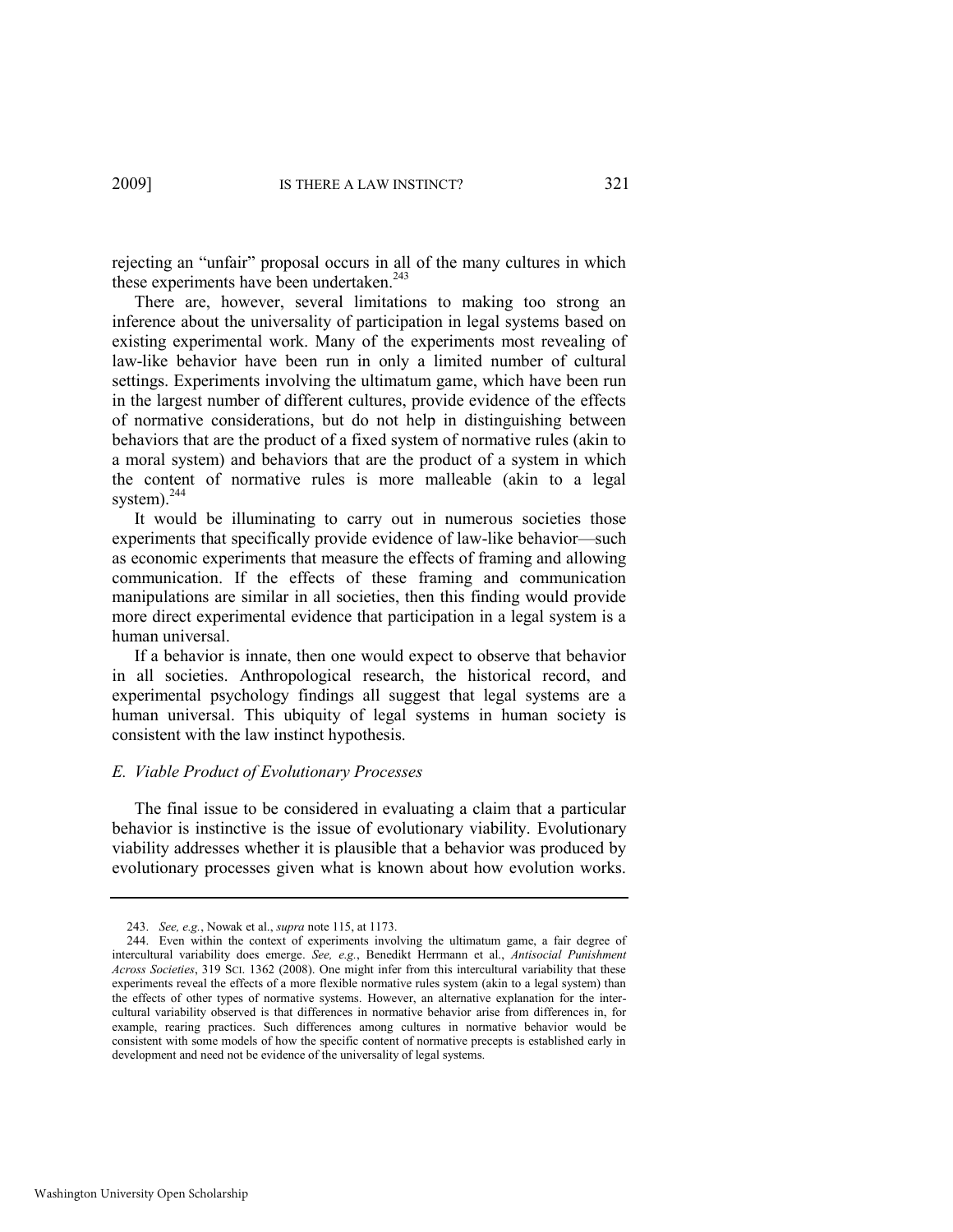Arguments in support of the evolutionary viability of a behavior tend to take one of two forms. First, evolutionary viability claims are supported by presenting evidence of similar behavior in other species. Presumably, a behavior that evolved in another species could also evolve in humans. Second, arguments are offered that describe a specific dynamic or process by which evolutionary forces can lead to the proliferation of the behavior. Such processes are often described using formal mathematical models.

I offer both a review of similar behavior in other species and a consideration of the dynamics by which a law instinct could evolve to support the claim that a law instinct could be a product of evolutionary processes.

#### *1. Comparative Ethology*

The study of the behavior of other species provides an avenue by which to test a claim that a particular human behavior is the product of natural selection. There are two ways in which ethology, the scientific study of animal behavior, is relevant to the claim that participation in a legal system draws directly upon innate foundations. First, if other species use legal systems to organize their social behavior, then this would confirm that evolution can produce a law instinct. Second, ethology might uncover a sufficiently large number of precursor or "proto" behaviors to make a claim of the development through natural selection of a law instinct more plausible.

<span id="page-54-0"></span>I am not aware of evidence of legal systems among other species, if one presumes, as I do, that a robust system of both primary rules and secondary rules is an essential feature of legal systems.<sup>245</sup> However, the absence of a full-fledged legal system in other species is not especially problematic for my claim that a law instinct is evolutionarily viable. As the brain size of social animals increases, the complexity of their socialrule systems increases as well.<sup>246</sup> For example, a comparative study of four species of hyenas shows that there is a positive correlation between the

<sup>245.</sup> Other scholars, most notably Gruter, survey the ethological evidence and reach a different conclusion. Gruter observes, for example: "Precursors of legal behavior in non-human primates suggest that some elements of a sense of justice are transmitted genetically, i.e. legal behavior may be an innate biological mechanism, vital for survival." Gruter, *Origins*, *supra* note [20,](#page-5-2) at 43. However, on my reading, Gruter's suggestion that legal systems exist in other species depends upon her assumption that there are only two essential features to legal systems: normativity and a shared practice of rule following.

<sup>246.</sup> *See, e.g.*, Natalie Angier, *Political Animals (Yes, Animals)*, N.Y. TIMES, Jan. 22, 2008, at F1.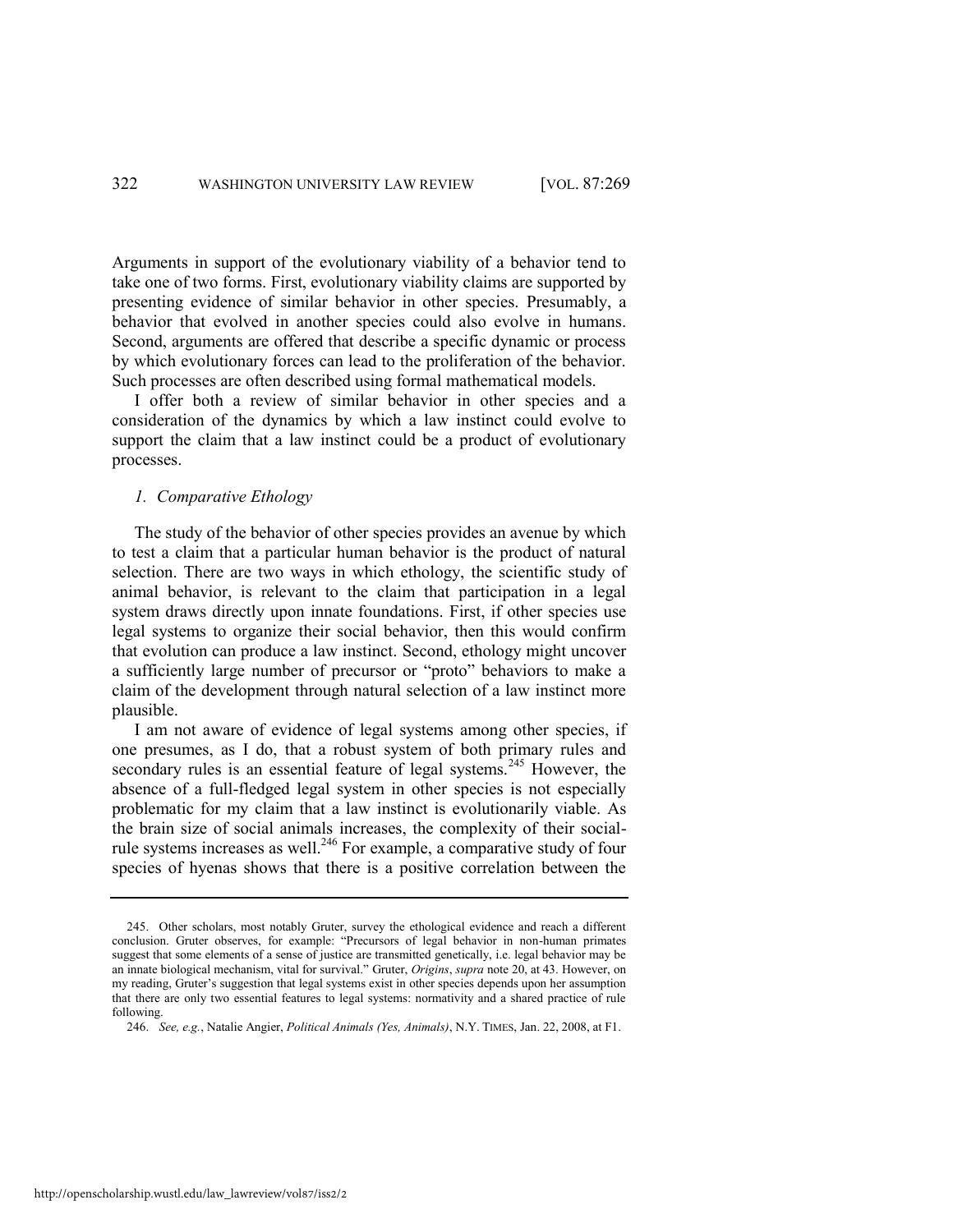complexity of the hyena species' social system and the size of the hyena species' prefrontal cortex.<sup>2</sup>

Utilizing a more complex system of social rules than those of other species would seem to be the type of task for which the large human brain is well-suited. Moreover, human cognition appears to be superior to that of other primates, especially when it comes to carrying out tasks that involve social cognition. Esther Herrmann and colleagues compare the cognitive abilities of human infants with those of infants of other primates and find minimal differences between the performance of human infants and chimpanzee infants on most cognitive tasks.<sup>248</sup> However, human infants significantly outperform other primates when the task involves acquiring social knowledge.<sup>249</sup> Legal systems, particularly their two-tiered rule structure, may be uniquely human, but our brains are also comparatively larger and our cognitive abilities particularly well-attuned to carrying out social calculations.

<span id="page-55-0"></span>A second way in which ethology research can support the evolutionary viability of a law instinct is by revealing evidence of the presence in other species of behaviors that could be precursors to a law instinct. Evidence of precursor behaviors to participation in a legal system would suggest that the behavioral building blocks of a law instinct might have been present early in human evolution.<sup>250</sup> Evolution often works by assembling preexisting parts through a process known as "exaptation."<sup>251</sup> Exaptation almost certainly played a role in the development of the human language faculty. Pinker and Ray Jackendoff observe, "language is unlikely to be just a straightforward exaptation of a single pre-existing recursive system such as visual cognition, motor control, or social relationships. Rather, it appears to be a kind of interface or connective tissue among partly preexisting recursive systems, mapping among them in an evolutionarily novel manner."252

<sup>247.</sup> Carl Zimmer, *Sociable, and Smart: In Spotted Hyenas, Clues to Why the Human Brain Grew So Large and Complex*, N.Y. TIMES, Mar. 4, 2008, at D1.

<sup>248.</sup> Esther Herrmann et al., *Humans Have Evolved Specialized Skills of Social Cognition: The Cultural Intelligence Hypothesis*, 317 SCI. 1360 (2007). *But see* Frans B.M. de Waal et al., Letter to the Editor, *Comparing Social Skills of Children and Apes*, 319 SCI. 569 (2008) (raising the possibility that Herrmann et al.'s use of human social cues to test social skills handicapped ape performance specifically in the social domain).

<sup>249</sup>*.* Herrmann et al., *supra* not[e 248,](#page-55-0) at 1362.

<sup>250.</sup> Robinson, Kurzban, and Jones use the apt term "proto-legal systems" to describe behaviors in the animal kingdom that could be precursors to human legal systems. Robinson, Kurzban, & Jones, *supra* note [5,](#page-3-0) at 164445 (citing OSTRACISM: A SOCIAL AND BIOLOGICAL PHENOMENON (Margaret Gruter & Roger D. Masters eds., 1986)).

<sup>251.</sup> Pinker & Jackendoff, *supra* not[e 8,](#page-3-2) at 230–31.

<sup>252</sup>*. Id*. at 231.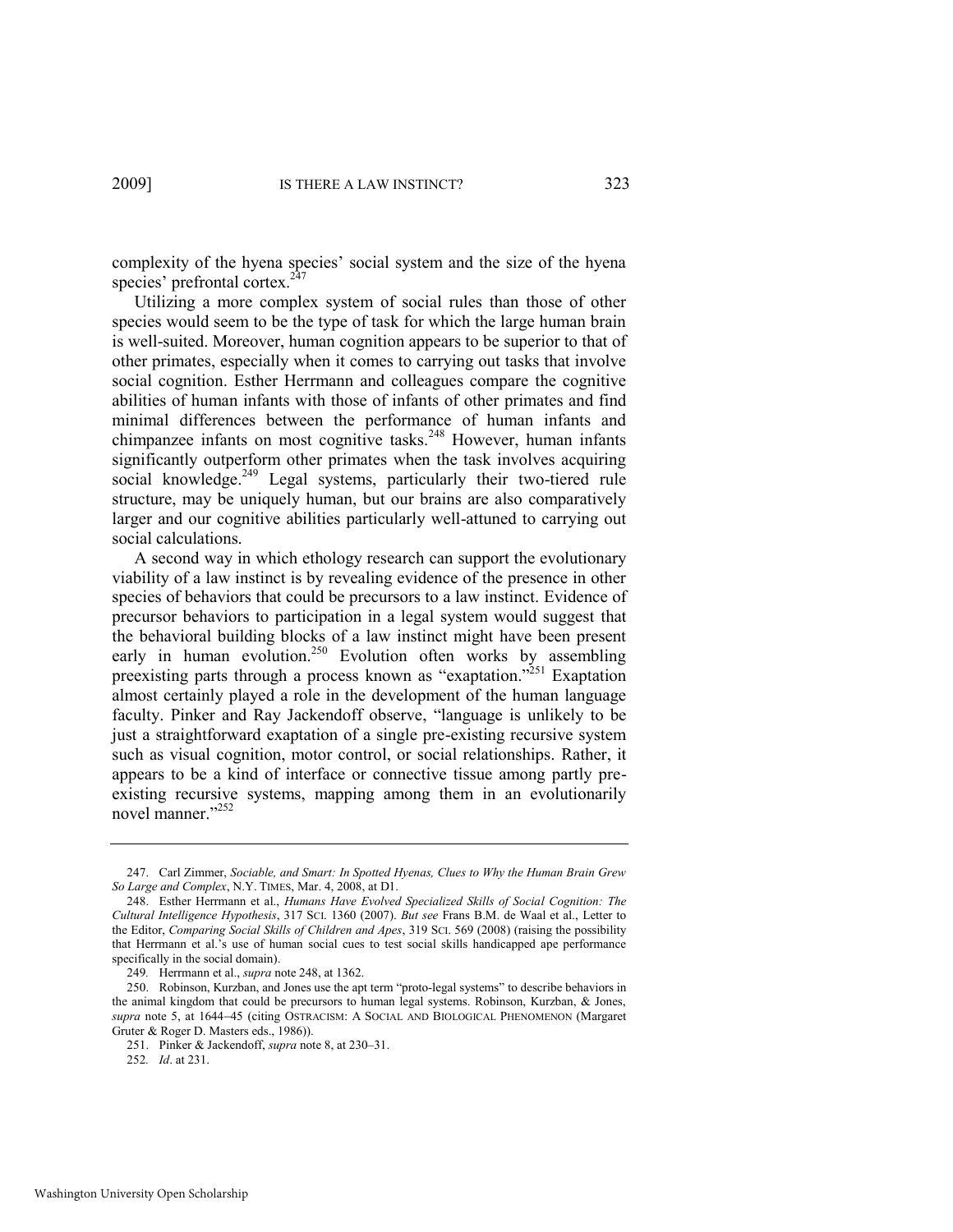There is much evidence in other species of the types of precursor behaviors to legal systems that would facilitate the evolution of a law instinct. For one, there is evidence that animals use normative rules to guide their behavior. Sarah Brosnan and de Waal find that capuchin monkeys refuse to carry out tasks in exchange for food if the allocation of food rewards appears to the monkeys to be done in an unfair manner.<sup>253</sup> While the behavior of capuchin monkeys observed by Brosnan and de Waal may be more comparable to moral behavior than legal behavior, evidence of any form of normative behavior is relevant to the evolutionary viability of a law instinct in the same way that animal communication provides one clue that human language is innate.

There are also examples in animal behavior of a second aspect of participation in a legal system—the shared practice of rule following. Systems of social rules play a central role in coordinating behavior among many social species. Dominance hierarchies, for example, are widespread among social species, and hierarchies are essentially an implementation of a system of social rules.<sup>254</sup> The tasks associated with creating and maintaining these hierarchies are often quite complex, and so the ability of social animals to abide by social rules likely provides fertile ground for developing the aptitudes necessary to participate in a legal system.

There is even evidence of rudimentary systems of secondary rules in the social-rule systems of some species. For example, there are hints of a system of adjudication among chimpanzees. In *Chimpanzee Politics*, de Waal describes an incident in which a dispute between two chimpanzees was resolved by deferring to an impartial third individual.<sup>255</sup> De Waal also reports on a study of dispute resolution among golden monkeys that ―found that male golden monkeys actively promote peaceful coexistence among their females, intervening in virtually every female altercation.<sup>7256</sup>

Ethological research supports the evolutionary viability of a law instinct by showing that social-rule systems, sometimes quite complex, are widely observed in other species.

<sup>253.</sup> Sarah F. Brosnan & Frans B.M. de Waal, *Monkeys Reject Unequal Pay*, 425 NATURE 297, 297 (2003).

<sup>254.</sup> HAUSER, *supra* note [2,](#page-3-1) at 373-74.

<sup>255.</sup> DE WAAL, CHIMPANZEE POLITICS, *supra* not[e 49,](#page-13-0) at 124.

<sup>256.</sup> DE WAAL, GOOD NATURED, *supra* not[e 49,](#page-13-0) at 31.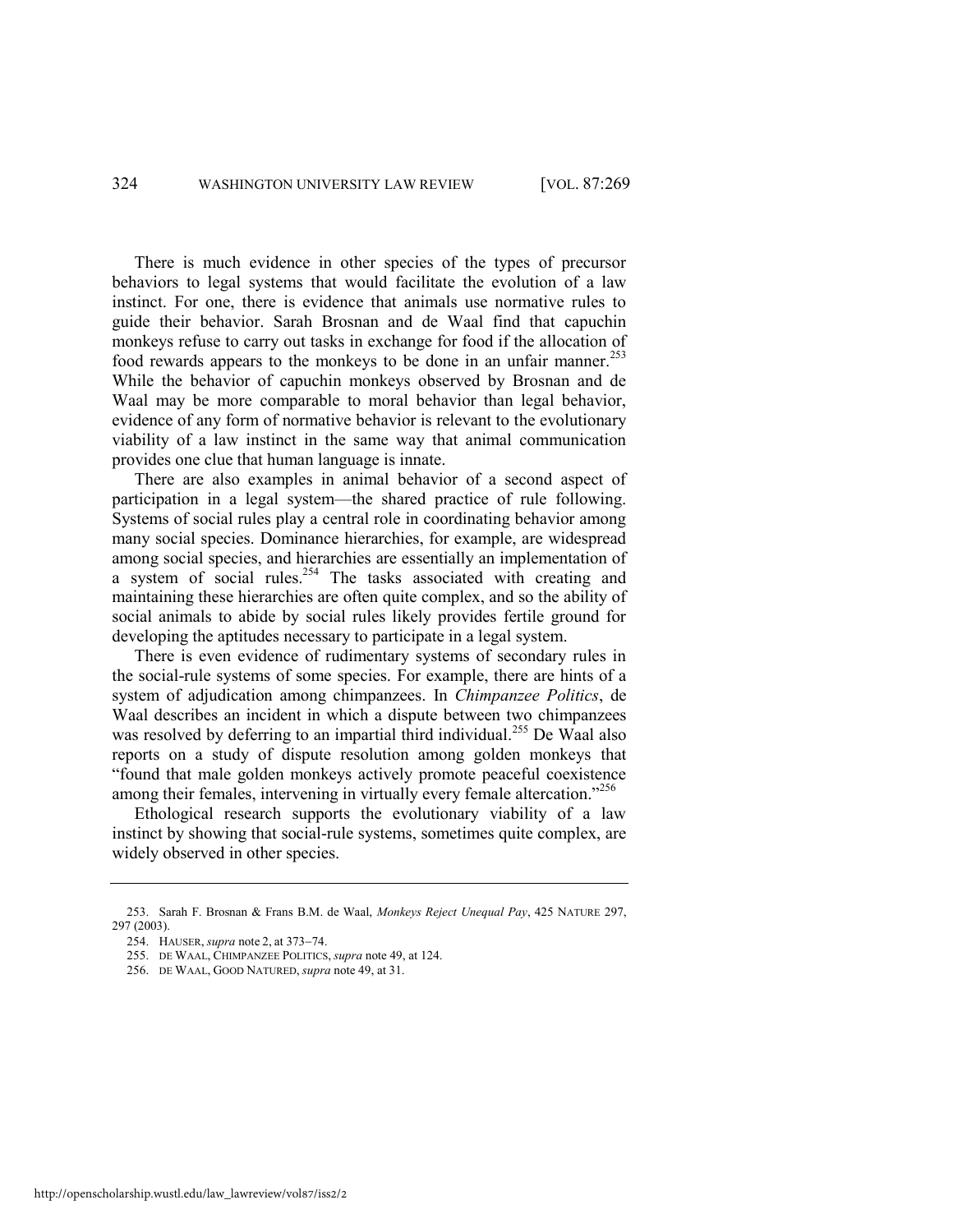# *2. Modeling the Evolution of a Law Instinct*

Speculating how a behavior might have evolved when arguing that a behavior is innate is also customary. Such an explanation usually starts with the decision to focus on a particular evolutionary process.<sup>257</sup> My focus will be on how natural selection could have led to the evolution of a law instinct.

Natural selection occurs when random variations in traits are differentially reproduced in subsequent generations.<sup>258</sup> Charles Darwin famously described how the process of natural selection can lead to the development, without any planning or aforethought, of complex traits that are tailored to take advantage of specific opportunities in the environment.<sup>259</sup> Richard Dawkins aptly analogizes the process by which natural selection can create order out of disorder to the work of a blind watchmaker.<sup>260</sup> One notable requirement for the validity of a claim that a behavior is the product of natural selection is that the hypothesized path of evolutionary development must be evolutionarily viable at each step along the way.<sup>261</sup>

<span id="page-57-0"></span>In the context of human evolution, one can be precise about the mechanisms by which natural selection typically operates. Human traits are primarily passed on to subsequent generations by means of genetic transmission (genes are the units of DNA which code for the production of a particular protein).<sup>262</sup> Therefore, natural selection in humans occurs primarily through competition among genes. Again, Dawkins offers an apt term, "the selfish gene," to summarize the gene-based nature of most human natural selection.<sup>263</sup> An explanation of the evolution of human behavior by natural selection should show how a gene or combination of genes that lead to the expression of the behavior could be reproductively successful over the course of evolutionary time.

An evolutionary viability argument in the context of a language instinct is relatively straightforward: a more flexible and nuanced communication

259. CHARLES DARWIN, ON THE ORIGIN OF SPECIES BY MEANS OF NATURAL SELECTION (1859).

<sup>257.</sup> Evolutionary processes by which a particular trait can develop include natural selection, sexual selection, and genetic drift. Jones & Brosnan, *supra* not[e 5,](#page-3-0) at 1956.

<sup>258.</sup> JOHN TYLER BONNER, THE EVOLUTION OF COMPLEXITY BY MEANS OF NATURAL SELECTION 3–4 (1988).

<sup>260.</sup> RICHARD DAWKINS, THE BLIND WATCHMAKER 4–5 (1986).

<sup>261.</sup> *See* Steven Pinker & Paul Bloom, *Natural Language and Natural Selection*, *in* THE ADAPTED MIND, *supra* not[e 197,](#page-43-1) at 451, 475-76.

<sup>262.</sup> BRUCE ALBERTS ET AL., MOLECULAR BIOLOGY OF THE CELL 98 (3d ed. 1994); T. Conrad Gilliam et al., *Genes and Behavior*, in PRINCIPLES OF NEURAL SCIENCE, *supra* not[e 168,](#page-38-0) at 36–40.

<sup>263.</sup> DAWKINS, *supra* not[e 209.](#page-46-0)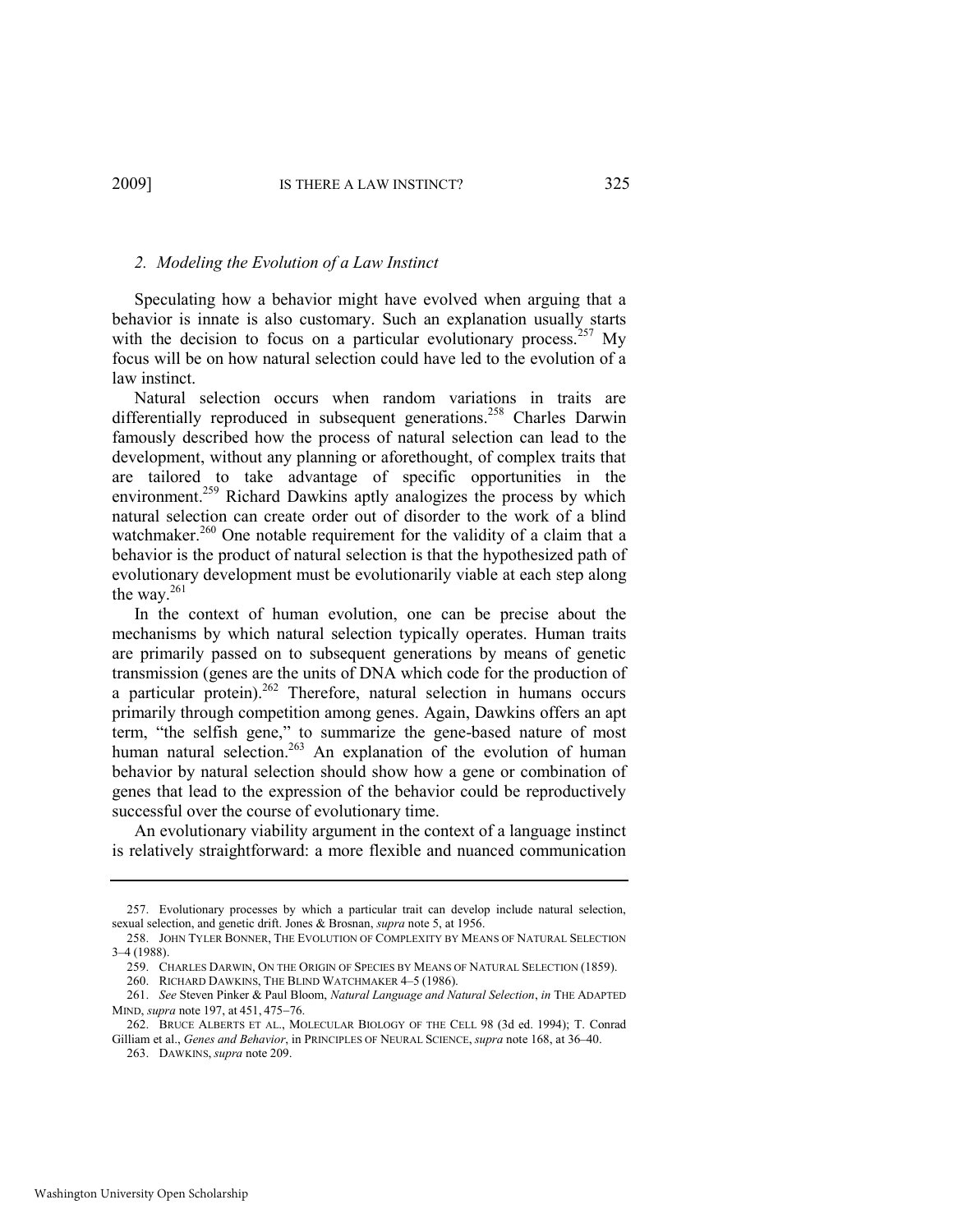faculty would likely benefit those who were able to use such a system to communicate.<sup>264</sup> The evolutionary viability argument with respect to the claim that humans possess a moral instinct is more complex and refined. Explanations of the evolution of moral behavior address how genes that lead to this behavior could also be selected for, even when those who behave in a "moral" manner may be personally disadvantaged by doing so. Numerous explanations of the evolution of seemingly selfless behavior have been offered, including explanations based on the benefits of favoring one's  $\sin^{265}$  of sustaining both direct<sup>266</sup> and indirect<sup>267</sup> reciprocity, and the effects of group selection.<sup>268</sup>

<span id="page-58-0"></span>An explanation of the evolutionary viability of a law instinct would parallel the explanations given for the evolution of both a language faculty and a moral instinct.<sup>269</sup> Just as language provides a nuanced and flexible system by which to communicate, legal systems provide a nuanced and flexible system with which to organize social behavior. Just as the perspective of the selfish gene can explain a willingness to abide by moral commitments, so too can it explain the willingness to abide by legal commitments.

There are, however, several challenges to developing a more precise specification of the mechanism by which a law instinct might have evolved. A formal model of the adaptive utility of a behavior requires first assuming that certain rules are in place to organize behavior, but law solves precisely these kinds of organizational problems by providing a framework in which such rules can be applied.<sup>270</sup> Flexible behaviors such as law and language—also address a variety of different problems, which means that any single explanation is unlikely to be adequate. $271$ 

<sup>264.</sup> *See* BICKERTON, *supra* note [10,](#page-4-2) at 158–68; Peter F. MacNeilage & Barbara L. Davis, *The Evolution of Language* in THE HANDBOOK OF EVOLUTIONARY PSYCHOLOGY 698, 705-07 (David M. Buss ed., 2005); Pinker & Bloom, *supra* not[e 261,](#page-57-0) at 460.

<sup>265.</sup> W. D. Hamilton, *The Genetical Evolution of Social Behaviour II*, 7 J. THEORETICAL BIOLOGY 17, 19–21 (1964).

<sup>266.</sup> Robert L. Trivers, *The Evolution of Reciprocal Altruism*, 46 Q. REV. BIOLOGY 35 (1971).

<sup>267.</sup> Martin A. Nowak & Karl Sigmund, *Evolution of Indirect Reciprocity*, 437 NATURE 1291 (2005).

<sup>268.</sup> Robert Boyd et al., *The Evolution of Altruistic Punishment*, 100 PROC. NAT'L ACAD. SCIS. 3531 (2003).

<sup>269.</sup> Providing a detailed model of the evolutionary viability of a law instinct is beyond the scope of this Article.

<sup>270.</sup> *See* ELINOR OSTROM ET AL., RULES, GAMES, AND COMMON-POOL RESOURCES 26 (1994) (―Closely related to the lack of attention to the distinction between physical and biological constraints and the humanly designed rules of the game is how rules get enforced. An underlying assumption of modern game theory is that the rules of the game are unambiguously enforced by some agency external to the game.").

<sup>271.</sup> *See* COLEMAN, *supra* not[e 3](#page-3-3), at 93 ("Law can have any number of legitimate purposes, not all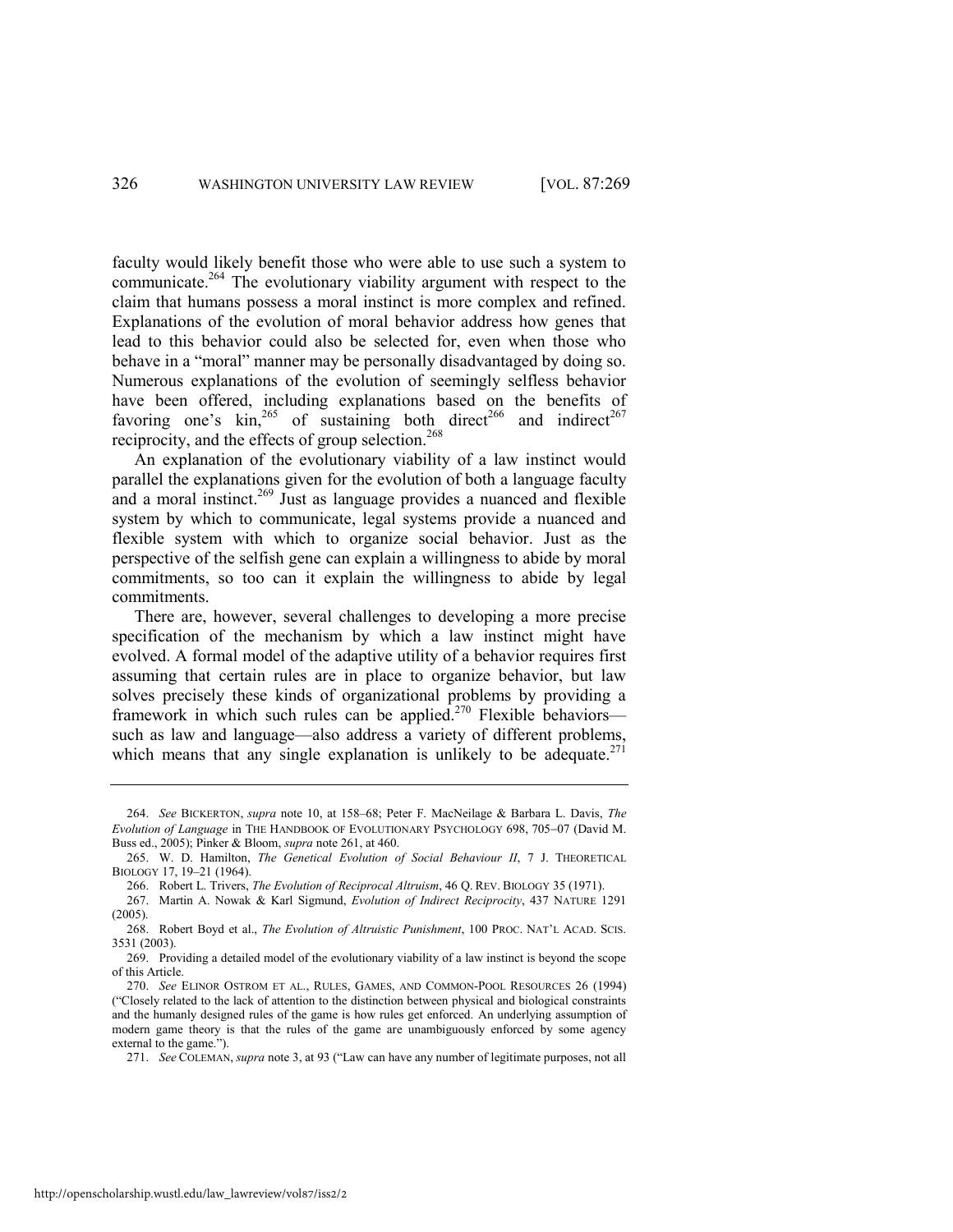Finally, different models will be difficult to compare because social behavior only leaves indirect evidence of its presence in the archeological record.<sup>272</sup>

It seems fair to conclude that a model explaining the evolutionary viability of a law instinct is as plausible as the models that are generally accepted as providing an evolutionarily viable model of the evolution of a language instinct or a moral instinct.

Both ethological research into related behavior in other species and a consideration of the modeling through natural selection of a law instinct support the claim that a law instinct could have been produced by evolutionary processes.

#### **CONCLUSIONS**

This Article explores the possibility that a reliance on legal systems to organize social activity is an integral part of human nature. This possibility, which I call the law instinct hypothesis, offers an alternative to a purely instrumental view of law.

The evaluation of the law instinct hypothesis presented here begins by distinguishing legal systems from other social practices. I make such distinctions largely following the jurisprudence of H.L.A. Hart. Particularly significant is Hart's identification of the crucial role of the union of primary rules and secondary rules in a legal system. The joining of primary rules with secondary rules in a legal system explains how legal systems have a degree of flexibility with respect to the content of normative rules that is qualitatively different from the social rule systems of other species. The secondary rules in a legal system are, in this respect, analogous to the rules of grammar in human language, which allow for a more flexible communication system than do the communication systems of other species. My claim is that a law instinct, much like a language instinct, is a unique and distinctive feature of innate human behavior.

There is much evidence that humans actually do possess a law instinct. Studies of the ways in which children behave in the laboratory and on the

of which can be usefully modeled game-theoretically."); Fitch, Hauser & Chomsky, *supra* not[e 198,](#page-43-2) at 189 ("In conclusion, seeking a single adaptive function for 'language', treated as a monolithic whole, is more likely to produce confusion and misunderstanding than insight. Treating any complex biological character as if it had a single function is likely to be unproductive at best, if not meaningless.").

<sup>272.</sup> *See* Fitch, Hauser, & Chomsky, *supra* not[e 198](#page-43-2), at 185 ("It is an unfortunate fact that the two main sources of data to address such historical issues, namely paleontological and comparative, are simply unavailable for behavioral traits unique to one species.").